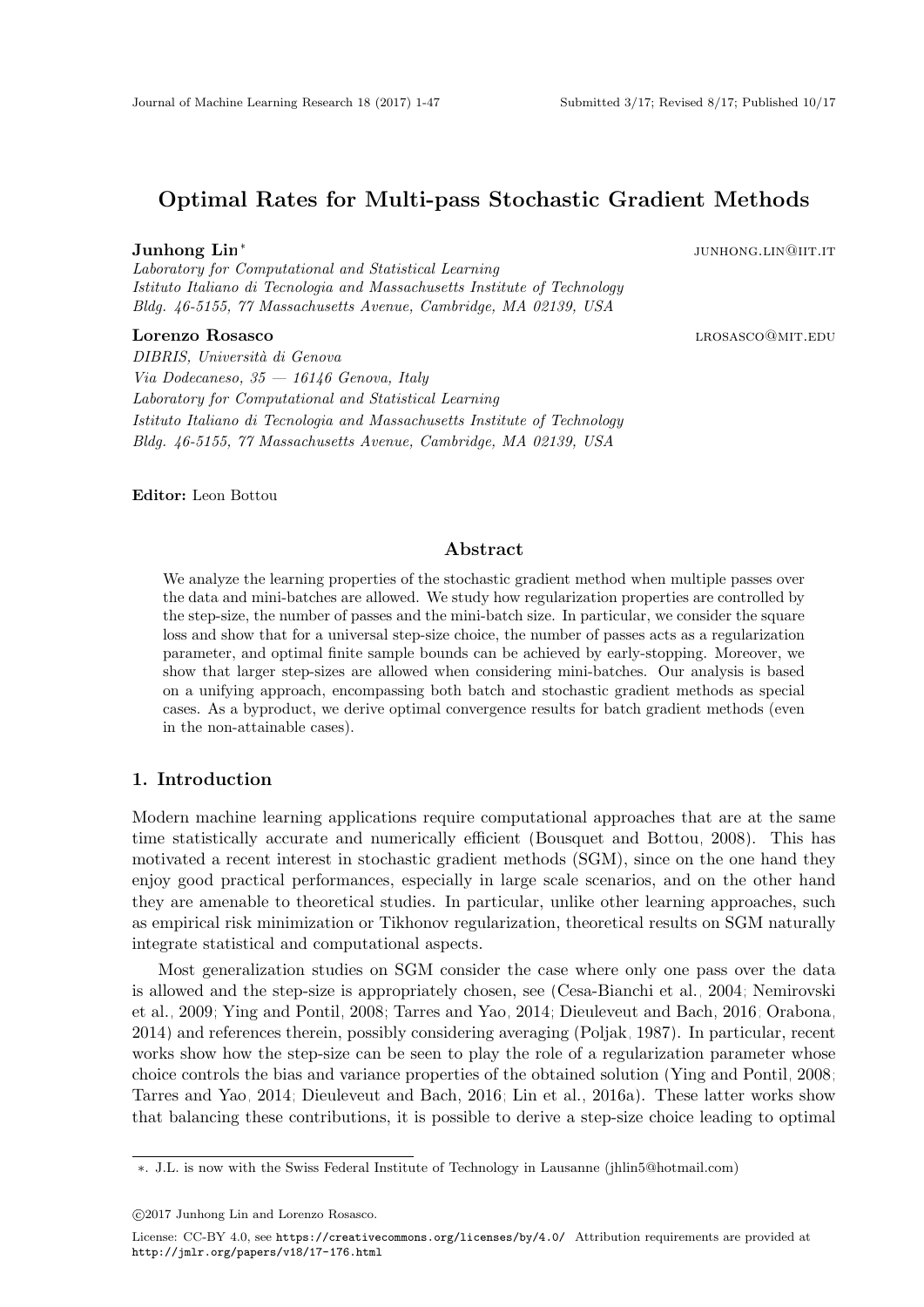#### Lin and Rosasco

learning bounds. Such a choice typically depends on some unknown properties of the data generating distributions and it can be chosen by cross-validation in practice.

While processing each data point only once is natural in streaming/online scenarios, in practice SGM is often used to process large data-sets and multiple passes over the data are typically considered. In this case, the number of passes over the data, as well as the step-size, need then to be determined. While the role of multiple passes is well understood if the goal is empirical risk minimization (see e.g., [Boyd and Mutapcic, 2007\)](#page-44-4), its effect with respect to generalization is less clear. A few recent works have recently started to tackle this question. In particular, results in this direction have been derived in [\(Hardt et al., 2016\)](#page-44-5) and [\(Lin et al.,](#page-44-3) [2016a\)](#page-44-3). The former work considers a general stochastic optimization setting and studies stability properties of SGM allowing to derive convergence results as well as finite sample bounds. The latter work, restricted to supervised learning, further develops these results to compare the respective roles of step-size and number of passes, and show how different parameter settings can lead to optimal error bounds. In particular, it shows that there are two extreme cases: while one between the step-size or the number of passes is fixed a priori, while the other one acts as a regularization parameter and needs to be chosen adaptively. The main shortcoming of these latter results is that they are for the worst case, in the sense that they do not consider the possible effect of benign assumptions on the problem [\(Zhang, 2005;](#page-46-1) [Caponnetto and De Vito, 2007\)](#page-44-6) that can lead to faster rates for other learning approaches such as Tikhonov regularization. Further, these results do not consider the possible effect on generalization of mini-batches, rather than a single point in each gradient step [\(Shalev-Shwartz et al., 2011;](#page-45-4) [Dekel et al., 2012;](#page-44-7) [Sra et al.,](#page-45-5) [2012;](#page-45-5) [Ng, 2016\)](#page-45-6). This latter strategy is often considered especially for parallel implementation of SGM.

The study in this paper fills in these gaps in the case where the loss function is the least squares loss. We consider a variant of SGM for least squares, where gradients are sampled uniformly at random and mini-batches are allowed. The number of passes, the step-size and the mini-batch size are then parameters to be determined. Our main results highlight the respective roles of these parameters and show how can they be chosen so that the corresponding solutions achieve optimal learning errors in a variety of settings. In particular, we show for the first time that multi-pass SGM with early stopping and a universal step-size choice can achieve optimal convergence rates, matching those of ridge regression [\(Smale and Zhou, 2007;](#page-45-7) [Caponnetto and](#page-44-6) [De Vito, 2007\)](#page-44-6). Further, our analysis shows how the mini-batch size and the step-size choice are tightly related. Indeed, larger mini-batch sizes allow considering larger step-sizes while keeping the optimal learning bounds. This result gives insights on how to exploit mini-batches for parallel computations while preserving optimal statistical accuracy. Finally, we note that a recent work [\(Rosasco and Villa, 2015\)](#page-45-8) is related to the analysis in the paper. The generalization properties of a multi-pass incremental gradient are analyzed in [\(Rosasco and Villa, 2015\)](#page-45-8), for a cyclic, rather than a stochastic, choice of the gradients and with no mini-batches. The analysis in this latter case appears to be harder and results in [\(Rosasco and Villa, 2015\)](#page-45-8) give good learning bounds only in restricted setting and considering iterates rather than the excess risk. Compared to [\(Rosasco and Villa, 2015\)](#page-45-8) our results show how stochasticity can be exploited to get fast rates and analyze the role of mini-batches. The basic idea of our proof is to approximate the SGM learning sequence in terms of the batch gradient descent sequence, see Subsection [3.7](#page-12-0) for further details. This allows to study batch and stochastic gradient methods simultaneously, and may be also useful for analyzing other learning algorithms.

This paper is an extended version of a prior conference paper [\(Lin and Rosasco, 2016\)](#page-44-8). In [\(Lin and Rosasco, 2016\)](#page-44-8), we give convergence results with optimal rates for the attainable case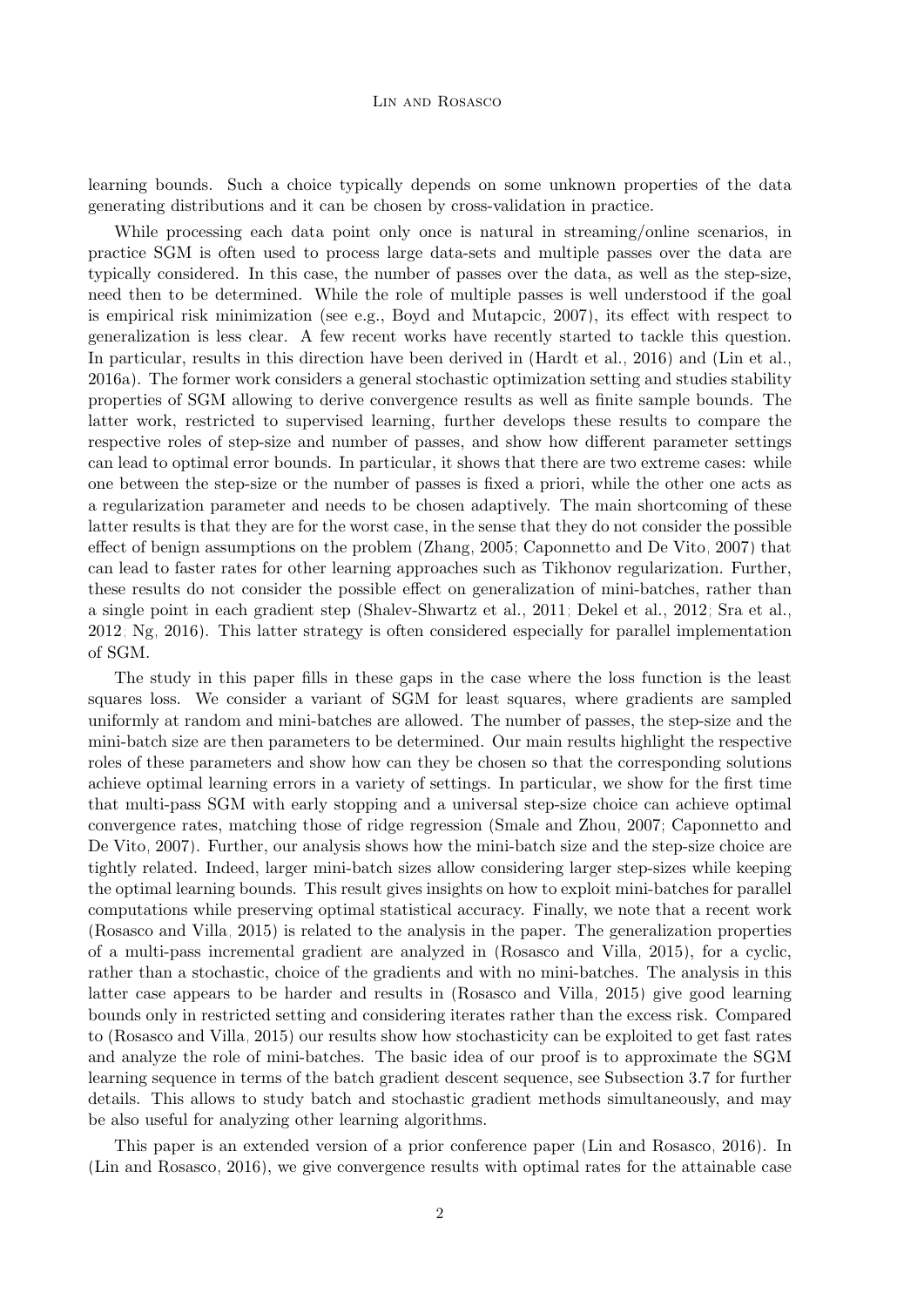(i.e., assuming the existence of at least one minimizer of the expected risk over the hypothesis space) in a fixed step-size setting. In this new version, we give convergence results with optimal rates, for both the attainable and non-attainable cases, and consider more general step-size choices. The extension from the attainable case to the non-attainable case is non-trivial. As will be seen from the proof, in contrast to the attainable case, a different and refined estimation is needed for the non-attainable case. Interestingly, as a byproduct of this paper, we also derived optimal rates for the batch gradient descent methods in the non-attainable case. To the best of our knowledge, such a result may be the first kind for batch gradient methods, without requiring any extra unlabeled data as that in [\(Caponnetto and Yao, 2010\)](#page-44-9). Finally, we also add novel convergence results for the iterates showing that they converge to the minimal norm solution of the expected risk with optimal rates.

The rest of this paper is organized as follows. Section [2](#page-2-0) introduces the learning setting and the SGM algorithm. Main results with discussions and proof sketches are presented in Section [3.](#page-3-0) Preliminary lemmas necessary for the proofs will be given in Section [4](#page-13-0) while detailed proofs will be conducted in Sections [5](#page-15-0) to [8.](#page-35-0) Finally, simple numerical simulations are given in Section [9](#page-36-0) to complement our theoretical results.

**Notation** For any  $a, b \in \mathbb{R}$ ,  $a \vee b$  denotes the maximum of a and b. N is the set of all positive integers. For any  $T \in \mathbb{N}$ , [T] denotes the set  $\{1, \dots, T\}$ . For any two positive sequences  $\{a_t\}_{t \in [T]}$ and  $\{b_t\}_{t\in[T]}$ , the notation  $a_t \leq b_t$  for all  $t \in [T]$  means that there exists a positive constant  $C \geq 0$  such that C is independent of t and that  $a_t \leq C b_t$  for all  $t \in [T]$ .

## <span id="page-2-0"></span>2. Learning with SGM

We begin by introducing the learning setting we consider, and then describe the SGM learning algorithm. Following [\(Rosasco and Villa, 2015\)](#page-45-8), the formulation we consider is close to the setting of functional regression, and covers the reproducing kernel Hilbert space (RKHS) setting as a special case, see Appendix [A.](#page-37-0) In particular, it reduces to standard linear regression for finite dimensions.

#### 2.1 Learning Problems

Let H be a separable Hilbert space, with inner product and induced norm denoted by  $\langle \cdot, \cdot \rangle_H$ and  $\|\cdot\|_H$ , respectively. Let the input space  $X \subseteq H$  and the output space  $Y \subseteq \mathbb{R}$ . Let  $\rho$  be an unknown probability measure on  $Z = X \times Y$ ,  $\rho_X(\cdot)$  the induced marginal measure on X, and  $\rho(\cdot|x)$  the conditional probability measure on Y with respect to  $x \in X$  and  $\rho$ .

<span id="page-2-2"></span>Considering the square loss function, the problem under study is the minimization of the risk,

$$
\inf_{\omega \in H} \mathcal{E}(\omega), \quad \mathcal{E}(\omega) = \int_{X \times Y} (\langle \omega, x \rangle_H - y)^2 d\rho(x, y), \tag{1}
$$

when the measure  $\rho$  is known only through a sample  $\mathbf{z} = \{z_i = (x_i, y_i)\}_{i=1}^m$  of size  $m \in \mathbb{N}$ , independently and identically distributed (i.i.d.) according to  $\rho$ . In the following, we measure the quality of an approximate solution  $\hat{\omega} \in H$  (an estimator) considering the excess risk, i.e.,

<span id="page-2-1"></span>
$$
\mathcal{E}(\hat{\omega}) - \inf_{\omega \in H} \mathcal{E}(\omega). \tag{2}
$$

Throughout this paper, we assume that there exists a constant  $\kappa \in [1,\infty]$ , such that

$$
\langle x, x' \rangle_H \le \kappa^2, \quad \forall x, x' \in X. \tag{3}
$$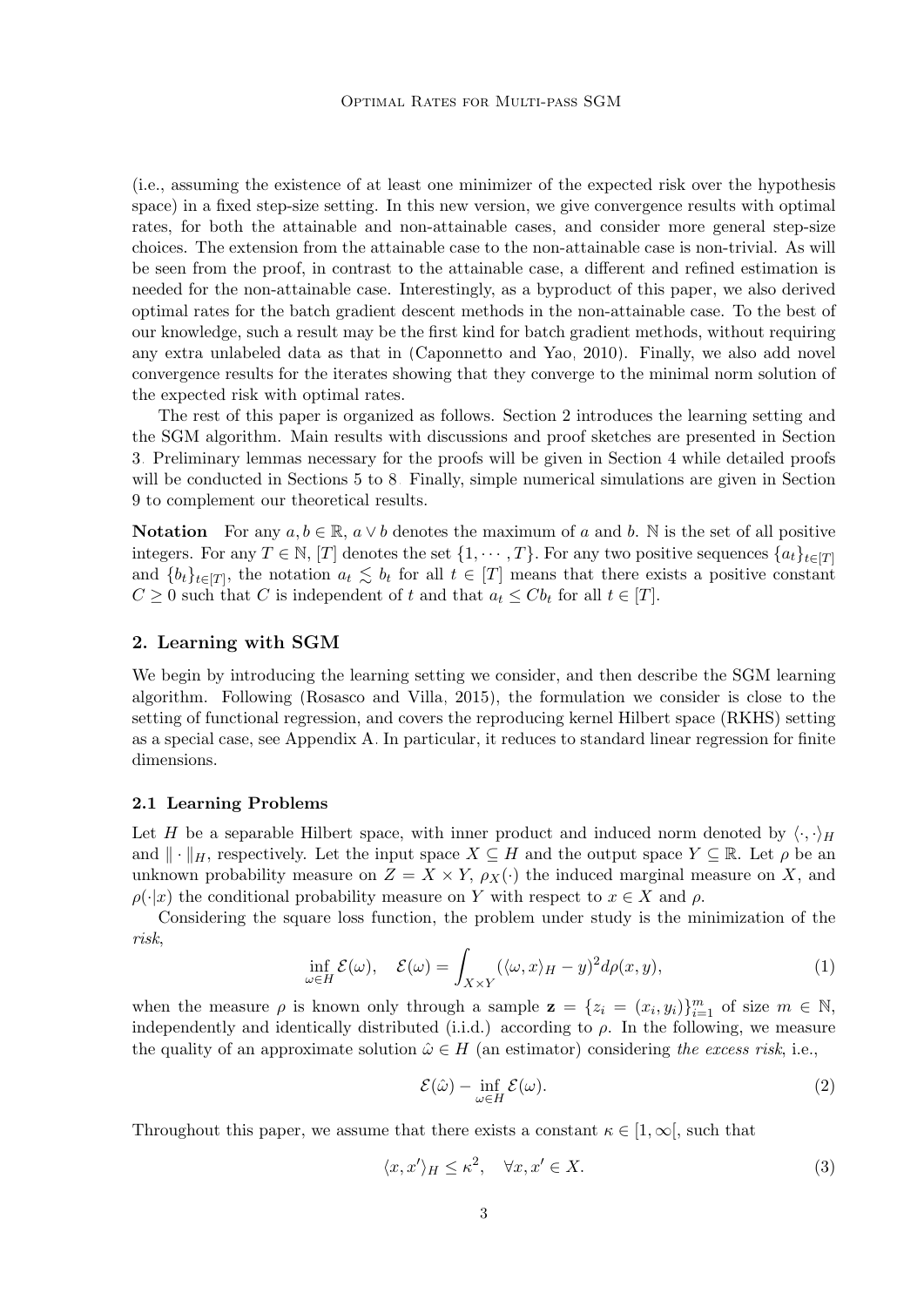## 2.2 Stochastic Gradient Method

We study the following variant of SGM, possibly with mini-batches. Unlike some of the variants studied in the literature, the algorithm we consider in this paper does not involve any explicit penalty term or any projection step, in which case one does not need to tune the penalty/projection parameter.

Algorithm 1 Let  $b \in [m]$ . Given any sample z, the b-minibatch stochastic gradient method is defined by  $\omega_1 = 0$  and

<span id="page-3-4"></span><span id="page-3-2"></span>
$$
\omega_{t+1} = \omega_t - \eta_t \frac{1}{b} \sum_{i=b(t-1)+1}^{bt} (\langle \omega_t, x_{j_i} \rangle_H - y_{j_i}) x_{j_i}, \qquad t = 1, \dots, T,
$$
\n
$$
(4)
$$

where  $\{\eta_t > 0\}$  is a step-size sequence. Here,  $j_1, j_2, \cdots, j_{bT}$  are i.i.d. random variables from the uniform distribution on  $[m]$ <sup>[1](#page-3-1)</sup>.

We add some comments on the above algorithm. First, different choices for the mini-batch size b can lead to different algorithms. In particular, for  $b = 1$ , the above algorithm corresponds to a simple SGM, while for  $b = m$ , it is a stochastic version of the batch gradient descent. In this paper, we are particularly interested in the cases of  $b=1$  and  $b=\sqrt{m}$ . Second, other choices on the initial value, rather than  $\omega_1 = 0$ , is possible. In fact, following from our proofs in this paper, the interested readers can see that the convergence results stated in the next subsections still hold for other choices of initial values. Finally, the number of total iterations T can be bigger than the number of sample points  $m$ . This indicates that we can use the sample more than once, or in another words, we can run the algorithm with multiple passes over the data. Here and in what follows, the number of 'passes' over the data is referred to  $\lceil \frac{bt}{m} \rceil$  $\frac{bt}{m}$  at t iterations of the algorithm.

The aim of this paper is to derive excess risk bounds for Algorithm [1.](#page-3-2) Throughout this paper, we assume that  $\{\eta_t\}_t$  is non-increasing, and  $T \in \mathbb{N}$  with  $T \geq 3$ . We denote by  $J_t$  the set  ${j_l : l = b(t-1) + 1, \cdots, bt}$  and by **J** the set  ${j_l : l = 1, \cdots, bT}$ .

## <span id="page-3-0"></span>3. Main Results with Discussions

In this section, we first state some basic assumptions. Then, we present and discuss our main results.

## 3.1 Assumptions

The following assumption is related to a moment assumption on  $|y|^2$ . It is weaker than the often considered bounded output assumption, such as the binary classification problems where  $Y = \{-1, 1\}.$ 

<span id="page-3-3"></span>**Assumption 1** There exists constants  $M \in ]0, \infty[$  and  $v \in ]1, \infty[$  such that

<span id="page-3-5"></span>
$$
\int_{Y} y^{2l} d\rho(y|x) \le l! M^{l} v, \quad \forall l \in \mathbb{N},\tag{5}
$$

 $\rho_X$ -almost surely.

<span id="page-3-1"></span><sup>1.</sup> Note that, the random variables  $j_1, \dots, j_{bT}$  are conditionally independent given the sample **z**.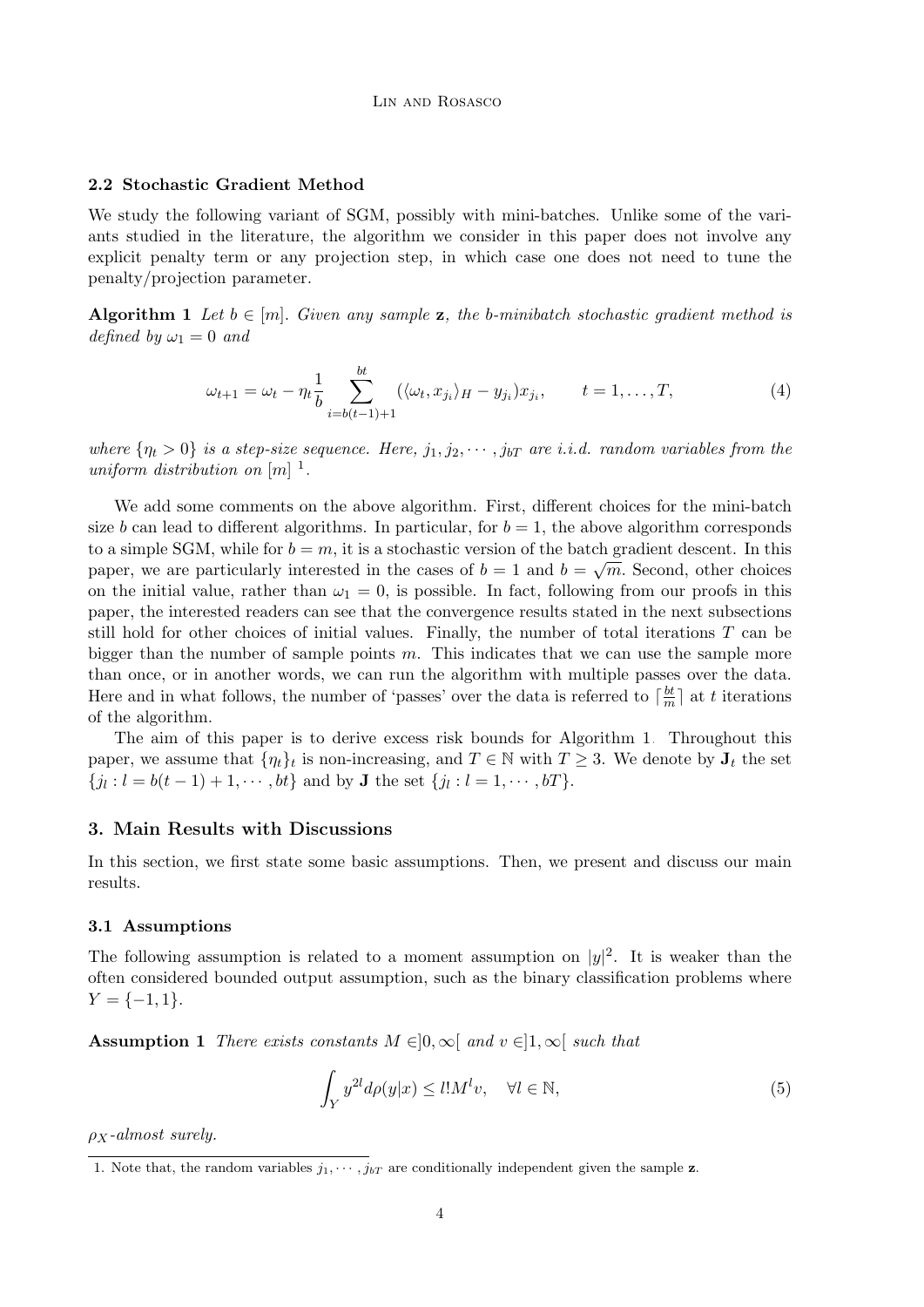To present our next assumption, we introduce the operator  $\mathcal{L}_{\rho}: L^2(H, \rho_X) \to L^2(H, \rho_X)$ , defined by  $\mathcal{L}_{\rho}(f) = \int_X \langle x, \cdot \rangle_H f(x) \rho_X(x)$ . Here,  $L^2(H, \rho_X)$  is the Hilbert space of square integral functions from H to R with respect to  $\rho_X$ , with norm,

$$
||f||_{\rho} = \left(\int_X |f(x)|^2 d\rho_X(x)\right)^{1/2}
$$

Under Assumption [\(3\)](#page-2-1),  $\mathcal{L}_{\rho}$  can be proved to be positive trace class operators [\(Cucker and Zhou,](#page-44-10) [2007\)](#page-44-10), and hence  $\mathcal{L}_{\rho}^{\zeta}$  with  $\zeta \in \mathbb{R}$  can be defined by using the spectral theory.

It is well known (see e.g., [Cucker and Zhou, 2007\)](#page-44-10) that the function minimizing  $\int_Z (f(x)$  $y^2 d\rho(z)$  over all measurable functions  $f: H \to \mathbb{R}$  is the regression function, given by

$$
f_{\rho}(x) = \int_{Y} y d\rho(y|x), \qquad x \in X. \tag{6}
$$

<span id="page-4-3"></span>.

Define another Hilbert space  $H_{\rho} = \{f : X \to \mathbb{R} \mid \exists \omega \in H \text{ with } f(x) = \langle \omega, x \rangle_H, \rho_X\text{-almost surely}\}.$ Under Assumption [\(3\)](#page-2-1), it is easy to see that  $H_{\rho}$  is a subspace of  $L^2(H, \rho_X)$ . Let  $f_{\mathcal{H}}$  be the projection of the regression function  $f_{\rho}$  onto the closure of  $H_{\rho}$  in  $L^2(H, \rho_X)$ . It is easy to see that the search for a solution of Problem [\(1\)](#page-2-2) is equivalent to the search of a linear function in  $H_{\rho}$ to approximate  $f_{\mathcal{H}}$ . From this point of view, bounds on the excess risk of a learning algorithm on  $H<sub>\rho</sub>$  or H, naturally depend on the following assumption, which quantifies how well, the target function  $f_{\mathcal{H}}$  can be approximated by  $H_{\rho}$ .

<span id="page-4-2"></span>**Assumption 2** There exist  $\zeta > 0$  and  $R > 0$ , such that  $\|\mathcal{L}_{\rho}^{-\zeta} f_{\mathcal{H}}\|_{\rho} \leq R$ .

The above assumption is fairly standard in non-parametric regression [\(Cucker and Zhou, 2007;](#page-44-10) [Rosasco and Villa, 2015\)](#page-45-8). The bigger  $\zeta$  is, the more stringent the assumption is, since

$$
\mathcal{L}^{\zeta_1}_{\rho}(L^2(H,\rho_X)) \subseteq \mathcal{L}^{\zeta_2}_{\rho}(L^2(H,\rho_X)) \quad \text{when } \zeta_1 \ge \zeta_2.
$$

In particular, for  $\zeta = 0$ , we are making no assumption, while for  $\zeta = 1/2$ , we are requiring  $f_{\mathcal{H}} \in H_0$ , since [\(Rosasco and Villa, 2015\)](#page-45-8)

<span id="page-4-1"></span><span id="page-4-0"></span>
$$
H_{\rho} = \mathcal{L}_{\rho}^{1/2}(L^2(H, \rho_X)).
$$
\n(7)

In the case of  $\zeta \geq 1/2$ ,  $f_{\mathcal{H}} \in H_{\rho}$ , which implies Problem [\(1\)](#page-2-2) has at least one solution in the space H. In this case, we denote  $\omega^{\dagger}$  as the solution with the minimal H-norm.

Finally, the last assumption relates to the capacity of the hypothesis space.

**Assumption 3** For some  $\gamma \in ]0,1]$  and  $c_{\gamma} > 0$ ,  $\mathcal{L}_{\rho}$  satisfies

$$
\operatorname{tr}(\mathcal{L}_{\rho}(\mathcal{L}_{\rho} + \lambda I)^{-1}) \le c_{\gamma} \lambda^{-\gamma}, \quad \text{for all } \lambda > 0.
$$
 (8)

The left hand-side of of [\(8\)](#page-4-0) is called as the effective dimension [\(Caponnetto and De Vito, 2007\)](#page-44-6), or the degrees of freedom [\(Zhang, 2005\)](#page-46-1). It can be related to covering/entropy number conditions, see [\(Steinwart and Christmann, 2008\)](#page-45-9) for further details. Assumption [3](#page-4-1) is always true for  $\gamma = 1$ and  $c_\gamma = \kappa^2$ , since  $\mathcal{L}_\rho$  is a trace class operator which implies the eigenvalues of  $\mathcal{L}_\rho$ , denoted as  $\sigma_i$ , satisfy  $tr(\mathcal{L}_{\rho}) = \sum_{i} \sigma_i \leq \kappa^2$ . This is referred to as the capacity independent setting. Assumption [3](#page-4-1) with  $\gamma \in ]0,1]$  allows to derive better error rates. It is satisfied, e.g., if the eigenvalues of  $\mathcal{L}_{\rho}$ satisfy a polynomial decaying condition  $\sigma_i \sim i^{-1/\gamma}$ , or with  $\gamma = 0$  if  $\mathcal{L}_{\rho}$  is finite rank.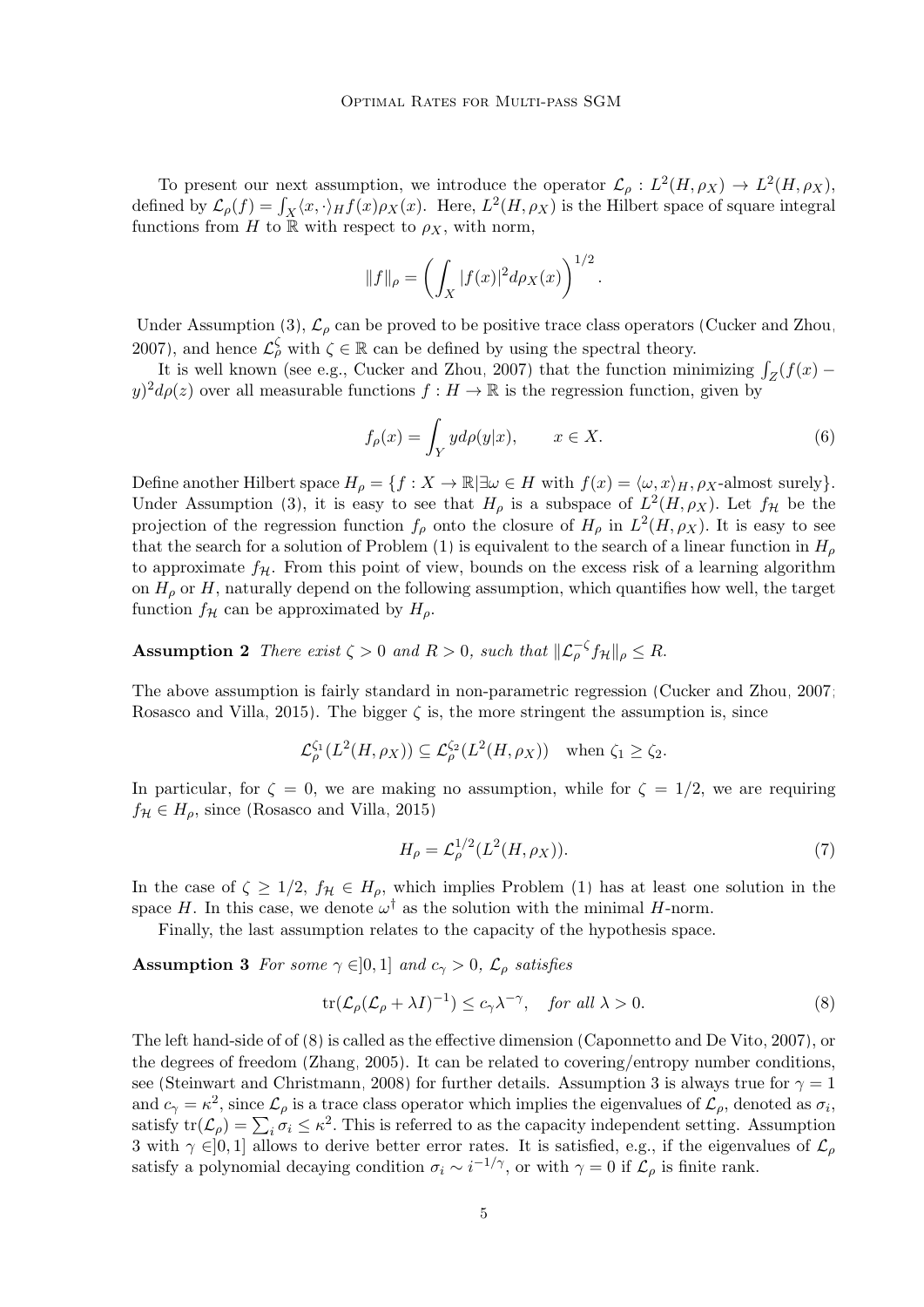## 3.2 Optimal Rates for SGM and Batch GM: Simplified Versions

We start with the following corollaries, which are the simplified versions of our main results stated in the next subsections.

Corollary 1 (Optimal Rate for SGM) Under Assumptions [2](#page-4-2) and [3,](#page-4-1) let  $|y| \leq M$  almost surely for some  $M > 0$ . Let  $p_* = \lceil m^{\frac{1}{2\zeta + \gamma}} \rceil$  if  $2\zeta + \gamma > 1$ , or  $p_* = \lceil m^{1-\epsilon} \rceil$  with  $\epsilon \in ]0,1[$  otherwise. Consider the SGM with

1)  $b = 1, \eta_t \simeq \frac{1}{m}$  $\frac{1}{m}$  for all  $t \in [(p_*m)]$ , and  $\tilde{\omega}_{p_*} = \omega_{p_*m+1}$ . If  $\delta \in ]0,1]$  and  $m \geq m_{\delta}$ , then with probability<sup>[2](#page-5-0)</sup> at least  $1-\delta$ , it holds

<span id="page-5-3"></span><span id="page-5-2"></span>
$$
\mathbb{E}_{\mathbf{J}}[\mathcal{E}(\tilde{\omega}_{p_*})] - \inf_{H} \mathcal{E} \le C \begin{cases} m^{-\frac{2\zeta}{2\zeta + \gamma}} & \text{when } 2\zeta + \gamma > 1; \\ m^{-2\zeta(1 - \epsilon)} & \text{otherwise.} \end{cases}
$$
(9)

Furthermore, the above also holds for the  $SGM$  with<sup>[3](#page-5-1)</sup>

Partitermore, the de-<br>
2)  $b = \sqrt{m}, \eta_t \simeq \frac{1}{\sqrt{2}}$ bove also holds for the SGM with<br> $\frac{1}{m}$  for all  $t \in [(p_*\sqrt{m})]$ , and  $\tilde{\omega}_{p_*} = \omega_{p_*\sqrt{m}+1}$ .

In the above,  $m_\delta$  and C are positive constants depending on  $\kappa^2$ ,  $\|\mathcal{T}_{\rho}\|$ ,  $M$ ,  $\zeta$ ,  $R$ ,  $c_\gamma$ ,  $\gamma$ , a polynomial of log m and log(1/δ), and  $m_\delta$  also on  $\delta$  (and also on  $||f_H||_{\infty}$  in the case that  $\zeta < 1/2$ ).

We add some comments on the above result. First, the above result asserts that, at  $p_*$ passes over the data, the SGM with two different fixed step-size and fixed mini-batch size choices, achieves optimal learning error bounds, matching (or improving) those of ridge regression [\(Smale](#page-45-7) [and Zhou, 2007;](#page-45-7) [Caponnetto and De Vito, 2007\)](#page-44-6). Second, according to the above result, using mini-batch allows to use a larger step-size while achieving the same optimal error bounds. Finally, the above result can be further simplified in some special cases. For example, if we consider the capacity independent case, i.e.,  $\gamma = 1$ , and assuming that  $f_{\mathcal{H}} \in H_{\rho}$ , which is equivalent to making Assumption [2](#page-4-2) with  $\zeta = 1/2$  as mentioned before, the error bound is  $O(m^{-1/2})$ , while the number of passes  $p_* = \lceil \sqrt{m} \rceil$ .

Remark 1 (Finite Dimensional Case) With a simple modification of our proofs, we can derive similar results for the finite dimensional case, i.e.,  $H = \mathbb{R}^d$ , where in this case,  $\gamma = 0$ . In particular, letting  $\zeta = 1/2$ , under the same assumptions of Corollary [1,](#page-5-2) if one considers the SGM with  $b = 1$  and  $\eta_t \simeq \frac{1}{m}$  $\frac{1}{m}$  for all  $t \in [m^2]$ , then with high probability,  $\mathbb{E}_{\mathbf{J}}[\mathcal{E}(\omega_{m^2+1})] - \inf_H \mathcal{E} \lesssim d/m$ , provided that  $m \gtrsim d \log d$ .

**Remark 2** From the proofs, one can easily see that if  $f_{\mathcal{H}}$  and  $\mathcal{E}(\tilde{\omega}_{p_*})$  –  $\inf_H \mathcal{E}$  are replaced respectively by  $f_* \in L^2(H,\rho_X)$  and  $\|\langle \cdot, \tilde{\omega}_{p_*} \rangle_H - f_* \|_{\rho}^2$ , in both the assumptions and the error bounds, then all theorems and their corollaries of this paper are still true, as long as  $f_*$  satisfies  $\int_X (f_* - f_\rho)(x) K_x d\rho_X = 0$ . As a result, if we assume that  $f_\rho$  satisfies Assumption [2](#page-4-2) (with  $f_\mathcal{H}$ replaced by  $f<sub>o</sub>$ ), as typically done in [\(Smale and Zhou, 2007;](#page-45-7) [Caponnetto and De Vito, 2007;](#page-44-6) [Steinwart et al., 2009;](#page-45-10) [Caponnetto and Yao, 2010\)](#page-44-9) for the RKHS setting, we have that with high probability,

$$
\mathbb{E}_{\mathbf{J}} \| \langle \cdot, \tilde{\omega}_{p_*} \rangle_H - f_\rho \|_\rho^2 \leq C \begin{cases} m^{-\frac{2\zeta}{2\zeta + \gamma}} & \text{when } 2\zeta + \gamma > 1; \\ m^{-2\zeta(1 - \epsilon)} & \text{otherwise.} \end{cases}
$$

In this case, the factor  $||f_{\mathcal{H}}||_{\infty}$  from the upper bounds for the case  $\zeta < 1/2$  is exactly  $||f_{\rho}||_{\infty}$ and can be controlled by the condition  $|y| \leq M$  (and more generally, by Assumption [1\)](#page-3-3). Since

<span id="page-5-0"></span><sup>2.</sup> Here, 'high probability' refers to the sample z.

<span id="page-5-1"></span><sup>2.</sup> Here, mgn probability felets to the said 3. Here, we assume that  $\sqrt{m}$  is an integer.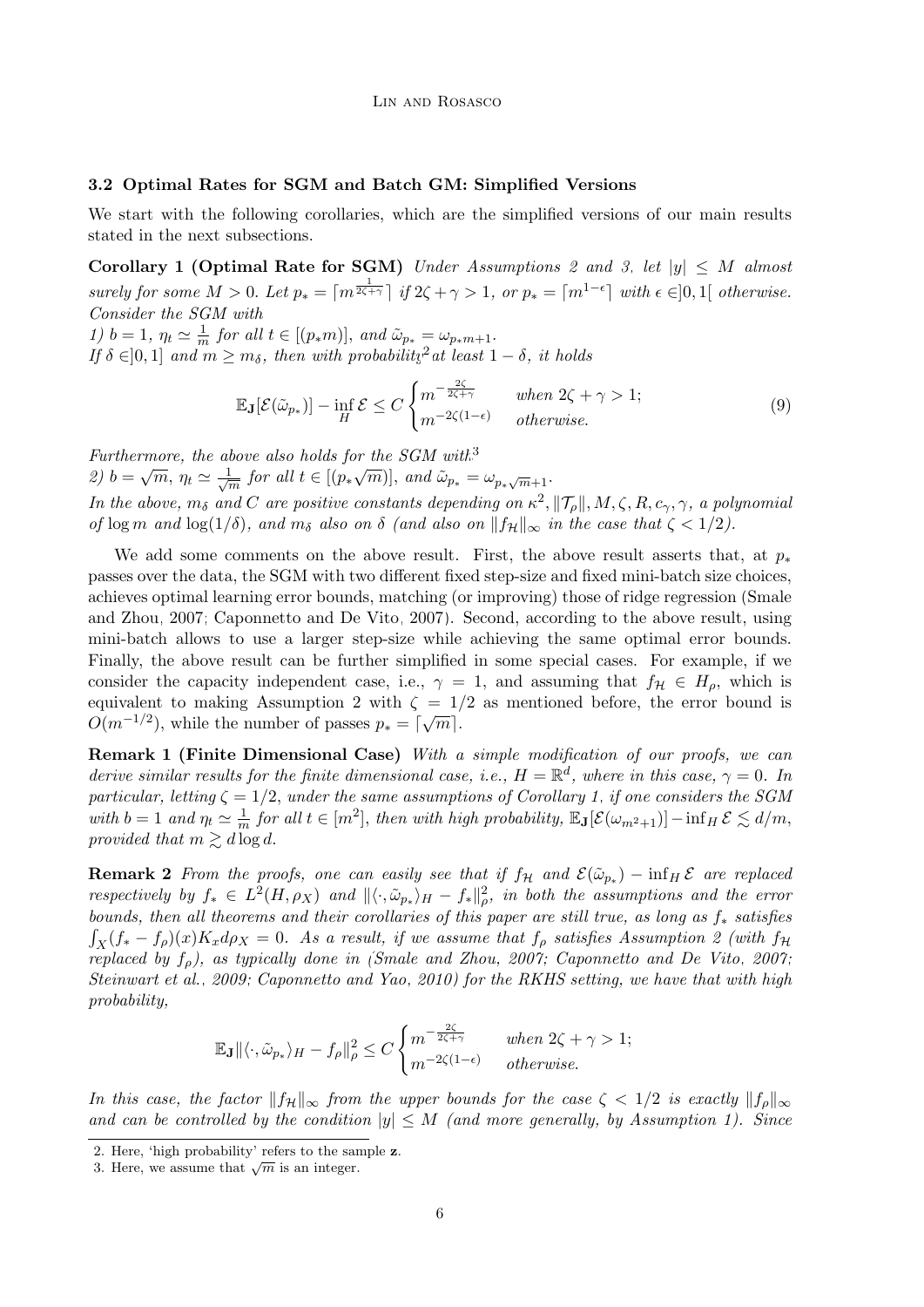many common RKHSs are universally consistent [\(Steinwart and Christmann, 2008\)](#page-45-9), making Assumption [2](#page-4-2) on  $f_{\rho}$  is natural and moreover, deriving error bounds with respect to  $f_{\rho}$  seems to be more interesting in this case.

As a byproduct of our proofs in this paper, we derive the following optimal results for batch gradient methods (GM), defined by  $\nu_1 = 0$  and

<span id="page-6-0"></span>
$$
\nu_{t+1} = \nu_t - \eta_t \frac{1}{m} \sum_{i=1}^m (\langle \nu_t, x_i \rangle_H - y_i) x_i, \qquad t = 1, ..., T.
$$
 (10)

<span id="page-6-1"></span>Corollary 2 (Optimal Rate for Batch GM) Under the assumptions and notations of Corol-lary [1,](#page-5-2) consider batch GM [\(10\)](#page-6-0) with  $\eta_t \simeq 1$ . If m is large enough, then with high probability, [\(9\)](#page-5-3) holds for  $\tilde{\omega}_{p_*} = \nu_{p_*+1}$ .

In the above corollary, the convergence rates are optimal for  $2\zeta + \gamma > 1$ . To the best of our knowledge, these results are the first ones with minimax rates [\(Caponnetto and De Vito, 2007;](#page-44-6) Blanchard and Mücke, 2016) for the batch GM in the non-attainable case. Particularly, they improve the results in the previous literature, see Subsection [3.6](#page-10-0) for more discussions.

Corollaries [1](#page-5-2) and [2](#page-6-1) cover the main contributions of this paper. In the following subsections, we will present the main theorems of this paper, following with several corollaries and simple discussions, from which one can derive the simplified versions stated in this subsection. In the next subsection, we present results for SGM in the attainable case while results in the nonattainable case will be given in Subsection [3.4,](#page-9-0) as the bounds for these two cases are different and particularly their proofs require different estimations. At last, results with more specific convergence rates for batch GM will be presented in Subsection [3.5.](#page-10-1)

#### 3.3 Main Results for SGM: Attainable Case

In this subsection, we present convergence results in the attainable case, i.e.,  $\zeta \geq 1/2$ , following with simple discussions. One of our main theorems in the attainable case is stated next, and provides error bounds for the studied algorithm. For the sake of readability, we only present results in a fixed step-size setting in this section. Results in a general setting  $(\eta_t = \eta_1 t^{-\theta}$  with  $0 \leq \theta \leq 1$  can be found in Section [7.](#page-33-0)

**Theorem 1** Under Assumptions [1,](#page-3-3) [2](#page-4-2) and [3,](#page-4-1) let  $\zeta \geq 1/2$ ,  $\delta \in ]0,1[$ ,  $\eta_t = \eta \kappa^{-2}$  for all  $t \in [T]$ , with  $\eta \leq \frac{1}{8(\log T + 1)}$ . If  $m \geq m_{\delta}$ , then the following holds with probability at least  $1 - \delta$ : for all  $t \in [T],$ 

<span id="page-6-3"></span><span id="page-6-2"></span>
$$
\mathbb{E}_{\mathbf{J}}[\mathcal{E}(\omega_{t+1})] - \inf_{H} \mathcal{E} \le q_1 (\eta t)^{-2\zeta} + q_2 m^{-\frac{2\zeta}{2\zeta + \gamma}} (1 + m^{-\frac{1}{2\zeta + \gamma}} \eta t)^2 \log^2 T \log^2 \frac{1}{\delta}
$$
  
 
$$
+ q_3 \eta b^{-1} (1 \vee m^{-\frac{1}{2\zeta + \gamma}} \eta t) \log T.
$$
 (11)

Here,  $m_\delta, q_1, q_2$  and  $q_3$  are positive constants depending on  $\kappa^2$ ,  $||\mathcal{T}_{\rho}||$ ,  $M, v, \zeta, R, c_\gamma, \gamma$ , and  $m_\delta$  also on  $\delta$  (which will be given explicitly in the proof).

There are three terms in the upper bounds of [\(11\)](#page-6-2). The first term depends on the regularity of the target function and it arises from bounding the bias, while the last two terms result from estimating the sample variance and the computational variance (due to the random choices of the points), respectively. To derive optimal rates, it is necessary to balance these three terms.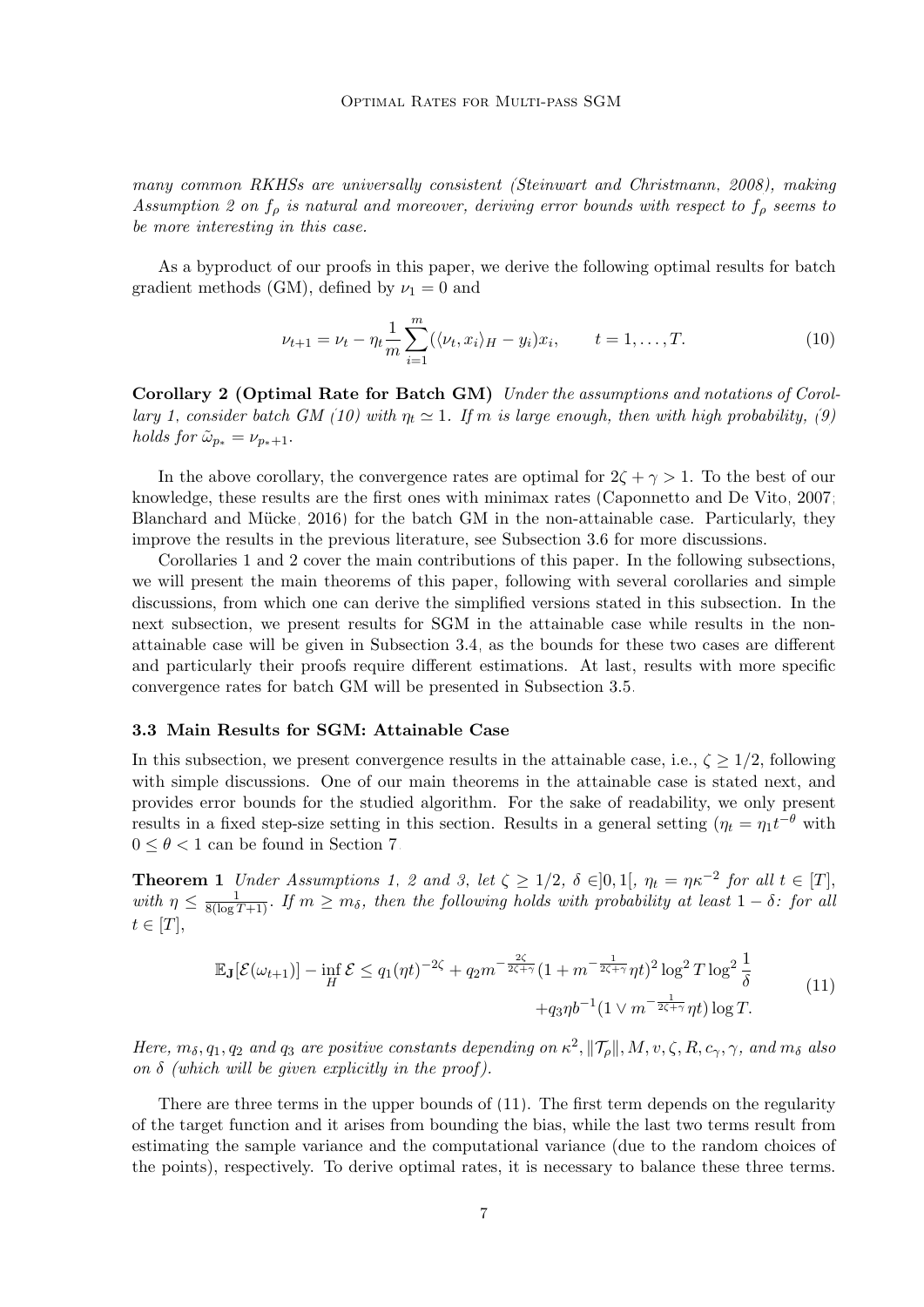Solving this trade-off problem leads to different choices on  $\eta$ , T, and b, corresponding to different regularization strategies, as shown in subsequent corollaries.

The first corollary gives generalization error bounds for simple SGM, with a universal stepsize depending on the number of sample points.

**Corollary 3** Under Assumptions [1,](#page-3-3) [2](#page-4-2) and [3,](#page-4-1) let  $\zeta \geq 1/2$ ,  $\delta \in ]0,1[$ ,  $b=1$  and  $\eta_t \simeq \frac{1}{n}$  $\frac{1}{m}$  for all  $t \in [m^2]$ . If  $m \geq m_\delta$ , then with probability at least  $1 - \delta$ , there holds

$$
\mathbb{E}_{\mathbf{J}}[\mathcal{E}(\omega_{t+1})] - \inf_{H} \mathcal{E} \lesssim \left\{ \left(\frac{m}{t}\right)^{2\zeta} + m^{-\frac{2\zeta+2}{2\zeta+\gamma}} \left(\frac{t}{m}\right)^{2} \right\} \cdot \log^{2} m \log^{2} \frac{1}{\delta}, \quad \forall t \in [m^{2}], \tag{12}
$$

and in particular,

<span id="page-7-3"></span><span id="page-7-2"></span><span id="page-7-0"></span>
$$
\mathbb{E}_{\mathbf{J}}[\mathcal{E}(\omega_{T^*+1})] - \inf_{H} \mathcal{E} \lesssim m^{-\frac{2\zeta}{2\zeta+\gamma}} \log^2 m \log^2 \frac{1}{\delta},\tag{13}
$$

where  $T^* = \lceil m^{\frac{2\zeta + \gamma + 1}{2\zeta + \gamma}} \rceil$ . Here,  $m_\delta$  is exactly the same as in Theorem [1.](#page-6-3)

**Remark 3** Ignoring the logarithmic term and letting  $t = pm$ , Eq. [\(12\)](#page-7-0) becomes

<span id="page-7-4"></span>
$$
\mathbb{E}_{\mathbf{J}}[\mathcal{E}(\omega_{pm+1})] - \inf_{H} \mathcal{E} \lesssim p^{-2\zeta} + m^{-\frac{2\zeta+2}{2\zeta+\gamma}}p^2.
$$

A smaller p may lead to a larger bias, while a larger p may lead to a larger sample error. From this point of view, p has a regularization effect.

The second corollary provides error bounds for SGM with a fixed mini-batch size and a fixed step-size (which depend on the number of sample points).

**Corollary 4** Under Assumptions [1,](#page-3-3) [2](#page-4-2) and [3,](#page-4-1) let  $\zeta \geq 1/2$ ,  $\delta \in ]0,1[$ ,  $b = \lceil \sqrt{m} \rceil$  and  $\eta_t \simeq \frac{1}{\sqrt{m}}$  $\frac{1}{m}$  for all  $t \in [m^2]$ . If  $m \geq m_\delta$ , then with probability at least  $1 - \delta$ , there holds

$$
\mathbb{E}_{\mathbf{J}}[\mathcal{E}(\omega_{t+1})] - \inf_{H} \mathcal{E} \lesssim \left\{ \left( \frac{\sqrt{m}}{t} \right)^{2\zeta} + m^{-\frac{2\zeta + 2}{2\zeta + \gamma}} \left( \frac{t}{\sqrt{m}} \right)^{2} \right\} \log^{2} m \log^{2} \frac{1}{\delta}, \quad \forall t \in [m^{2}], \tag{14}
$$

and particularly,

<span id="page-7-1"></span>
$$
\mathbb{E}_{\mathbf{J}}[\mathcal{E}(\omega_{T^*+1})] - \inf_{H} \mathcal{E} \lesssim m^{-\frac{2\zeta}{2\zeta+\gamma}} \log^2 m \log^2 \frac{1}{\delta},\tag{15}
$$

where  $T^* = \lceil m^{\frac{1}{2\zeta + \gamma} + \frac{1}{2}} \rceil$ .

The above two corollaries follow from Theorem [1](#page-6-3) with the simple observation that the dominating terms in [\(11\)](#page-6-2) are the terms related to the bias and the sample variance, when a small step-size is chosen. The only free parameter in [\(12\)](#page-7-0) and [\(14\)](#page-7-1) is the number of iterations/passes. The ideal stopping rule is achieved by balancing the two terms related to the bias and the sample variance, showing the regularization effect of the number of passes. Since the ideal stopping rule depends on the unknown parameters  $\zeta$  and  $\gamma$ , a hold-out cross-validation procedure is often used to tune the stopping rule in practice. Using an argument similar to that in Chapter 6 from [\(Steinwart and Christmann, 2008\)](#page-45-9), it is possible to show that this procedure can achieve the same convergence rate.

We give some further remarks. First, the upper bound in  $(13)$  is optimal up to a logarithmic factor, in the sense that it matches the minimax lower rate in [\(Caponnetto and De Vito, 2007;](#page-44-6) Blanchard and Mücke, 2016). Second, according to Corollaries [3](#page-7-3) and [4,](#page-7-4)  $\frac{bT^*}{m} \simeq m^{\frac{1}{2\zeta+\gamma}}$  passes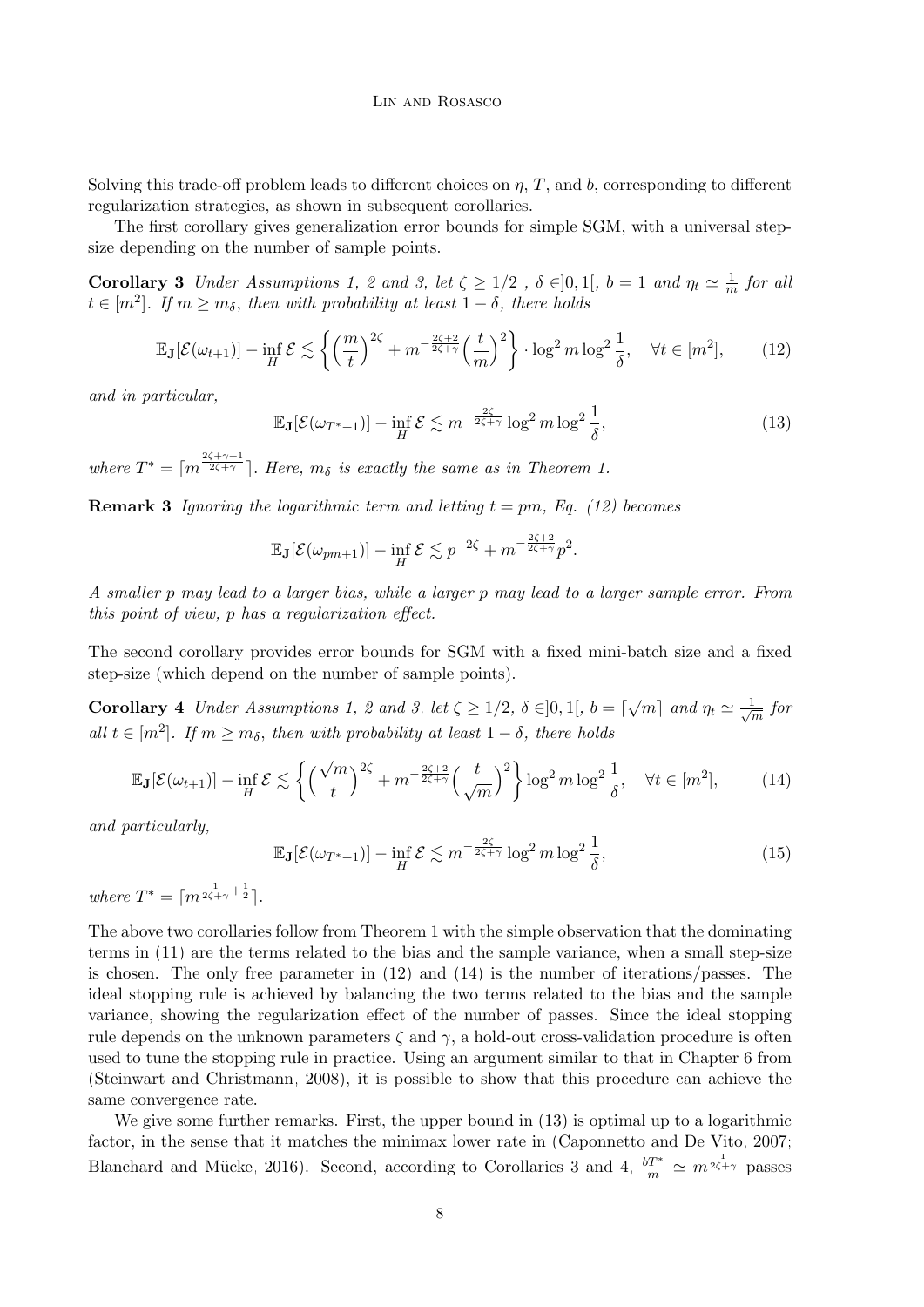over the data are needed to obtain optimal rates in both cases. Finally, in comparing the simple SGM and the mini-batch SGM, Corollaries [3](#page-7-3) and [4](#page-7-4) show that a larger step-size is allowed to use for the latter.

In the next result, both the step-size and the stopping rule are tuned to obtain optimal rates for simple SGM with multiple passes. In this case, the step-size and the number of iterations are the regularization parameters.

<span id="page-8-0"></span>**Corollary 5** Under Assumptions [1,](#page-3-3) [2](#page-4-2) and [3,](#page-4-1) let  $\zeta \ge 1/2$ ,  $\delta \in ]0,1[$ ,  $b=1$  and  $\eta_t \simeq m^{-\frac{2\zeta}{2\zeta+\gamma}}$  for all  $t \in [m^2]$ . If  $m \geq m_\delta$ , and  $T^* = \lceil m^{\frac{2\zeta+1}{2\zeta+\gamma}} \rceil$ , then [\(13\)](#page-7-2) holds with probability at least  $1-\delta$ .

The next corollary shows that for some suitable mini-batch sizes, optimal rates can be achieved with a constant step-size (which is nearly independent of the number of sample points) by early stopping.

<span id="page-8-1"></span>**Corollary 6** Under Assumptions [1,](#page-3-3) [2](#page-4-2) and [3,](#page-4-1) let  $\zeta \ge 1/2$ ,  $\delta \in ]0,1[$ ,  $b = \lceil m^{\frac{2\zeta}{2\zeta + \gamma}} \rceil$  and  $\eta_t \simeq \frac{1}{\log n}$  $\log m$ for all  $t \in [m]$ . If  $m \geq m_\delta$ , and  $T^* = \lceil m^{\frac{1}{2\zeta + \gamma}} \rceil$ , then [\(13\)](#page-7-2) holds with probability at least  $1 - \delta$ .

According to Corollaries [5](#page-8-0) and [6,](#page-8-1) around  $m^{\frac{1-\gamma}{2\zeta+\gamma}}$  passes over the data are needed to achieve the best performance in the above two strategies. In comparisons with Corollaries [3](#page-7-3) and [4](#page-7-4) where around  $m^{\frac{\zeta+1}{2\zeta+\gamma}}$  passes are required, the latter seems to require fewer passes over the data. However, in this case, one might have to run the algorithms multiple times to tune the step-size, or the mini-batch size.

**Remark 4** 1) If we make no assumption on the capacity, i.e.,  $\gamma = 1$ , Corollary [5](#page-8-0) recovers the result in [\(Ying and Pontil, 2008\)](#page-46-0) for one pass SGM.

2) If we make no assumption on the capacity and assume that  $f_{\mathcal{H}} \in H_{\rho}$ , from Corollaries [5](#page-8-0) and [6,](#page-8-1) we see that the optimal convergence rate  $O(m^{-1/2})$  can be achieved after one pass over the data in both of these two strategies. In this special case, Corollaries [5](#page-8-0) and [6](#page-8-1) recover the results for one pass SGM in, e.g., [\(Shamir and Zhang, 2013;](#page-45-11) [Dekel et al., 2012\)](#page-44-7).

<span id="page-8-3"></span>The next result gives generalization error bounds for 'batch' SGM with a constant step-size (nearly independent of the number of sample points).

**Corollary 7** Under Assumptions [1,](#page-3-3) [2](#page-4-2) and [3,](#page-4-1) let  $\zeta \geq 1/2$ ,  $\delta \in ]0,1[$ ,  $b = m$  and  $\eta_t \simeq \frac{1}{\log n}$  $\frac{1}{\log m}$  for all  $t \in [m]$ . If  $m \geq m_\delta$ , and  $T^* = \lceil m^{\frac{1}{2\zeta + \gamma}} \rceil$ , then [\(13\)](#page-7-2) holds with probability at least  $1 - \delta$ .

Theorem [1](#page-6-3) and its corollaries give convergence results with respect to the target function values. In the next theorem and corollary, we will present convergence results in  $H$ -norm.

<span id="page-8-4"></span>**Theorem 2** Under the assumptions of Theorem [1,](#page-6-3) the following holds with probability at least  $1 - \delta$ : for all  $t \in [T]$ 

<span id="page-8-2"></span>
$$
\mathbb{E}_{\mathbf{J}}[\|\omega_t - \omega^\dagger\|_H^2] \le q_1(\eta t)^{1-2\zeta} + q_2 m^{-\frac{2\zeta - 1}{2\zeta + \gamma}} (1 + m^{-\frac{1}{2\zeta + \gamma}} \eta t)^2 \log^2 T \log^2 \frac{1}{\delta} + q_3 \eta^2 t b^{-1}.\tag{16}
$$

Here,  $q_1, q_2$  and  $q_3$  are positive constants depending on  $\kappa^2$ ,  $||\mathcal{T}_{\rho}||$ ,  $M$ ,  $v$ ,  $\zeta$ ,  $R$ ,  $c_{\gamma}$ , and  $\gamma$  (which can be given explicitly in the proof ).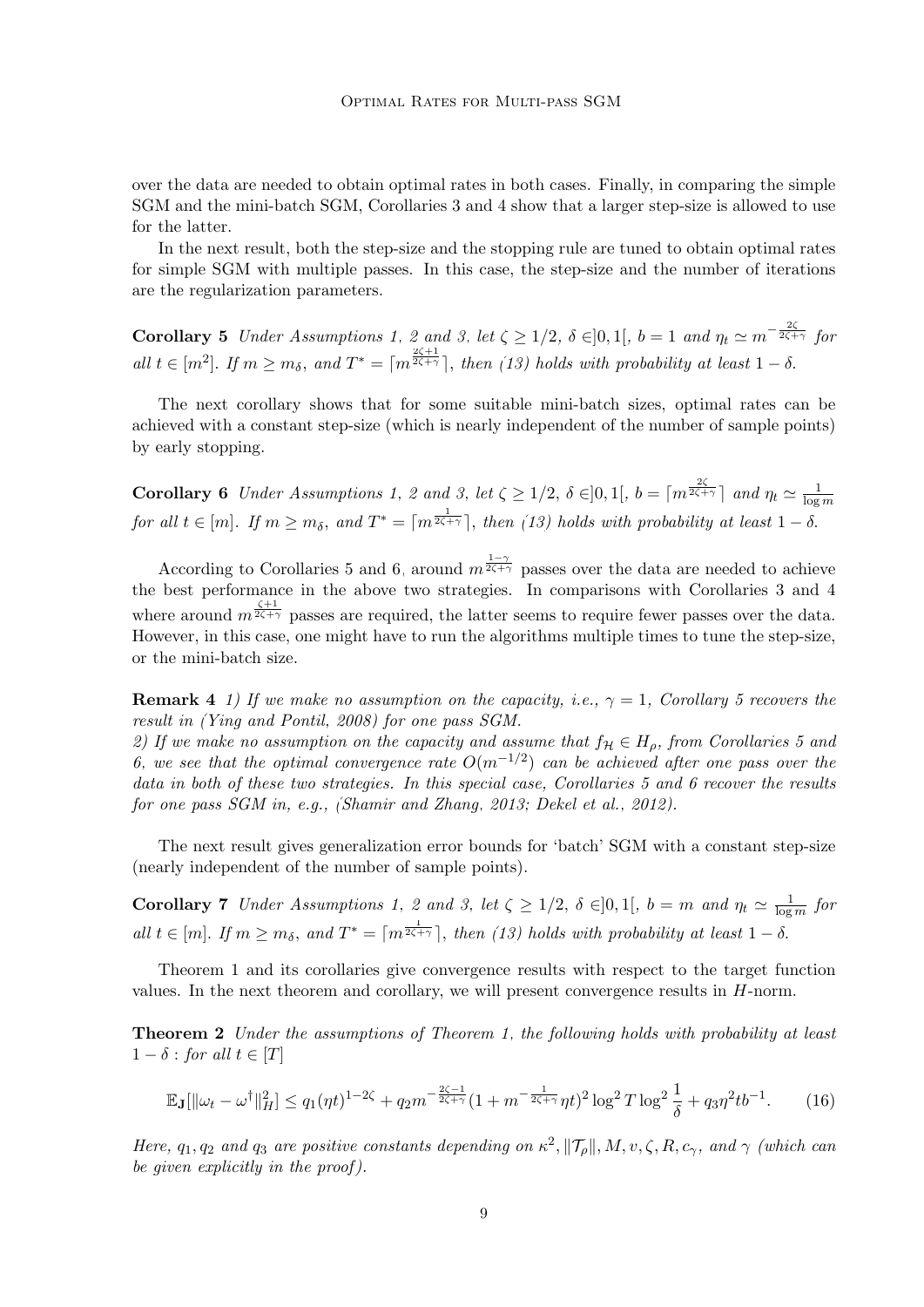The proof of the above theorem is similar as that for Theorem [1,](#page-6-3) and will be given in Subsection [8.](#page-35-0) Again, the upper bound in [\(16\)](#page-8-2) is composed of three terms related to bias, sample variance, and computational variance. Balancing these three terms leads to different choices on  $\eta$ ,  $T$ , and b, as shown in the following corollary.

Corollary 8 With the same assumptions and notations from any one of Corollaries [3](#page-7-3) to [7,](#page-8-3) the following holds with probability at least  $1 - \delta$ :

$$
\mathbb{E}_{\mathbf{J}}[\|\omega_{T^*+1} - \omega^\dagger\|_H^2] \lesssim m^{-\frac{2\zeta - 1}{2\zeta + \gamma}} \log^2 m \log^2 \frac{1}{\delta}.
$$

The convergence rate in the above corollary is optimal up to a logarithmic factor, as it matches the minimax rate shown in (Blanchard and Mücke, 2016).

In the next subsection, we will present convergence results in the non-attainable case, i.e.,  $\zeta < 1/2$ .

## <span id="page-9-0"></span>3.4 Main Results for SGM: Non-attainable Case

Our main theorem in the non-attainable case is stated next, and provides error bounds for the studied algorithm. Here, we present results with a fixed step-size, whereas general results with a decaying step-size will be given in Section [7.](#page-33-0)

<span id="page-9-2"></span>**Theorem 3** Under Assumptions [1,](#page-3-3) [2](#page-4-2) and [3,](#page-4-1) let  $\zeta \leq 1/2$ ,  $\delta \in ]0,1[$ ,  $\eta_t = \eta \kappa^{-2}$  for all  $t \in [T]$ , with  $0 < \eta \leq \frac{1}{8(\log T + 1)}$ . Then the following holds for all  $t \in [T]$  with probability at least  $1 - \delta$ : 1) if  $2\zeta + \gamma > 1$  and  $m \geq m_{\delta}$ , then

<span id="page-9-1"></span>
$$
\mathbb{E}_{\mathbf{J}}[\mathcal{E}(\omega_{t+1})] - \inf_{H} \mathcal{E} \leq \left( q_1(\eta t)^{-2\zeta} + q_2 m^{-\frac{2\zeta}{2\zeta + \gamma}} \right) (1 \vee m^{-\frac{1}{2\zeta + \gamma}} \eta t)^3 \log^4 T \log^2 \frac{1}{\delta} + q_3 \eta b^{-1} (1 \vee m^{-\frac{1}{2\zeta + \gamma}} \eta t) \log T; \tag{17}
$$

2) if  $2\zeta + \gamma \leq 1$  and for some  $\epsilon \in ]0,1[$ ,  $m \geq m_{\delta,\epsilon}$ , then

$$
\mathbb{E}_{\mathbf{J}}[\mathcal{E}(\omega_{t+1})] - \inf_{H} \mathcal{E} \leq \left( q_1(\eta t)^{-2\zeta} + q_2 m^{\gamma(1-\epsilon)-1} \right) (1 \vee \eta m^{\epsilon-1} t)^3 \log^4 T \log^2 \frac{1}{\delta} + q_3 \eta b^{-1} (1 \vee m^{\epsilon-1} \eta t) \log T.
$$

Here,  $m_\delta$  (or  $m_{\delta,\epsilon}$ ),  $q_1,q_2$  and  $q_3$  are positive constants depending only on  $\kappa^2$ ,  $\|\mathcal{T}_\rho\|, M, v, \zeta, R, c_\gamma, \gamma$ ,  $||f_{\mathcal{H}}||_{\infty}$ , and  $m_{\delta}$  (or  $m_{\delta,\epsilon}$ ) also on  $\delta$  (and  $\epsilon$ ).

The upper bounds in [\(11\)](#page-6-2) (for the attainable case) and [\(17\)](#page-9-1) (for the non-attainable case) are similar, whereas the latter has an extra logarithmic factor. Consequently, in the subsequent corollaries, we derive  $O(m^{-\frac{2\zeta}{2\zeta+\gamma}}\log^4 m)$  for the non-attainable case. In comparison with that for the attainable case, the convergence rate for the non-attainable case has an extra  $\log^2 m$  factor.

Similar to Corollaries [3](#page-7-3) and [4,](#page-7-4) and as direct consequences of the above theorem, we have the following generalization error bounds for the studied algorithm with different choices of parameters in the non-attainable case.

**Corollary 9** Under Assumptions [1,](#page-3-3) [2](#page-4-2) and [3,](#page-4-1) let  $\zeta \leq 1/2$ ,  $\delta \in ]0,1[$ ,  $b=1$  and  $\eta_t \simeq \frac{1}{n}$  $\frac{1}{m}$  for all  $t \in [m^2]$ . With probability at least  $1 - \delta$ , the following holds: 1) if  $2\zeta + \gamma > 1$ ,  $m \ge m_\delta$  and  $T^* = \lceil m^{\frac{1+2\zeta + \gamma}{2\zeta + \gamma}} \rceil$ , then

<span id="page-9-3"></span>
$$
\mathbb{E}_{\mathbf{J}}[\mathcal{E}(\omega_{T^*+1})] - \inf_{H} \mathcal{E} \lesssim m^{-\frac{2\zeta}{2\zeta+\gamma}} \log^4 m \log^2 \frac{1}{\delta};\tag{18}
$$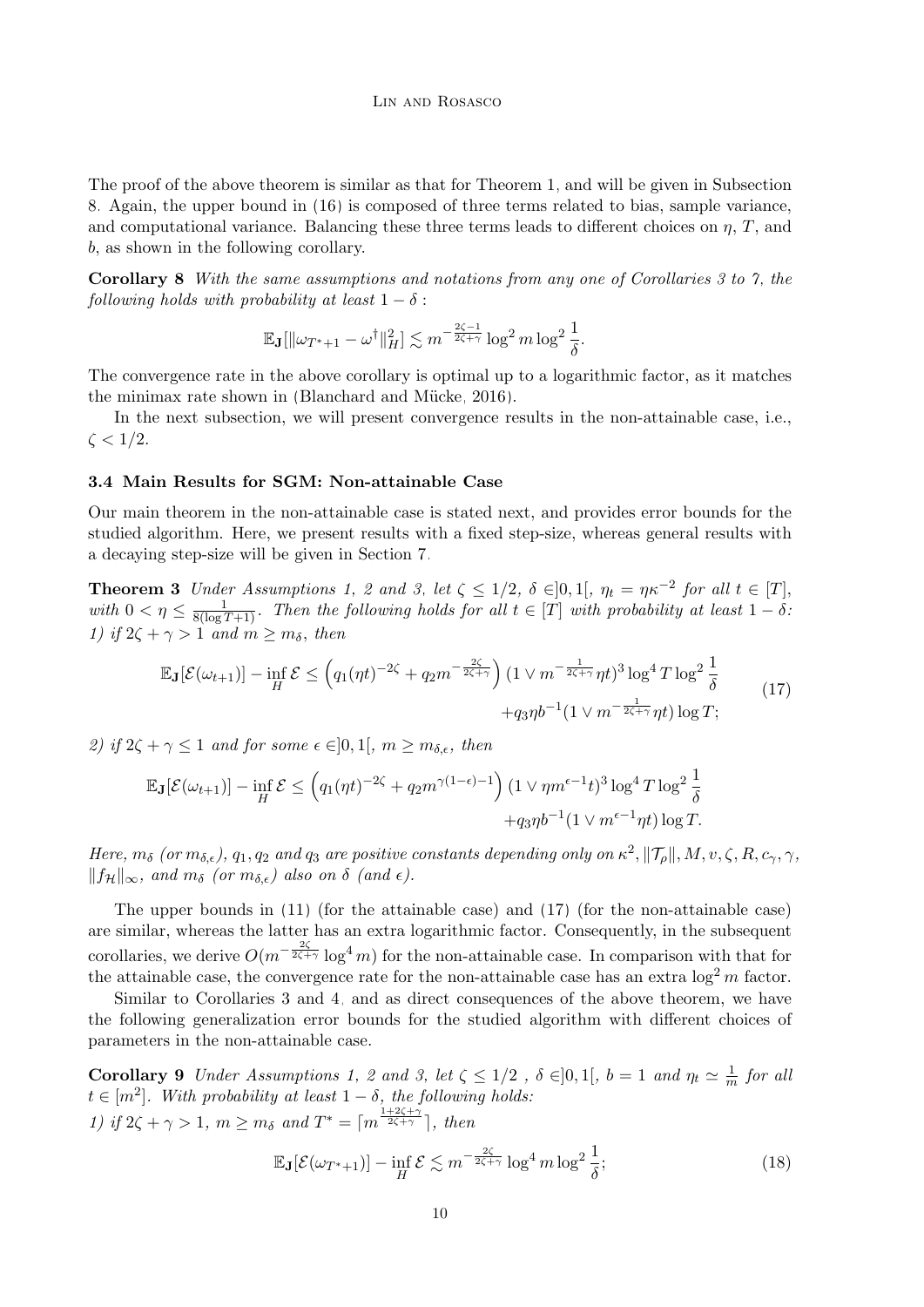2) if  $2\zeta + \gamma \leq 1$ , and for some  $\epsilon \in ]0,1[$ ,  $m \geq m_{\delta,\epsilon}$ , and  $T^* = \lceil m^{2-\epsilon} \rceil$ , then

<span id="page-10-2"></span>
$$
\mathbb{E}_{\mathbf{J}}[\mathcal{E}(\omega_{T^*+1})] - \inf_{H} \mathcal{E} \lesssim m^{-2\zeta(1-\epsilon)} \log^4 m \log^2 \frac{1}{\delta}.\tag{19}
$$

Here,  $m_{\delta}$  and  $m_{\delta,\epsilon}$  are given by Theorem [3.](#page-9-2)

Corollary 10 Under Assumptions [1,](#page-3-3) [2](#page-4-2) and [3,](#page-4-1) let  $\zeta \leq 1/2$ ,  $\delta \in ]0,1[, b \simeq \sqrt{m}$  and  $\eta_t \simeq \frac{1}{\sqrt{m}}$  $\frac{1}{m}$  for all  $t \in [m^2]$ . With probability at least  $1 - \delta$ , there holds 1) if  $2\zeta + \gamma > 1$ ,  $m \ge m_\delta$  and  $T^* = \lceil m^{\frac{1}{2\zeta + \gamma} + \frac{1}{2}} \rceil$ , then [\(18\)](#page-9-3) holds; 2) if  $2\zeta + \gamma \leq 1$ , for some  $\epsilon \in ]0,1[$ ,  $m \geq m_{\delta,\epsilon}$ , and  $T^* = \lceil m^{\frac{3}{2}-\epsilon} \rceil$ , then [\(19\)](#page-10-2) holds.

The convergence rates in the above corollaries, i.e.,  $m^{-\frac{2\zeta}{2\zeta+\gamma}}$  if  $2\zeta+\gamma>1$  or  $m^{-2\zeta(1-\epsilon)}$ otherwise, match those in [\(Dieuleveut and Bach, 2016\)](#page-44-2) for one pass SGM with averaging, up to a logarithmic factor. Also, in the capacity independent case, i.e.,  $\gamma = 1$ , the convergence rates in the above corollary read as  $m^{-\frac{2\zeta}{2\zeta+1}}$  (since  $2\zeta+\gamma$  is always bigger than 1), which are exactly the same as those in [\(Ying and Pontil, 2008\)](#page-46-0) for one pass SGM.

Similar results to Corollaries [5](#page-8-0)[–7](#page-8-3) can be also derived for the non-attainable case by applying Theorem [3.](#page-9-2) Refer to Appendix [B](#page-38-0) for more details.

## <span id="page-10-1"></span>3.5 Main Results for Batch GM

In this subsection, we present convergence results for batch GM. As a byproduct of our proofs in this paper, we have the following convergence rates for batch GM.

**Theorem 4** Under Assumptions [1,](#page-3-3) [2](#page-4-2) and [3,](#page-4-1) set  $\eta_t \simeq 1$ , for all  $t \in [m]$ . Let  $T^* = \lceil m^{\frac{1}{2\zeta + \gamma}} \rceil$ if  $2\zeta + \gamma > 1$ , or  $T^* = \lceil m^{1-\epsilon} \rceil$  with  $\epsilon \in ]0,1[$  otherwise. Then with probability at least  $1-\delta$  $(0 < \delta < 1)$ , the following holds for the learning sequence generated by [\(10\)](#page-6-0): 1) if  $\zeta > 1/2$  and  $m \geq m_\delta$ , then

<span id="page-10-3"></span>
$$
\mathcal{E}(\nu_{T_*+1}) - \inf_H \mathcal{E} \lesssim m^{-\frac{2\zeta}{2\zeta+\gamma}} \log^2 m \log^2 \frac{1}{\delta};
$$

2) if  $\zeta \leq 1/2$ ,  $2\zeta + \gamma > 1$  and  $m > m_{\delta}$ , then

$$
\mathcal{E}(\nu_{T_*+1}) - \inf_H \mathcal{E} \lesssim m^{-\frac{2\zeta}{2\zeta+\gamma}} \log^4 m \log^2 \frac{1}{\delta};
$$

3) if  $2\zeta + \gamma \leq 1$  and  $m \geq m_{\delta,\epsilon}$ , then

$$
\mathcal{E}(\nu_{T_*+1}) - \inf_H \mathcal{E} \lesssim m^{-2\zeta(1-\epsilon)} \log^4 m \log^2 \frac{1}{\delta}.
$$

Here,  $m_{\delta}$  (or  $m_{\delta,\epsilon}$ ), and all the constants in the upper bounds are positive and depend only on  $\kappa^2, \|\mathcal{T}_{\rho}\|, M, v, \zeta, R, c_\gamma, \gamma, \|f_{\mathcal{H}}\|_{\infty}$ , and  $m_\delta$  (or  $m_{\delta,\epsilon}$ ) also on  $\delta$  (and  $\epsilon$ ).

## <span id="page-10-0"></span>3.6 Discussions

We must compare our results with previous works. For non-parametric regression with the square loss, one pass SGM has been studied in, e.g., [\(Ying and Pontil, 2008;](#page-46-0) [Shamir and Zhang, 2013;](#page-45-11) [Tarres and Yao, 2014;](#page-45-1) [Dieuleveut and Bach, 2016\)](#page-44-2). In particular, [Ying and Pontil](#page-46-0) [\(2008\)](#page-46-0) proved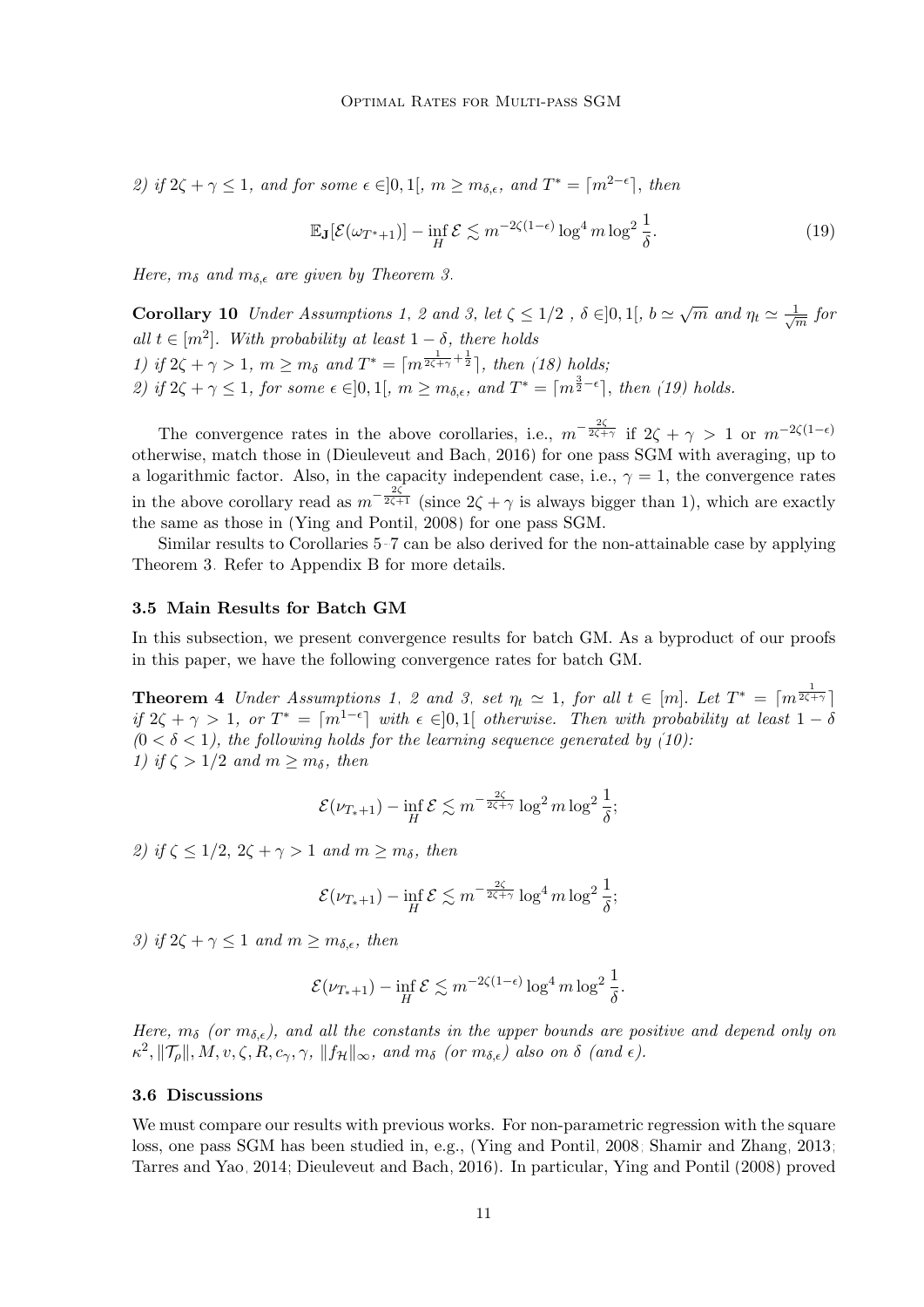capacity independent rate of order  $O(m^{-\frac{2\zeta}{2\zeta+1}}\log m)$  with a fixed step-size  $\eta \simeq m^{-\frac{2\zeta}{2\zeta+1}}$ , and [Dieuleveut and Bach](#page-44-2) [\(2016\)](#page-44-2) derived capacity dependent error bounds of order  $O(m^{-\frac{2\min(\zeta,1)}{2\min(\zeta,1)+\gamma}})$ (when  $2\zeta + \gamma > 1$ ) for the average. Note also that a regularized version of SGM has been studied in [\(Tarres and Yao, 2014\)](#page-45-1), where the derived convergence rate is of order  $O(m^{-\frac{2\zeta}{2\zeta+1}})$  assuming that  $\zeta \in \left[\frac{1}{2}\right]$  $\frac{1}{2}$ , 1. In comparison with these existing convergence rates, our rates from [\(13\)](#page-7-2) are comparable, either involving the capacity condition, or allowing a broader regularity parameter  $\zeta$  (which thus improves the rates). For finite dimensional cases, it has been shown in [\(Bach](#page-44-12) [and Moulines, 2013\)](#page-44-12) that one pass SGM with averaging with a constant step-size achieves the optimal convergence rate of  $O(d/m)$ . In comparisons, our results for multi-pass SGM with a smaller step-size seems to be suboptimal in the computational complexity, as we need  $m$  passes over the data to achieve the same rate. The reason for this may arise from "the computational error" that will be introduced later, or the fact that we do not consider an averaging step as done in [\(Bach and Moulines, 2013\)](#page-44-12). We hope that in the future by considering a larger step-size and averaging, one can reduce the computational complexity of multi-pass SGM while achieving the same rate.

More recently, [Rosasco and Villa](#page-45-8) [\(2015\)](#page-45-8) studied multiple passes SGM with a fixed ordering at each pass, also called incremental gradient method. Making no assumption on the capacity, rates of order  $O(m^{-\frac{\zeta}{\zeta+1}})$  (in  $L^2(H,\rho_X)$ -norm) with a universal step-size  $\eta \simeq 1/m$  are derived. In comparisons, Corollary [3](#page-7-3) achieves better rates, while considering the capacity assumption. Note also that [Rosasco and Villa](#page-45-8) [\(2015\)](#page-45-8) proved sharp rate in H-norm for  $\zeta \geq 1/2$  in the capacity independent case. In comparisons, we derive optimal capacity-dependent rate, considering minibatches.

The idea of using mini-batches (and parallel implements) to speed up SGM in a general stochastic optimization setting can be found, e.g., in [\(Shalev-Shwartz et al., 2011;](#page-45-4) [Dekel et al.,](#page-44-7) [2012;](#page-44-7) [Sra et al., 2012;](#page-45-5) [Ng, 2016\)](#page-45-6). Our theoretical findings, especially the interplay between the mini-batch size and the step-size, can give further insights on parallelization learning. Besides, it has been shown in [\(Cotter et al., 2011;](#page-44-13) [Dekel et al., 2012\)](#page-44-7) that for one pass mini-batch SGM with a fixed step-size  $\eta \simeq b/\sqrt{m}$  and a smooth loss function, assuming the existence of at least one solution in the hypothesis space for the expected risk minimization, the convergence rate is of order  $O(\sqrt{1/m} + b/m)$  by considering an averaging scheme. When adapting to the learning setting we consider, this reads as that if  $f_{\mathcal{H}} \in H_{\rho}$ , i.e.,  $\zeta = 1/2$ , the convergence rate for the average is  $O(\sqrt{1/m} + b/m)$ . Note that,  $f_{\mathcal{H}}$  does not necessarily belong to  $H_{\rho}$  in general. Also, our derived convergence rate from Corollary [4](#page-7-4) is better, when the regularity parameter  $\zeta$  is greater than 1/2, or  $\gamma$  is smaller than 1.

For batch GM in the attainable case, convergent results with optimal rates have been derived in, e.g, [\(Bauer et al., 2007;](#page-44-14) [Caponnetto and Yao, 2010;](#page-44-9) Blanchard and Mücke, 2016; [Dicker et al.,](#page-44-15) [2017\)](#page-44-15). In particular, [Bauer et al.](#page-44-14) [\(2007\)](#page-44-14) proved convergence rates  $O(m^{-\frac{2\zeta}{2\zeta+1}})$  without consider-ing Assumption [3,](#page-4-1) and [Caponnetto and Yao](#page-44-9) [\(2010\)](#page-44-9) derived convergence rates  $O(m^{-\frac{2\zeta}{2\zeta+\gamma}})$ . For the non-attainable case, convergent results with suboptimal rates  $O(m^{\frac{-2\zeta}{2\zeta+2}})$  can be found in [\(Yao et al., 2007\)](#page-46-2), and to the best of our knowledge, the only result with optimal rate  $O(m^{\frac{-2\zeta}{2\zeta+\gamma}})$ is the one derived by [Caponnetto and Yao](#page-44-9) [\(2010\)](#page-44-9), but the result requires extra unlabeled data. In contrast, Theorem [4](#page-10-3) of this paper does not require any extra unlabeled data, while achieving the same optimal rates (up to a logarithmic factor). To the best of our knowledge, Theorem [4](#page-10-3) may be the first optimal result in the non-attainable case for batch GM.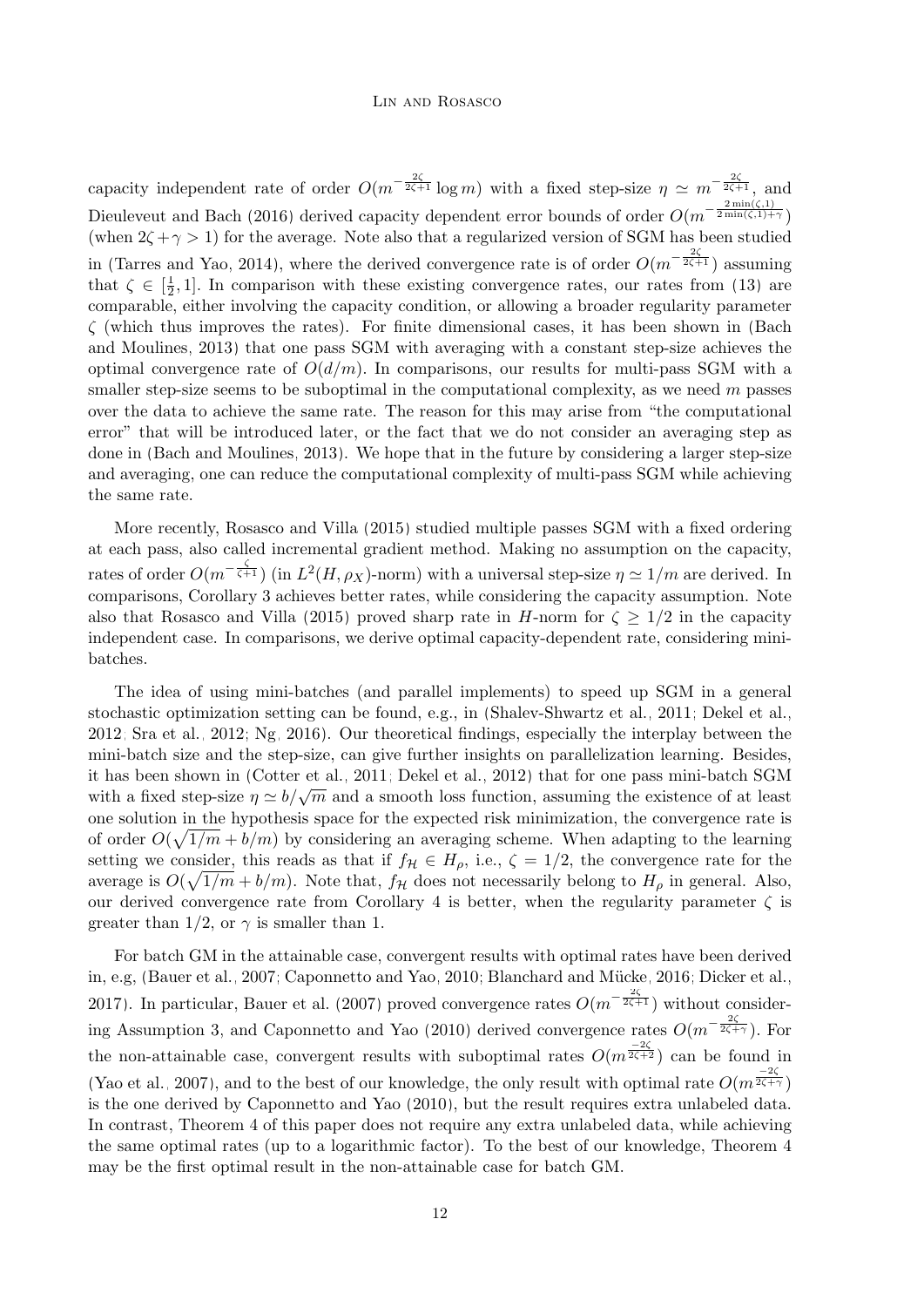We end this discussion with some further comments on batch GM and simple SGM. First, according to Corollaries [1](#page-5-2) and [2,](#page-6-1) it seems that both simple SGM (with step-size  $\eta_t \simeq m^{-1}$ ) and batch GM (with step-size  $\eta_t \simeq 1$ ) have the same computational complexities (which are related to the number of passes) and the same orders of upper bounds. However, there is a subtle difference between these two algorithms. As we see from [\(22\)](#page-12-1) in the coming subsection, every m iterations of simple SGM (with step-size  $\eta_t \simeq m^{-1}$ ) corresponds to one iteration of batch GM (with step-size  $\eta_t \simeq 1$ ). In this sense, SGM discretizes and refines the regularization path of batch GM, which thus may lead to smaller generalization errors. This phenomenon can be further understood by comparing our derived bounds, [\(11\)](#page-6-2) and [\(73\)](#page-35-1), for these two algorithms. Indeed, if one can ignore the computational error, one can easily show that the minimization (over t) of right hand-side of [\(11\)](#page-6-2) with  $\eta \simeq m^{-1}$  is always smaller than that of [\(73\)](#page-35-1) with  $\eta \simeq 1$ . At last, by Corollary [6,](#page-8-1) using a larger step-size for SGM allows one to stop earlier (while sharing the same optimal rates), which thus reduces the computational complexity. This suggests that SGM may have some computational advantage over batch GM.

## <span id="page-12-0"></span>3.7 Proof Sketch (Error Decomposition)

The key to our proof is a novel error decomposition, which may be also used in analysing other learning algorithms. One may also use the approach in [\(Bousquet and Bottou, 2008;](#page-44-0) [Lin et al.,](#page-45-12) [2016b,](#page-45-12)[a\)](#page-44-3) which is based on the following error decomposition,

$$
\mathbb{E}\mathcal{E}(\omega_t) - \inf_H \mathcal{E} = [\mathbb{E}(\mathcal{E}(\omega_t) - \mathcal{E}_\mathbf{z}(\omega_t)) + \mathbb{E}\mathcal{E}_\mathbf{z}(\tilde{\omega}) - \mathcal{E}(\tilde{\omega})] + \mathbb{E}(\mathcal{E}_\mathbf{z}(\omega_t) - \mathcal{E}_\mathbf{z}(\tilde{\omega})) + \mathcal{E}(\tilde{\omega}) - \inf_H \mathcal{E},
$$

<span id="page-12-3"></span>where  $\tilde{\omega} \in H$  is some suitably intermediate element and  $\mathcal{E}_z$  denotes the empirical risk over z, i.e.,

$$
\mathcal{E}_{\mathbf{z}}(\cdot) = \frac{1}{m} \sum_{i=1}^{m} \left( \langle \cdot, x_i \rangle - y_i \right)^2.
$$
 (20)

However, one can only derive a sub-optimal convergence rate, since the proof procedure involves upper bounding the learning sequence to estimate the sample error (the first term of right-hand side). Also, in this case, the 'regularity' of the regression function can not be fully utilized for estimating the bias (the last term). Thanks to the property of squares loss, we can exploit a different error decomposition leading to better results.

To describe the decomposition, we need to introduce two sequences. The population iteration is defined by  $\mu_1 = 0$  and

<span id="page-12-2"></span>
$$
\mu_{t+1} = \mu_t - \eta_t \int_X (\langle \mu_t, x \rangle_H - f_\rho(x)) x d\rho_X(x), \qquad t = 1, \dots, T. \tag{21}
$$

The above iterated procedure is ideal and can not be implemented in practice, since the distribution  $\rho_X$  is unknown in general. Replacing  $\rho_X$  by the empirical measure and  $f_\rho(x_i)$  by  $y_i$ , we derive the *sample iteration* (associated with the sample  $z$ ), i.e., [\(10\)](#page-6-0). Clearly,  $\mu_t$  is deterministic and  $\nu_t$  is a H-valued random variable depending on **z**. Given the sample **z**, the sequence  $\{\nu_t\}_t$ has a natural relationship with the learning sequence  $\{\omega_t\}_t$ , since

<span id="page-12-1"></span>
$$
\mathbb{E}_{\mathbf{J}}[\omega_t] = \nu_t. \tag{22}
$$

Indeed, taking the expectation with respect to  $J_t$  on both sides of [\(4\)](#page-3-4), and noting that  $\omega_t$  depends only on  $\mathbf{J}_1, \cdots, \mathbf{J}_{t-1}$  (given any **z**), one has

$$
\mathbb{E}_{\mathbf{J}_t}[\omega_{t+1}] = \omega_t - \eta_t \frac{1}{m} \sum_{i=1}^m (\langle \omega_t, x_i \rangle_H - y_i) x_i,
$$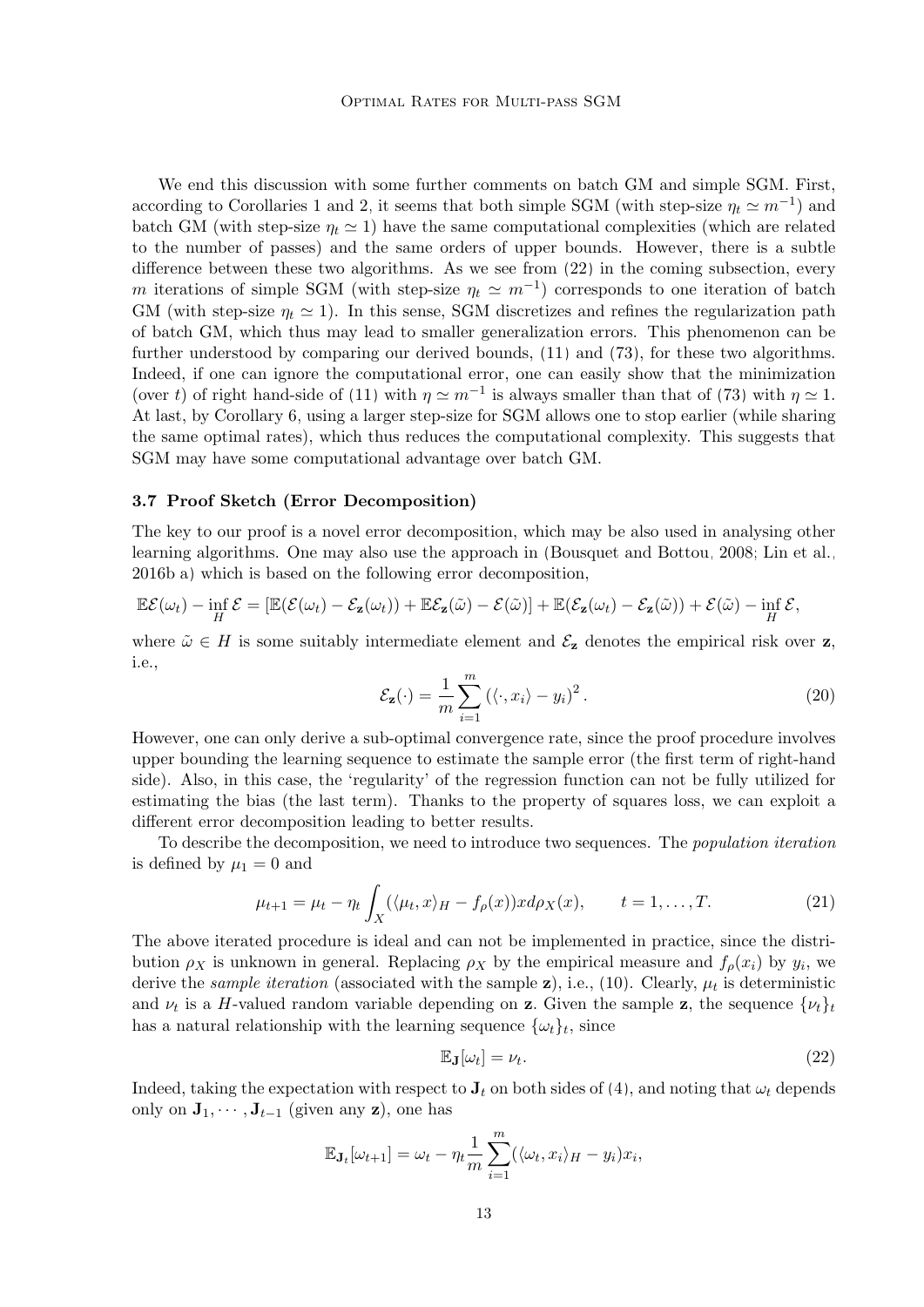and thus,

$$
\mathbb{E}_{\mathbf{J}}[\omega_{t+1}] = \mathbb{E}_{\mathbf{J}}[\omega_t] - \eta_t \frac{1}{m} \sum_{i=1}^m (\langle \mathbb{E}_{\mathbf{J}}[\omega_t], x_i \rangle_H - y_i) x_i, \quad t = 1, \dots, T,
$$

which satisfies the iterative relationship given in  $(10)$ . By an induction argument,  $(22)$  can then be proved.

Let  $S_\rho: H \to L^2(H, \rho_X)$  be the linear map defined by  $(S_\rho \omega)(x) = \langle \omega, x \rangle_H, \forall \omega, x \in H$ . We have the following error decomposition.

Proposition 1 We have

<span id="page-13-1"></span>
$$
\mathbb{E}_{\mathbf{J}}[\mathcal{E}(\omega_t)] - \inf_H \mathcal{E} \le 2\|\mathcal{S}_{\rho}\mu_t - f_{\mathcal{H}}\|_{\rho}^2 + 2\|\mathcal{S}_{\rho}\nu_t - \mathcal{S}_{\rho}\mu_t\|_{\rho}^2 + \mathbb{E}_{\mathbf{J}}[\|\mathcal{S}_{\rho}\omega_t - \mathcal{S}_{\rho}\nu_t\|_{\rho}^2].
$$
 (23)

**Proof** For any  $\omega \in H$ , we have [\(Rosasco and Villa, 2015\)](#page-45-8)

$$
\mathcal{E}(\omega) - \inf_{\omega \in H} \mathcal{E}(\omega) = \|\mathcal{S}_{\rho}\omega - f_{\mathcal{H}}\|_{\rho}^2.
$$

Thus,  $\mathcal{E}(\omega_t) - \inf_H \mathcal{E} = ||\mathcal{S}_{\rho}\omega_t - f_{\mathcal{H}}||_{\rho}^2$ , and

$$
\mathbb{E}_{\mathbf{J}}[\|\mathcal{S}_{\rho}\omega_t - f_{\mathcal{H}}\|_{\rho}^2] = \mathbb{E}_{\mathbf{J}}[\|\mathcal{S}_{\rho}\omega_t - \mathcal{S}_{\rho}\nu_t + \mathcal{S}_{\rho}\nu_t - f_{\mathcal{H}}\|_{\rho}^2] \n= \mathbb{E}_{\mathbf{J}}[\|\mathcal{S}_{\rho}\omega_t - \mathcal{S}_{\rho}\nu_t\|_{\rho}^2 + \|\mathcal{S}_{\rho}\nu_t - f_{\mathcal{H}}\|_{\rho}^2] + 2\mathbb{E}_{\mathbf{J}}\langle\mathcal{S}_{\rho}\omega_t - \mathcal{S}_{\rho}\nu_t, \mathcal{S}_{\rho}\nu_t - f_{\mathcal{H}}\rangle_{\rho}.
$$

Using [\(22\)](#page-12-1) in the above equality, we get,

$$
\mathbb{E}_{\mathbf{J}}[\|\mathcal{S}_{\rho}\omega_t - f_{\mathcal{H}}\|_{\rho}^2] = \mathbb{E}_{\mathbf{J}}[\|\mathcal{S}_{\rho}\omega_t - \mathcal{S}_{\rho}\nu_t\|_{\rho}^2 + \|\mathcal{S}_{\rho}\nu_t - f_{\mathcal{H}}\|_{\rho}^2].
$$

The proof is finished by considering,

$$
\|\mathcal{S}_{\rho}\nu_t - f_{\mathcal{H}}\|_{\rho}^2 = \|\mathcal{S}_{\rho}\nu_t - \mathcal{S}_{\rho}\mu_t + \mathcal{S}_{\rho}\mu_t - f_{\mathcal{H}}\|_{\rho}^2 \le 2\|\mathcal{S}_{\rho}\nu_t - \mathcal{S}_{\rho}\mu_t\|_{\rho}^2 + 2\|\mathcal{S}_{\rho}\mu_t - \mathcal{S}_{\rho}f_{\mathcal{H}}\|_{\rho}^2.
$$

П

There are three terms in the upper bound of the error decomposition [\(23\)](#page-13-1). We refer to the deterministic term  $\|\mathcal{S}_{\rho}\mu_t - f_{\mathcal{H}}\|_{\rho}^2$  as the bias, the term  $\|\mathcal{S}_{\rho}\nu_t - \mathcal{S}_{\rho}\mu_t\|_{\rho}^2$  depending on **z** as the sample variance, and  $\mathbb{E}_{J}[\|\mathcal{S}_{\rho}\omega_t - \mathcal{S}_{\rho}\nu_t\|_{\rho}^2]$  as the computational variance. The bias term, which is deterministic, has been well studied in the literature, see e.g., [\(Yao et al., 2007\)](#page-46-2) and also [\(Rosasco and Villa, 2015\)](#page-45-8). The main novelties of this paper are the estimate of the sample and computational variances and the difficult part is the estimate of the computational variances. The proof of these results is quite lengthy and makes use of some ideas from [\(Yao et al., 2007;](#page-46-2) [Smale and Zhou, 2007;](#page-45-7) [Bauer et al., 2007;](#page-44-14) [Ying and Pontil, 2008;](#page-46-0) [Tarres and Yao, 2014;](#page-45-1) [Rudi](#page-45-13) [et al., 2015\)](#page-45-13). These three error terms will be estimated in Sections [5](#page-15-0) and [6.](#page-24-0) The bounds in Theorems [1](#page-6-3) and [3](#page-9-2) thus follow plugging these estimations in the error decomposition, see Section [7](#page-33-0) for more details. The proof for Theorem [2](#page-8-4) is similar, see Section [8](#page-35-0) for the details.

## <span id="page-13-0"></span>4. Preliminary Analysis

In this section, we introduce some notation and preliminary lemmas that are necessary to our proofs.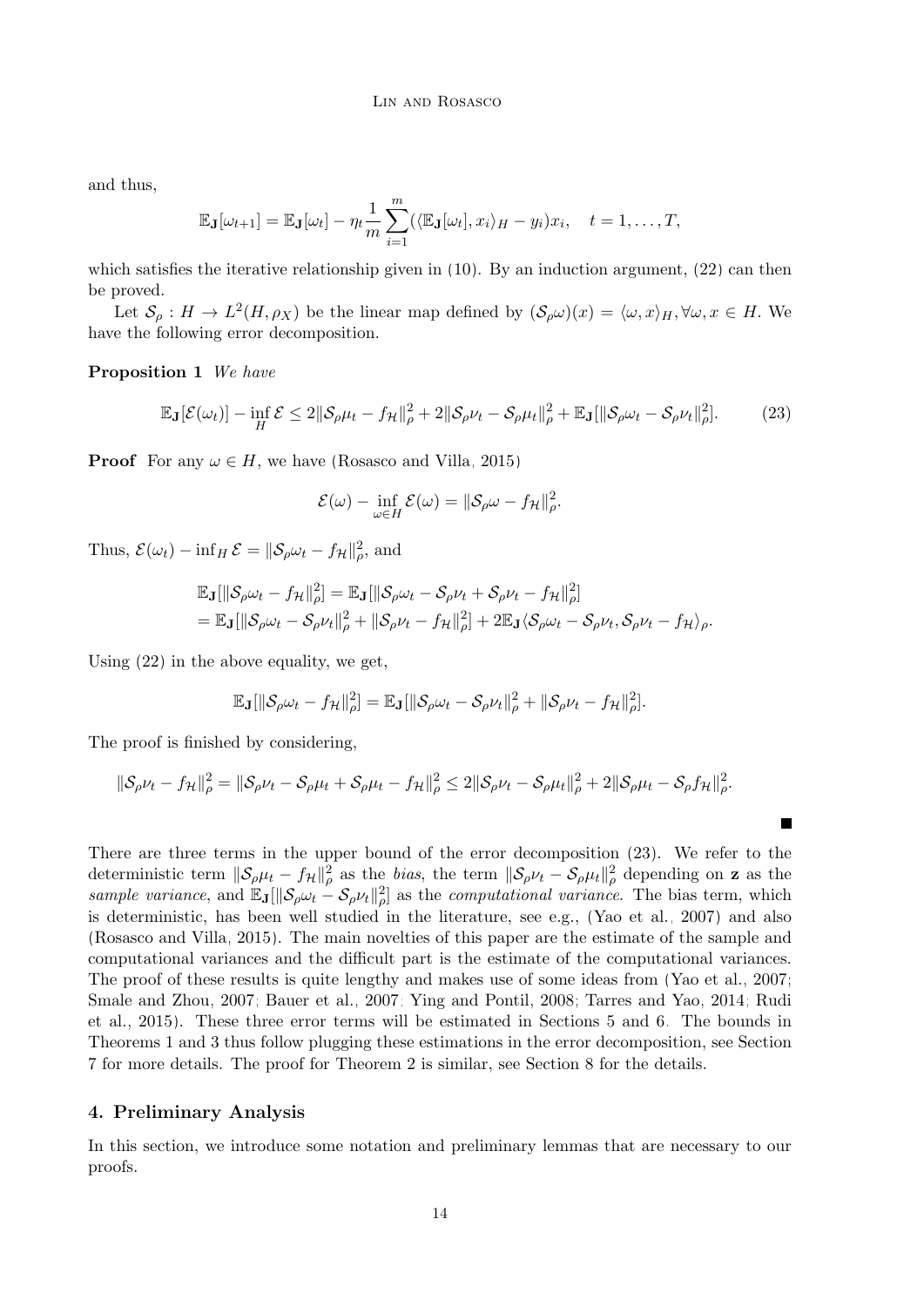## 4.1 Notation

We first introduce some notations. For  $t \in \mathbb{N}$ ,  $\Pi_{t+1}^T(L) = \prod_{k=t+1}^T (I - \eta_k L)$  for  $t \in [T-1]$ and  $\Pi_{T+1}^T(L) = I$ , for any operator  $L : H \to H$ , where H is a Hilbert space and I denotes the identity operator on H.  $\mathbb{E}[\xi]$  denotes the expectation of a random variable  $\xi$ . For a given bounded operator  $L : L^2(H, \rho_X) \to H$ , ||L|| denotes the operator norm of L, i.e.,  $||L|| = \sup_{f \in L^2(H,\rho_X), ||f||_{\rho}=1} ||Lf||_H$ . We will use the conventional notations on summation and production:  $\prod_{i=t+1}^{t} = 1$  and  $\sum_{i=t+1}^{t} = 0$ .

We next introduce some auxiliary operators. Let  $\mathcal{S}_{\rho}: H \to L^2(H, \rho_X)$  be the linear map  $\omega \to \langle \omega, \cdot \rangle_H$ , which is bounded by  $\kappa$  under Assumption [\(3\)](#page-2-1). Furthermore, we consider the adjoint operator  $S^*_\rho: L^2(H, \rho_X) \to H$ , the covariance operator  $\mathcal{T}_\rho: H \to H$  given by  $\mathcal{T}_\rho = S^*_\rho S_\rho$ , and the operator  $\mathcal{L}_{\rho}: L^2(H,\rho_X) \to L^2(H,\rho_X)$  given by  $\mathcal{S}_{\rho} \mathcal{S}_{\rho}^*$ . It can be easily proved that  $\mathcal{S}_{\rho}^* g = \int_X x g(x) d\rho_X(x)$  and  $\mathcal{T}_{\rho} = \int_X \langle \cdot, x \rangle_H x d\rho_X(x)$ . The operators  $\mathcal{T}_{\rho}$  and  $\mathcal{L}_{\rho}$  can be proved to be positive trace class operators (and hence compact). For any  $\omega \in H$ , it is easy to prove the following isometry property [\(Steinwart and Christmann, 2008\)](#page-45-9)

<span id="page-14-3"></span>
$$
\|\mathcal{S}_{\rho}\omega\|_{\rho} = \|\sqrt{\mathcal{T}_{\rho}}\omega\|_{H}.\tag{24}
$$

We define the sampling operator  $S_{\mathbf{x}} : H \to \mathbb{R}^m$  by  $(S_{\mathbf{x}}\omega)_i = \langle \omega, x_i \rangle_H$ ,  $i \in [m]$ , where the norm  $\|\cdot\|_{\mathbb{R}^m}$  in  $\mathbb{R}^m$  is the Euclidean norm times  $1/\sqrt{m}$ . Its adjoint operator  $\mathcal{S}_{\mathbf{x}}^* : \mathbb{R}^m \to H$ , defined by  $\langle \mathcal{S}_{\mathbf{x}}^* \mathbf{y}, \omega \rangle_H = \langle \mathbf{y}, \mathcal{S}_{\mathbf{x}} \omega \rangle_{\mathbb{R}^m}$  for  $\mathbf{y} \in \mathbb{R}^m$  is thus given by  $\mathcal{S}_{\mathbf{x}}^* \mathbf{y} = \frac{1}{n}$  $\frac{1}{m} \sum_{i=1}^{m} y_i x_i$ . Moreover, we can define the empirical covariance operator  $\mathcal{T}_{\mathbf{x}} : H \to H$  such that  $\mathcal{T}_{\mathbf{x}} = \mathcal{S}_{\mathbf{x}}^* \mathcal{S}_{\mathbf{x}}$ . Obviously,

<span id="page-14-2"></span>
$$
\mathcal{T}_{\mathbf{x}} = \frac{1}{m} \sum_{i=1}^{m} \langle \cdot, x_i \rangle_H x_i.
$$

With these notations, [\(21\)](#page-12-2) and [\(10\)](#page-6-0) can be rewritten as

$$
\mu_{t+1} = \mu_t - \eta_t (\mathcal{T}_\rho \mu_t - \mathcal{S}_\rho^* f_\rho), \qquad t = 1, ..., T,
$$
\n(25)

<span id="page-14-1"></span>and

$$
\nu_{t+1} = \nu_t - \eta_t (T_\mathbf{x} \nu_t - S_\mathbf{x}^* \mathbf{y}), \qquad t = 1, \dots, T,
$$
\n(26)

respectively.

Using the projection theorem, one can prove that

<span id="page-14-0"></span>
$$
\mathcal{S}_{\rho}^* f_{\rho} = \mathcal{S}_{\rho}^* f_{\mathcal{H}}.\tag{27}
$$

Indeed, since  $f_{\mathcal{H}}$  is the projection of the regression function  $f_{\rho}$  onto the closure of  $H_{\rho}$  in  $L^2(H, \rho_X)$ , according to the projection theorem, one has

$$
\langle f_{\mathcal{H}} - f_{\rho}, \mathcal{S}_{\rho} \omega \rangle_{\rho} = 0, \qquad \forall \omega \in H,
$$

which can be written as

$$
\langle \mathcal{S}_{\rho}^* f_{\mathcal{H}} - \mathcal{S}_{\rho}^* f_{\rho}, \omega \rangle_H = 0, \qquad \forall \omega \in H,
$$

and thus leading to [\(27\)](#page-14-0).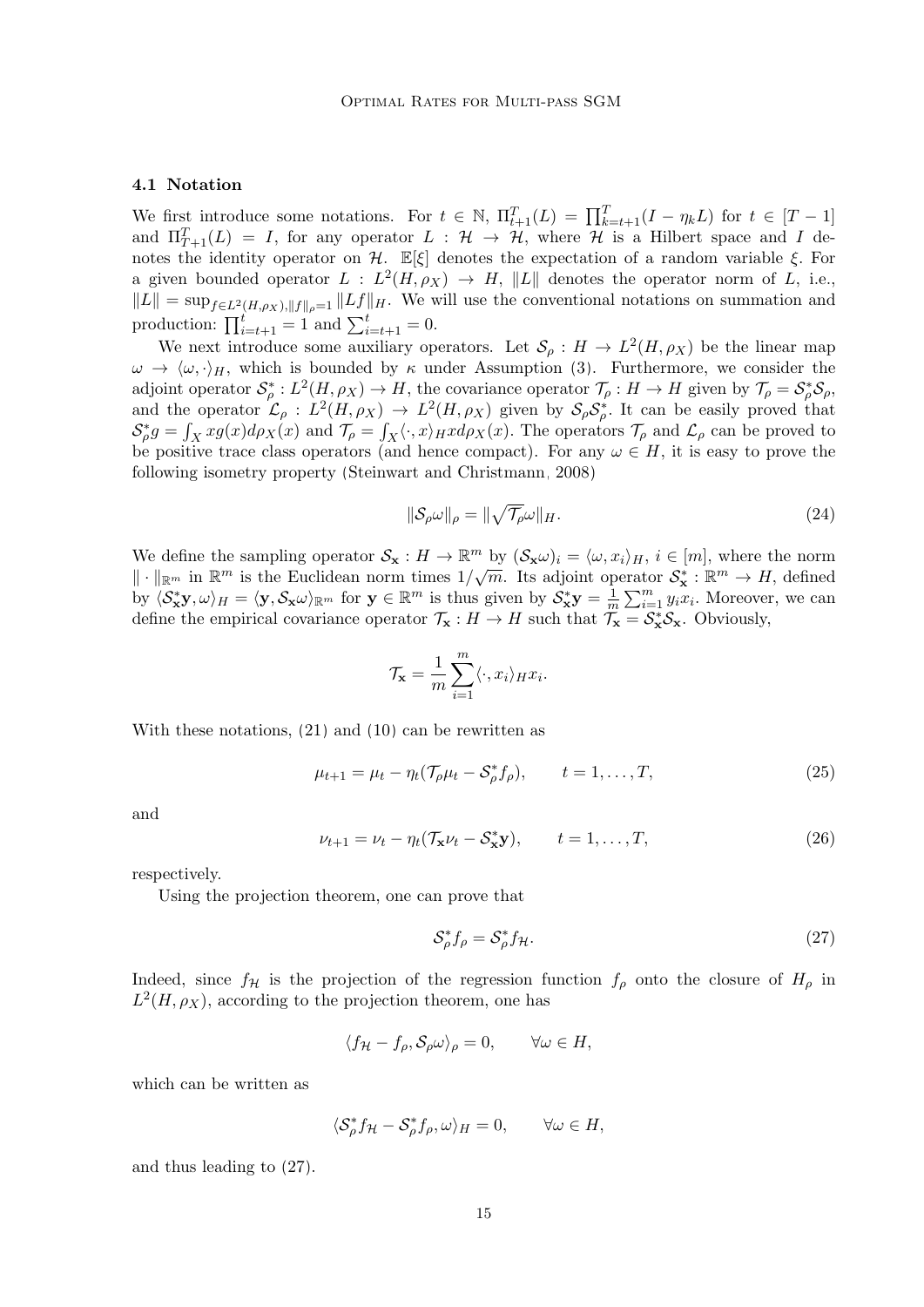## 4.2 Concentration Inequality

We need the following concentration result for Hilbert space valued random variable used in [\(Caponnetto and De Vito, 2007\)](#page-44-6) and based on the results in [\(Pinelis and Sakhanenko, 1986\)](#page-45-14).

<span id="page-15-3"></span>**Lemma 11** Let  $w_1, \dots, w_m$  be i.i.d random variables in a Hilbert space with norm  $\|\cdot\|$ . Suppose that there are two positive constants B and  $\sigma^2$  such that

<span id="page-15-1"></span>
$$
\mathbb{E}[\|w_1 - \mathbb{E}[w_1]\|^l] \le \frac{1}{2} l! B^{l-2} \sigma^2, \quad \forall l \ge 2.
$$
 (28)

Then for any  $0 < \delta < 1$ , the following holds with probability at least  $1 - \delta$ ,

$$
\left\|\frac{1}{m}\sum_{k=1}^m w_m - \mathbb{E}[w_1]\right\| \le 2\left(\frac{B}{m} + \frac{\sigma}{\sqrt{m}}\right)\log\frac{2}{\delta}.
$$

In particular, [\(28\)](#page-15-1) holds if

$$
||w_1|| \le B/2 \quad a.s., \quad and \quad \mathbb{E}[\|w_1\|^2] \le \sigma^2.
$$
 (29)

## 4.3 Basic Estimates

<span id="page-15-2"></span>Finally, we introduce the following three basic estimates, whose proofs can be found in Appendix [C.](#page-38-1)

**Lemma 12** Let  $\theta \in [0, 1]$ , and  $t \in \mathbb{N}$ . Then

$$
\frac{t^{1-\theta}}{2} \le \sum_{k=1}^t k^{-\theta} \le \frac{t^{1-\theta}}{1-\theta}.
$$

<span id="page-15-5"></span>**Lemma 13** Let  $\theta \in \mathbb{R}$  and  $t \in \mathbb{N}$ . Then

$$
\sum_{k=1}^{t} k^{-\theta} \le t^{\max(1-\theta,0)} (1 + \log t).
$$

<span id="page-15-4"></span>**Lemma 14** Let  $q \in \mathbb{R}$  and  $t \in \mathbb{N}$  with  $t \geq 3$ . Then

$$
\sum_{k=1}^{t-1} \frac{1}{t-k} k^{-q} \le 2t^{-\min(q,1)} (1 + \log t).
$$

In the next sections, we begin prooving the main results. The proofs are quite lengthy and they are divided into several steps. For the ease of readability, we list some of the notations and definitions in Appendix [D.](#page-43-0) We also remark that we are particularly interested in developing error bounds in terms of the stepsize  $\eta_t$  (=  $\eta_1 t^{-\theta}$ ), the number of iterations t or T, the 'regularization' parameter  $\lambda > 0$ , the sample size m, the minibatch size b, and the failing profitability  $\delta$ . Other parameters such as  $\kappa^2$ ,  $||\mathcal{T}_{\rho}||$ ,  $M$ ,  $v$ ,  $R$ ,  $c_{\gamma}$  and  $||f_{\mathcal{H}}||_{\infty}$  can be always viewed as some constants, which are less important in our error bounds.

#### <span id="page-15-0"></span>5. Estimating Bias and Sample Variance

In this section, we estimate the bias and the sample variance.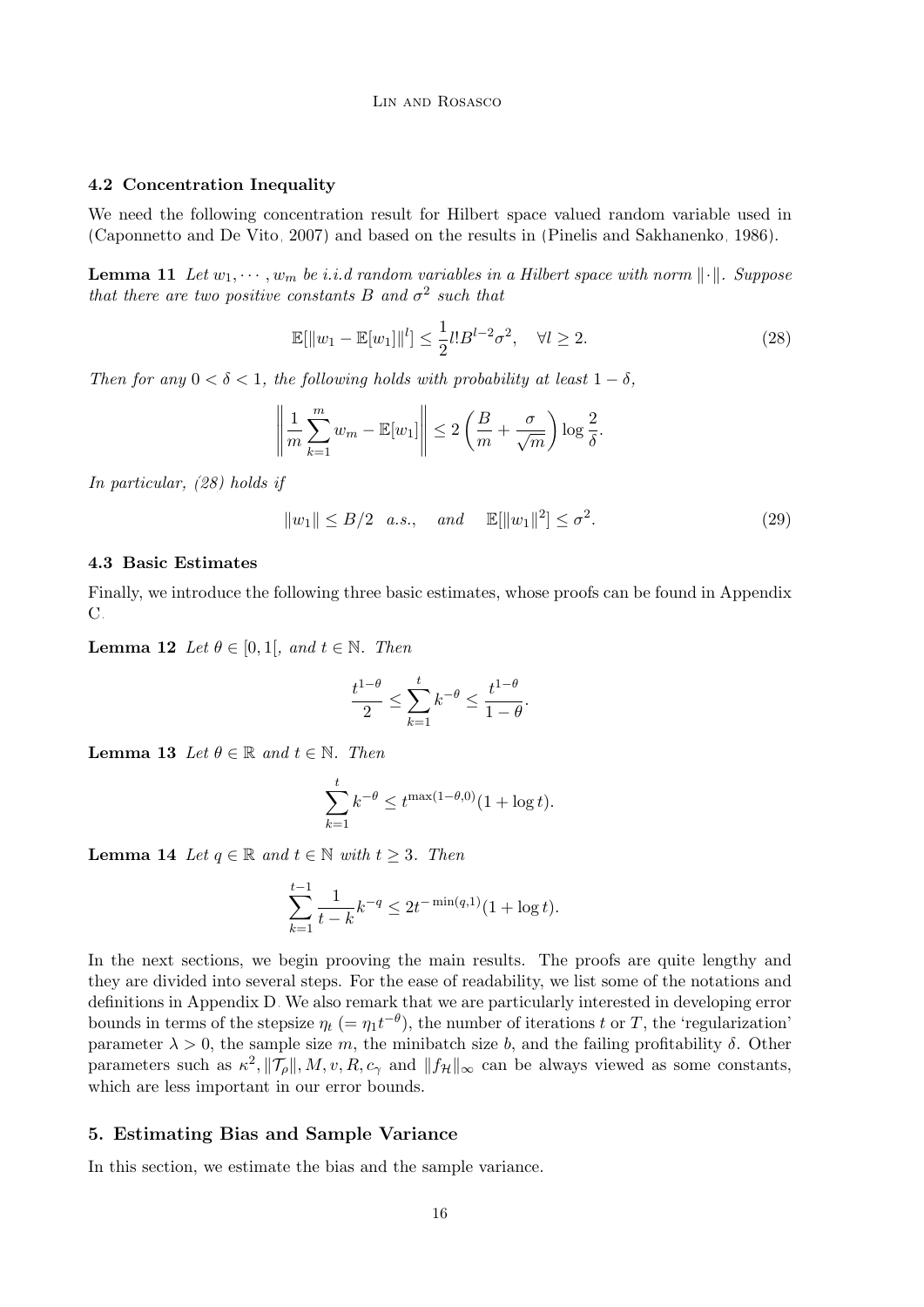## <span id="page-16-1"></span>5.1 Bias

<span id="page-16-3"></span>In this subsection, we develop upper bounds for the bias, i.e.,  $\|\mathcal{S}_{\rho}\mu_t - f_{\mathcal{H}}\|_{\rho}^2$ . Towards this end, we introduce the following lemma, whose proof borrows idea from [\(Ying and Pontil, 2008;](#page-46-0) [Tarres](#page-45-1) [and Yao, 2014\)](#page-45-1).

Lemma 15 Let L be a compact, positive operator on a separable Hilbert space H. Assume that  $\eta_1||L|| \leq 1$ . Then for  $t \in \mathbb{N}$  and any non-negative integer  $k \leq t-1$ ,

<span id="page-16-0"></span>
$$
\|\Pi_{k+1}^t(L)L^{\zeta}\| \le \left(\frac{\zeta}{e\sum_{j=k+1}^t \eta_j}\right)^{\zeta}.\tag{30}
$$

**Proof** Let  $\{\sigma_i\}$  be the sequence of eigenvalues of L. We have

$$
\|\Pi_{k+1}^{t}(L)L^{\zeta}\| = \sup_{i} \prod_{l=k+1}^{t} (1 - \eta_{l}\sigma_{i})\sigma_{i}^{\zeta}.
$$

Using the basic inequality

$$
1 + x \le e^x \qquad \text{for all } x \ge -1,\tag{31}
$$

with  $\eta_l ||L|| \leq 1$ , we get

$$
\begin{array}{rcl} \|\Pi_{k+1}^t(L)L^{\zeta}\| & \leq & \sup\limits_i \exp\left\{-\sigma_i \sum\limits_{l=k+1}^t \eta_l\right\} \sigma_i^{\zeta} \\ & \leq & \sup\limits_{x\geq 0} \exp\left\{-x \sum\limits_{l=k+1}^t \eta_l\right\} x^{\zeta}. \end{array}
$$

<span id="page-16-4"></span>The maximum of the function  $g(x) = e^{-cx}x^{\zeta}$  with  $c > 0$  over  $\mathbb{R}_+$  is achieved at  $x_{\text{max}} = \zeta/c$ , and thus

$$
\sup_{x\geq 0} e^{-cx} x^{\zeta} = \left(\frac{\zeta}{ec}\right)^{\zeta}.
$$
\n(32)

<span id="page-16-6"></span><span id="page-16-5"></span><span id="page-16-2"></span> $\blacksquare$ 

Using this inequality, one can get the desired result [\(30\)](#page-16-0).

With the above lemma and Lemma [12,](#page-15-2) we can derive the following result for the bias.

**Proposition 2** Under Assumption [2,](#page-4-2) let  $\eta_1 \kappa^2 \leq 1$ . Then, for any  $t \in \mathbb{N}$ ,

$$
\|\mathcal{S}_{\rho}\mu_{t+1} - f_{\mathcal{H}}\|_{\rho} \le R\left(\frac{\zeta}{2\sum_{j=1}^t \eta_j}\right)^{\zeta}.
$$
\n(33)

In particular, if  $\eta_t = \eta t^{-\theta}$  for all  $t \in \mathbb{N}$ , with  $\eta \in ]0, \kappa^{-2}]$  and  $\theta \in [0, 1]$ , then

<span id="page-16-7"></span>
$$
\|\mathcal{S}_{\rho}\mu_{t+1} - f_{\mathcal{H}}\|_{\rho} \le R\zeta^{\zeta}\eta^{-\zeta}t^{(\theta-1)\zeta}.
$$
\n(34)

The above result is essentially proved in [\(Yao et al., 2007\)](#page-46-2), see also [\(Rosasco and Villa, 2015\)](#page-45-8) when step-size is fixed. For the sake of completeness, we provide a proof in Appendix [C.](#page-38-1) The following lemma gives upper bounds for the sequence  $\{\mu_t\}_{t\in\mathbb{N}}$  in H-norm. It will be used for the estimation on the sample variance in the next section.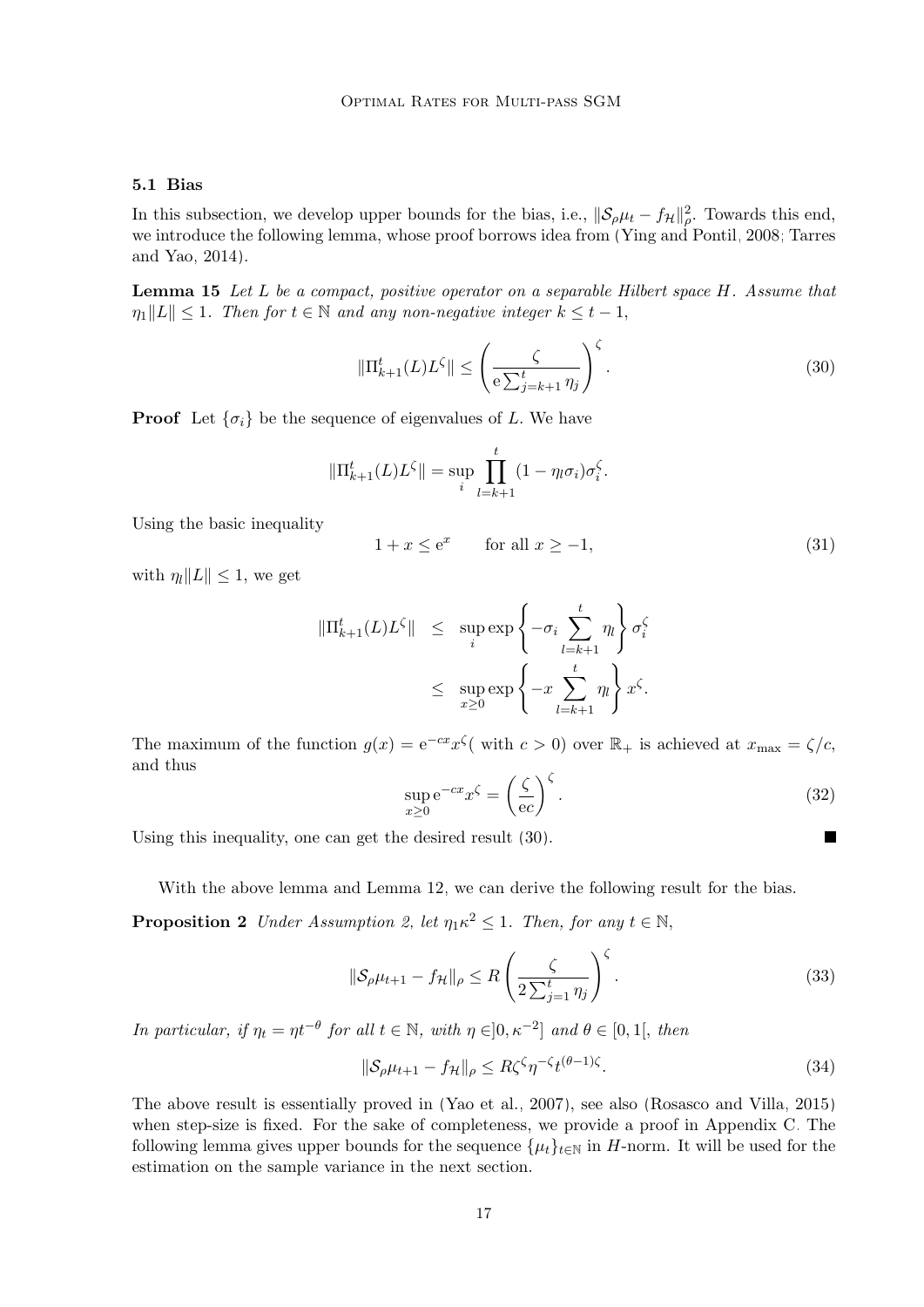<span id="page-17-5"></span>**Lemma 16** Under Assumption [2,](#page-4-2) let  $\eta_1 \kappa^2 \leq 1$ . The following holds for all  $t \in \mathbb{N}$ . 1) If  $\zeta \geq 1/2$ ,

$$
\|\mu_{t+1}\|_{H} \le R\kappa^{2\zeta - 1}.\tag{35}
$$

2) If  $\zeta \in ]0,1/2]$ ,

<span id="page-17-2"></span>
$$
\|\mu_{t+1}\|_{H} \le R \left\{ \kappa^{2\zeta - 1} \vee \left( \sum_{k=1}^{t} \eta_k \right)^{\frac{1}{2} - \zeta} \right\}.
$$
 (36)

**Proof** The proof can be found in Appendix [C.](#page-38-1) The proof for a fixed step-size (i.e.,  $\eta_t = \eta$  for all t) can be also found in [\(Rosasco and Villa, 2015\)](#page-45-8). For a general step-size, the proof is similar. Note also that our proof for the non-attainable case is simpler than that in [\(Rosasco and Villa,](#page-45-8) [2015\)](#page-45-8).  $\blacksquare$ 

## 5.2 Sample Variance

In this subsection, we estimate the sample variance, i.e.,  $\mathbb{E}[\|\mathcal{S}_{\rho}\mu_t - \mathcal{S}_{\rho}\nu_t\|_{\rho}^2]$ . Towards this end, we need some preliminary analysis. We first introduce the following key inequality, which also provides the basic idea on estimating  $\mathbb{E}[\|\mathcal{S}_{\rho}\mu_t - \mathcal{S}_{\rho}\nu_t\|_{\rho}^2]$ .

**Lemma 17** For all  $t \in [T]$ , we have

<span id="page-17-3"></span><span id="page-17-0"></span>
$$
\|\mathcal{S}_{\rho}\nu_{t+1} - \mathcal{S}_{\rho}\mu_{t+1}\|_{\rho} \le \sum_{k=1}^{t} \eta_k \left\|\mathcal{T}_{\rho}^{\frac{1}{2}}\Pi_{k+1}^t(\mathcal{T}_\mathbf{x})N_k\right\|_{H},\tag{37}
$$

<span id="page-17-1"></span>where

$$
N_k = (\mathcal{T}_{\rho}\mu_k - \mathcal{S}_{\rho}^*f_{\rho}) - (\mathcal{T}_{\mathbf{x}}\mu_k - \mathcal{S}_{\mathbf{x}}^*\mathbf{y}), \qquad \forall k \in [T].
$$
 (38)

**Proof** Since  $\nu_{t+1}$  and  $\mu_{t+1}$  are given by [\(26\)](#page-14-1) and [\(25\)](#page-14-2), respectively,

$$
\nu_{t+1} - \mu_{t+1} = \nu_t - \mu_t + \eta_t \left\{ (\mathcal{T}_\rho \mu_t - S_\rho^* f_\rho) - (\mathcal{T}_\mathbf{x} \nu_t - S_\mathbf{x}^* \mathbf{y}) \right\} \n= (I - \eta_t \mathcal{T}_\mathbf{x}) (\nu_t - \mu_t) + \eta_t \left\{ (\mathcal{T}_\rho \mu_t - S_\rho^* f_\rho) - (\mathcal{T}_\mathbf{x} \mu_t - S_\mathbf{x}^* \mathbf{y}) \right\},
$$

which is exactly

<span id="page-17-4"></span>
$$
\nu_{t+1} - \mu_{t+1} = (I - \eta_t \mathcal{T}_\mathbf{x})(\nu_t - \mu_t) + \eta_t N_t.
$$

Applying this relationship iteratively, with  $\nu_1 = \mu_1 = 0$ ,

$$
\nu_{t+1} - \mu_{t+1} = \Pi_1^t(\mathcal{T}_\mathbf{x})(\nu_1 - \mu_1) + \sum_{k=1}^t \eta_k \Pi_{k+1}^t(\mathcal{T}_\mathbf{x}) N_k = \sum_{k=1}^t \eta_k \Pi_{k+1}^t(\mathcal{T}_\mathbf{x}) N_k.
$$
 (39)

By  $(24)$ , we have

$$
\|\mathcal{S}_{\rho}\nu_{t+1} - \mathcal{S}_{\rho}\mu_{t+1}\|_{\rho} = \left\|\sum_{k=1}^{t} \eta_k \mathcal{T}_{\rho}^{\frac{1}{2}} \Pi_{k+1}^{t}(\mathcal{T}_{\mathbf{x}})N_k\right\|_{H},
$$

which leads to the desired result [\(37\)](#page-17-0).

The above lemma shows that in order to upper bound  $\mathbb{E}[\|\mathcal{S}_{\rho}\mu_t - \mathcal{S}_{\rho}\nu_t\|_{\rho}^2]$ , one may only need to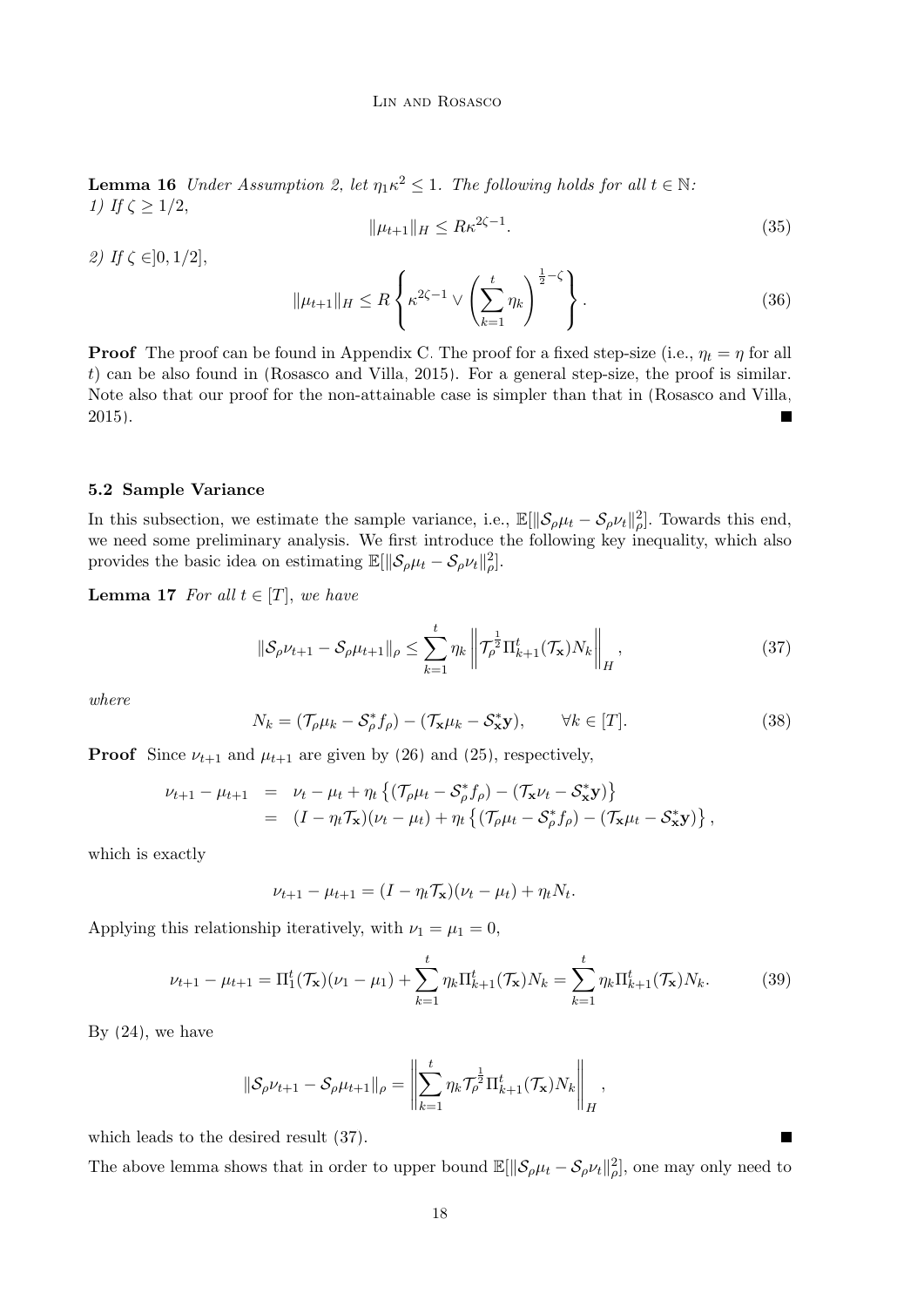$\frac{1}{\sqrt{2}}$  $\left\|\mathcal{T}_{\rho}^{\frac{1}{2}}\Pi_{k+1}^{t}(\mathcal{T}_{\mathbf{x}})N_{k}\right\|_{H}$ . A detailed look at this latter term indicates that one may analyze the terms  $\mathcal{T}_{\rho}^{\frac{1}{2}}\Pi_{k+1}^{t}(\mathcal{T}_{\mathbf{x}})$  and  $N_k$  separately, since  $\mathbb{E}_{\mathbf{z}}[N_k] = 0$  and the properties of the deterministic sequence  $\{\mu_k\}_k$  have been derived in Section [5.1.](#page-16-1) Moreover, to exploit the capacity condition from Assumption [3,](#page-4-1) we estimate  $\|(\mathcal{T}_{\rho} + \lambda)^{-\frac{1}{2}}N_k\|_{H}$  (with  $\lambda > 0$  properly chosen later), rather than  $||N_k||_H$ , as follows.

**Lemma 18** Under Assumptions [1,](#page-3-3) [2](#page-4-2) and [3,](#page-4-1) let  $\{N_t\}_t$  be as in [\(38\)](#page-17-1). Then for any fixed  $\lambda > 0$ , and  $T \geq 2$ , 1) if  $\zeta \geq 1/2$ , with probability at least  $1 - \delta_1$ , the following holds for all  $k \in \mathbb{N}$ :

<span id="page-18-4"></span><span id="page-18-2"></span>
$$
\|(\mathcal{T}_{\rho} + \lambda)^{-\frac{1}{2}} N_k\|_{H} \le 4(R\kappa^{2\zeta} + \sqrt{M}) \left(\frac{\kappa}{m\sqrt{\lambda}} + \frac{\sqrt{2\sqrt{v}c_{\gamma}}}{\sqrt{m\lambda^{\gamma}}}\right) \log \frac{4}{\delta_1}.
$$
 (40)

2) if  $\zeta \in ]0,1/2[$ , with probability at least  $1-\delta_1$ , the following holds for all  $k \in [T]$ :

$$
\|(\mathcal{T}_{\rho} + \lambda)^{-\frac{1}{2}} N_{k}\|_{H} \le 2\left(3\|f_{\mathcal{H}}\|_{\infty} + 2\sqrt{M} + \kappa R\right) \left(\frac{\kappa}{m\sqrt{\lambda}} + \frac{\sqrt{2\sqrt{v}c_{\gamma}}}{\sqrt{m\lambda^{\gamma}}}\right) \log \frac{3T}{\delta_{1}} + \frac{2\kappa^{2}R\left(\sum_{i=1}^{k} \eta_{i}\right)^{\frac{1}{2}-\zeta}}{m\sqrt{\lambda}} \log \frac{3T}{\delta_{1}} + \frac{2\kappa R}{\sqrt{m\lambda}} \left(\frac{1}{\sum_{i=1}^{k} \eta_{i}}\right)^{\zeta} \log \frac{3T}{\delta_{1}}.\tag{41}
$$

Proof We will apply Bernstein inequality from Lemma [11](#page-15-3) to prove the result.

**Attainable [C](#page-38-1)ase:**  $\zeta \geq 1/2$ . See Appendix C for the proof.

Non-attainable case:  $0 < \zeta < 1/2$ .

Let  $w_i = (f_{\mathcal{H}}(x_i) - y_i)(\mathcal{T}_{\rho} + \lambda)^{-1/2} x_i$ , for all  $i \in [m]$ . Noting that by [\(27\)](#page-14-0), and taking the expectation with respect to the random variable  $(x, y)$  (from the distribution  $\rho$ ),

<span id="page-18-5"></span><span id="page-18-3"></span>
$$
\mathbb{E}[\omega] = \mathbb{E}[(f_{\mathcal{H}}(x) - f_{\rho}(x))(\mathcal{T}_{\rho} + \lambda)^{-1/2}x] = 0.
$$

Applying Hölder's inequality, for any  $l \geq 2$ ,

$$
\mathbb{E}[\|w - \mathbb{E}[w]\|_{H}^{l}] = \mathbb{E}[\|w\|_{H}^{l}] \le 2^{l-1} \mathbb{E}[(|f_{\mathcal{H}}(x)|^{l} + |y|^{l})| |(\mathcal{T}_{\rho} + \lambda)^{-1/2} x\|_{H}^{l}]
$$
  
\n
$$
\le 2^{l-1} \int_{X} (||f_{\mathcal{H}}||_{\infty}^{l} + \int_{Y} |y|^{l} d\rho(y|x)) ||(\mathcal{T}_{\rho} + \lambda)^{-1/2} x||_{H}^{l} d\rho_{X}(x).
$$

Using Cauchy-Schwarz's inequality and Assumption [1](#page-3-3) which implies,

$$
\int_{Y} y^{l} d\rho(y|x) \le \left(\int_{Y} |y|^{2l} d\rho(y|x)\right)^{\frac{1}{2}} \le \sqrt{l!M^{l}v} \le l! (\sqrt{M})^{l} \sqrt{v},\tag{42}
$$

we get

<span id="page-18-0"></span>
$$
\mathbb{E}[\|w - \mathbb{E}[w]\|_{H}^{l}] \le 2^{l-1} (\|f_{\mathcal{H}}\|_{\infty}^{l} + l! (\sqrt{M})^{l} \sqrt{v}) \int_{X} \|(\mathcal{T}_{\rho} + \lambda)^{-1/2} x\|_{H}^{l} d\rho_{X}(x).
$$
 (43)

By Assumption [\(3\)](#page-2-1),

<span id="page-18-1"></span>
$$
\|(\mathcal{T}_{\rho} + \lambda I)^{-\frac{1}{2}}x\|_{H} \le \frac{\|x\|_{H}}{\sqrt{\lambda}} \le \frac{\kappa}{\sqrt{\lambda}}.\tag{44}
$$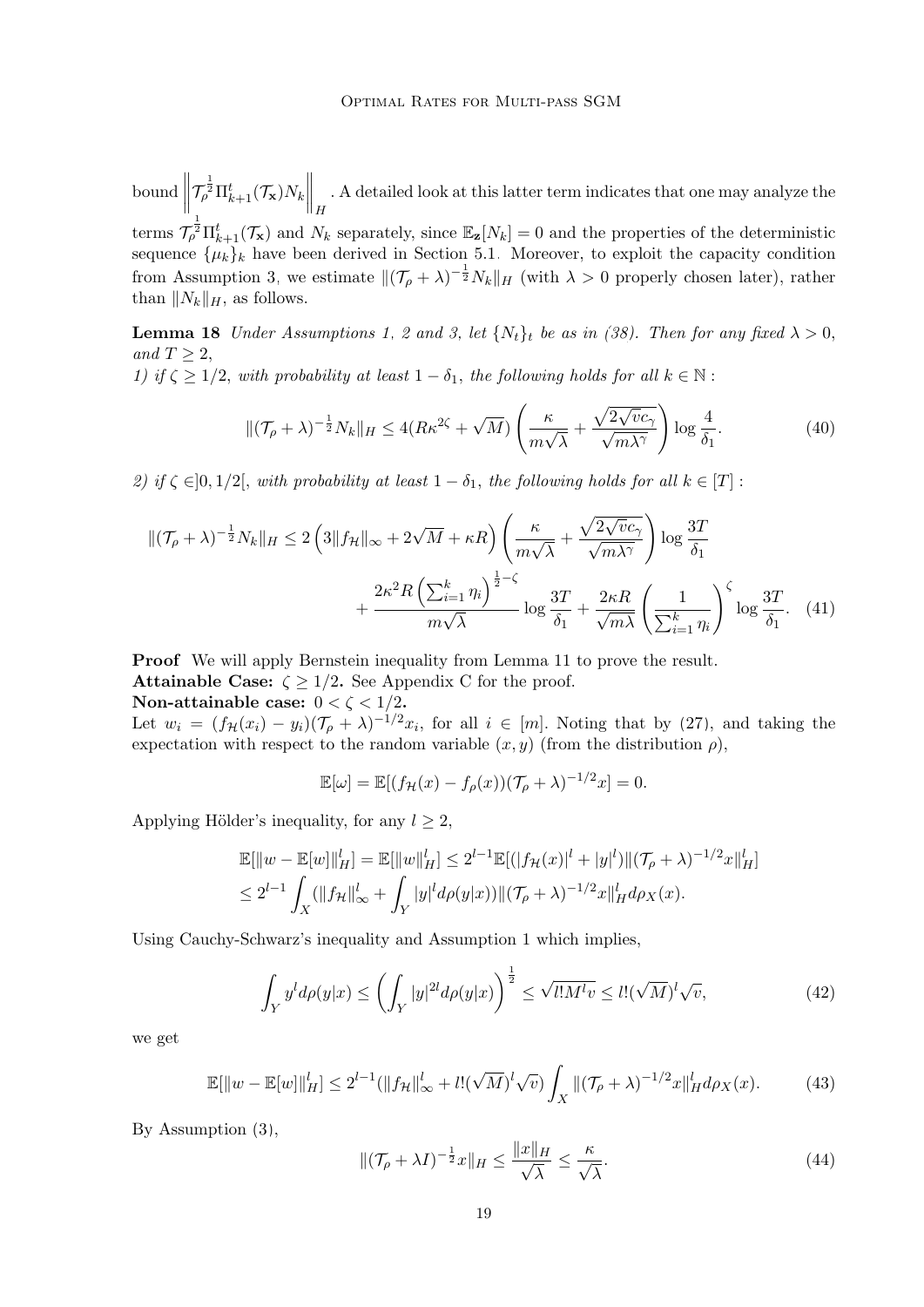Besides, using the fact that  $\mathbb{E}[\|\xi\|_H^2] = \mathbb{E}[\text{tr}(\xi \otimes \xi)] = \text{tr}(\mathbb{E}[\xi \otimes \xi])$  and  $\mathbb{E}[x \otimes x] = \mathcal{T}_{\rho}$ , we know that

$$
\int_X \|(\mathcal{T}_\rho + \lambda I)^{-\frac{1}{2}} x\|_H^2 d\rho_X(x) = \text{tr}((\mathcal{T}_\rho + \lambda I)^{-\frac{1}{2}} \mathcal{T}_\rho(\mathcal{T}_\rho + \lambda I)^{-\frac{1}{2}}) = \text{tr}((\mathcal{T}_\rho + \lambda I)^{-1} \mathcal{T}_\rho),
$$

and as a result of the above and Assumption [3,](#page-4-1)

<span id="page-19-1"></span>
$$
\int_X \|(\mathcal{T}_\rho + \lambda I)^{-\frac{1}{2}} x\|_H^2 d\rho_X(x) \le c_\gamma \lambda^{-\gamma}.
$$

It thus follows that

$$
\int_X \|(\mathcal{T}_\rho + \lambda)^{-1/2} x\|_H^l d\rho_X(x) \le \left(\frac{\kappa}{\sqrt{\lambda}}\right)^{l-2} \int_X \|(\mathcal{T}_\rho + \lambda)^{-1/2} x\|_H^2 d\rho_X(x) \le \left(\frac{\kappa}{\sqrt{\lambda}}\right)^{l-2} c_\gamma \lambda^{-\gamma}.\tag{45}
$$

Plugging the above inequality into [\(43\)](#page-18-0),

$$
\mathbb{E}[\|w - \mathbb{E}[w]\|_{H}^{l}] \leq 2^{l-1} (\|f_{\mathcal{H}}\|_{\infty}^{l} + l! (\sqrt{M})^{l} \sqrt{v}) \left(\frac{\kappa}{\sqrt{\lambda}}\right)^{l-2} c_{\gamma} \lambda^{-\gamma}
$$
  

$$
\leq \frac{1}{2} l! \left(\frac{2\kappa (\|f_{\mathcal{H}}\|_{\infty} + \sqrt{M})}{\sqrt{\lambda}}\right)^{l-2} 4c_{\gamma} \sqrt{v} (\|f_{\mathcal{H}}\|_{\infty} + \sqrt{M})^{2} \lambda^{-\gamma}.
$$

Therefore, using Lemma [11,](#page-15-3) we get that with probability at least  $1 - \delta$ ,

$$
\left\| (\mathcal{T}_{\rho} + \lambda)^{-\frac{1}{2}} \frac{1}{m} \sum_{i=1}^{m} \left( f_{\mathcal{H}}(x_i) - y_i \right) x_i \right\|_{H} = \left\| \frac{1}{m} \sum_{i=1}^{m} \left( \mathbb{E}[w_i] - w_i \right) \right\|_{H}
$$
  

$$
\leq 4(\sqrt{M} + \|f_{\mathcal{H}}\|_{\infty}) \left( \frac{\kappa}{m\sqrt{\lambda}} + \frac{\sqrt{\sqrt{v}c_{\gamma}}}{\sqrt{m\lambda^{\gamma}}} \right) \log \frac{2}{\delta}.
$$
 (46)

We next let  $\xi_i = (\mathcal{T}_{\rho} + \lambda)^{-1/2} (\langle \mu_k, x_i \rangle - f_{\mathcal{H}}(x_i)) x_i$ , for all  $i \in [m]$ . We assume that  $k \geq 2$ . (The proof for the case  $k = 1$  is simpler as  $\mu_1 = 0$ .) It is easy to see that the expectation of each  $\xi_i$ with respect to the random variable  $(x_i, y_i)$  is

$$
\mathbb{E}[\xi]=(\mathcal{T}_{\rho}+\lambda)^{-1/2}(\mathcal{T}_{\rho}\mu_k-\mathcal{S}_{\rho}^*f_{\mathcal{H}})=(\mathcal{T}_{\rho}+\lambda)^{-1/2}(\mathcal{T}_{\rho}\mu_k-\mathcal{S}_{\rho}^*f_{\rho}),
$$

and

$$
\|\xi\|_H \le (\|\mathcal{S}_{\rho}\mu_k\|_{\infty} + \|f_{\mathcal{H}}\|_{\infty}) \|(\mathcal{T}_{\rho} + \lambda)^{-1/2}x\|_H.
$$

By Assumption [\(3\)](#page-2-1),  $\|\mathcal{S}_{\rho}\mu_k\|_{\infty} \leq \kappa \|\mu_k\|_H$ . It thus follows from the above and [\(44\)](#page-18-1) that

<span id="page-19-0"></span>
$$
\|\xi\|_H \leq (\kappa \|\mu_k\|_H + \|f_{\mathcal{H}}\|_{\infty})\frac{\kappa}{\sqrt{\lambda}}.
$$

Besides,

$$
\mathbb{E} \|\xi\|_H^2 \leq \frac{\kappa^2}{\lambda} \mathbb{E}(\mu_k(x) - f_{\mathcal{H}}(x))^2 = \frac{\kappa^2}{\lambda} \|\mathcal{S}_{\rho}\mu_k - f_{\mathcal{H}}\|_{\rho}^2 \leq \frac{\kappa^2 R^2}{\lambda} \left(\frac{\zeta}{2\sum_{i=1}^{k-1} \eta_i}\right)^{2\zeta} \leq \frac{\kappa^2 R^2}{\lambda} \left(\frac{1}{\sum_{i=1}^{k} \eta_i}\right)^{2\zeta},
$$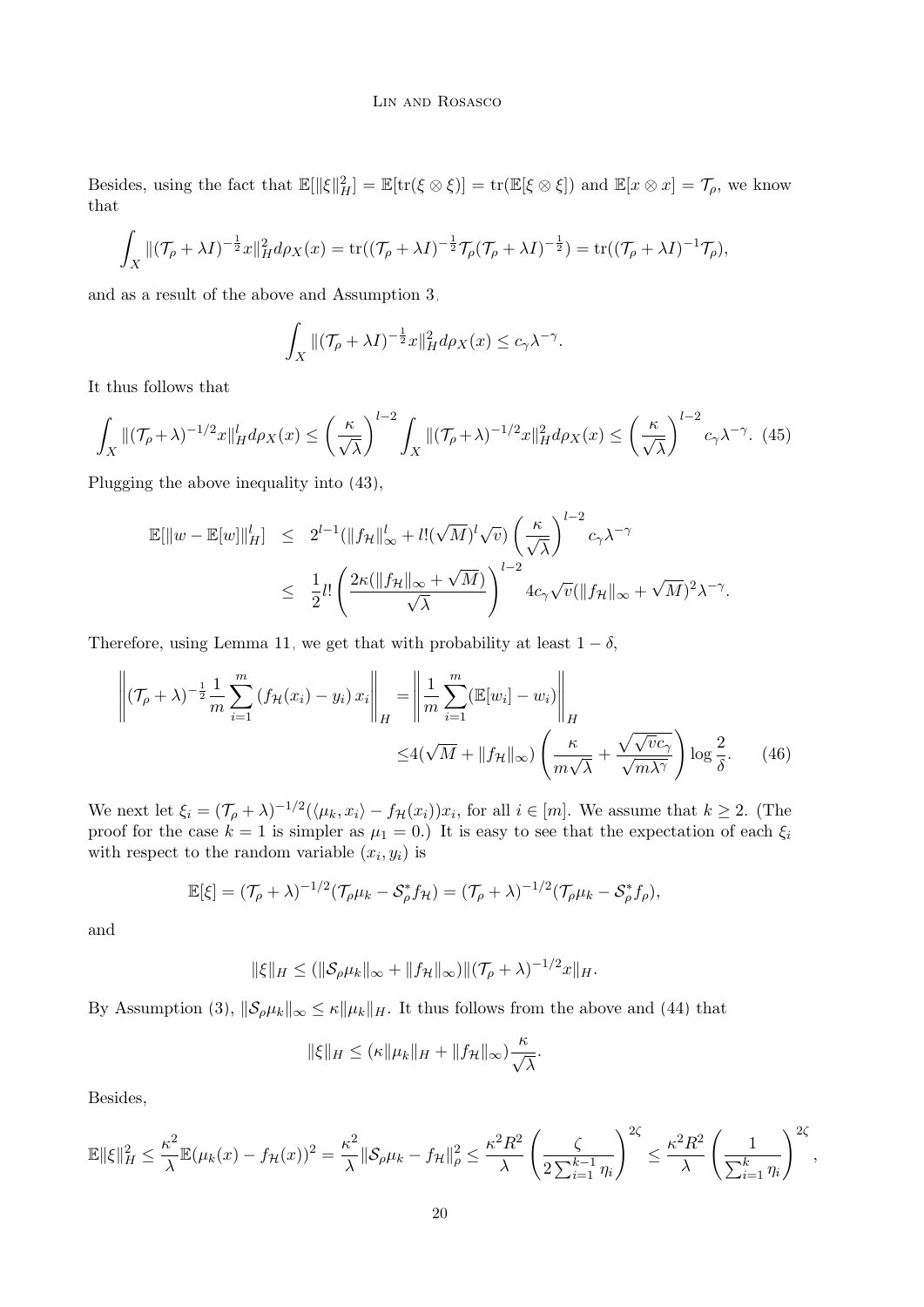where for the last inequality, we used  $(33)$ . Applying Lemma [11](#page-15-3) and  $(36)$ , we get that with probability at least  $1 - \delta$ ,

$$
\left\| (\mathcal{T}_{\rho} + \lambda)^{-1/2} [\frac{1}{m} \sum_{i=1}^{m} (\mu_k(x_i) - f_{\mathcal{H}}(x_i)) x_i - (\mathcal{T}_{\rho} \mu_k - S_{\rho}^* f_{\rho})] \right\|_{H}
$$
  
\n
$$
\leq 2\kappa \left( \frac{\kappa \|\mu_k\|_{H} + \|f_{\mathcal{H}}\|_{\infty}}{m\sqrt{\lambda}} + \frac{R}{\sqrt{m\lambda}} \left( \frac{1}{\sum_{i=1}^{k} \eta_i} \right)^{\zeta} \right) \log \frac{2}{\delta}
$$
  
\n
$$
\leq 2\kappa \left( \frac{\kappa R + \|f_{\mathcal{H}}\|_{\infty}}{m\sqrt{\lambda}} + \frac{\kappa R \left( \sum_{i=1}^{k} \eta_i \right)^{\frac{1}{2} - \zeta}}{m\sqrt{\lambda}} + \frac{R}{\sqrt{m\lambda}} \left( \frac{1}{\sum_{i=1}^{k} \eta_i} \right)^{\zeta} \right) \log \frac{2}{\delta}.
$$

Introducing the above estimate and [\(46\)](#page-19-0) into the following inequality

$$
\|(\mathcal{T}_{\rho} + \lambda)^{-1/2} N_k\|_{H} \leq \left\|(\mathcal{T}_{\rho} + \lambda)^{-\frac{1}{2}} \frac{1}{m} \sum_{i=1}^{m} (f_{\mathcal{H}}(x_i) - y_i) x_i \right\|_{H}
$$
  
+ 
$$
\left\|(\mathcal{T}_{\rho} + \lambda)^{-1/2} [\frac{1}{m} \sum_{i=1}^{m} (\mu_k(x_i) - f_{\mathcal{H}}(x_i)) x_i - (\mathcal{T}_{\rho} \mu_k - S_{\rho}^* f_{\rho})] \right\|_{H},
$$

and then substituting with [\(36\)](#page-17-2), by a simple calculation, one can prove the desired result by scaling  $\delta$ .

The next lemma is from [Rudi et al.](#page-45-13) [\(2015\)](#page-45-13), and is derived applying a recent Bernstein inequality from [\(Tropp, 2012;](#page-45-15) [Minsker, 2011\)](#page-45-16) for a sum of random operators.

**Lemma 19** Let  $\delta_2 \in (0,1)$  and  $\frac{9\kappa^2}{m}$  $\frac{d\mathcal{H}^2}{dt}$  log  $\frac{m}{\delta_2} \leq \lambda \leq ||\mathcal{T}_{\rho}||$ . Then the following holds with probability at least  $1 - \delta_2$ ,

<span id="page-20-3"></span><span id="page-20-2"></span><span id="page-20-1"></span><span id="page-20-0"></span>
$$
\|(\mathcal{T}_{\mathbf{x}} + \lambda I)^{-\frac{1}{2}} \mathcal{T}_{\rho}^{\frac{1}{2}} \| \le \|(\mathcal{T}_{\mathbf{x}} + \lambda I)^{-\frac{1}{2}} (\mathcal{T}_{\rho} + \lambda I)^{\frac{1}{2}} \| \le 2.
$$
 (47)

Now we are in a position to estimate the sample variance.

**Proposition 3** Under Assumptions [1,](#page-3-3) [2](#page-4-2) and [3,](#page-4-1) let  $\eta_1 \kappa^2 \leq 1$  and  $0 < \lambda \leq ||\mathcal{T}_{\rho}||$ . Assume that [\(47\)](#page-20-0) holds. Then for all  $t \in [T]$ : 1) if  $\zeta \geq 1/2$ , and  $(40)$  hold, then for  $t \in \mathbb{N}$ ,

$$
\|\mathcal{S}_{\rho}\nu_{t+1} - \mathcal{S}_{\rho}\mu_{t+1}\|_{\rho} \leq 4(R\kappa^{2\zeta} + \sqrt{M})\left(\frac{\kappa}{m\sqrt{\lambda}} + \frac{\sqrt{2\sqrt{v}c_{\gamma}}}{\sqrt{m\lambda^{\gamma}}}\right)\left(\sum_{k=1}^{t-1} \frac{2\eta_k}{\sum_{i=k+1}^t \eta_i} + 4\lambda \sum_{k=1}^{t-1} \eta_k + \sqrt{2}\kappa^2 \eta_t\right)\log\frac{4}{\delta_1}.
$$
 (48)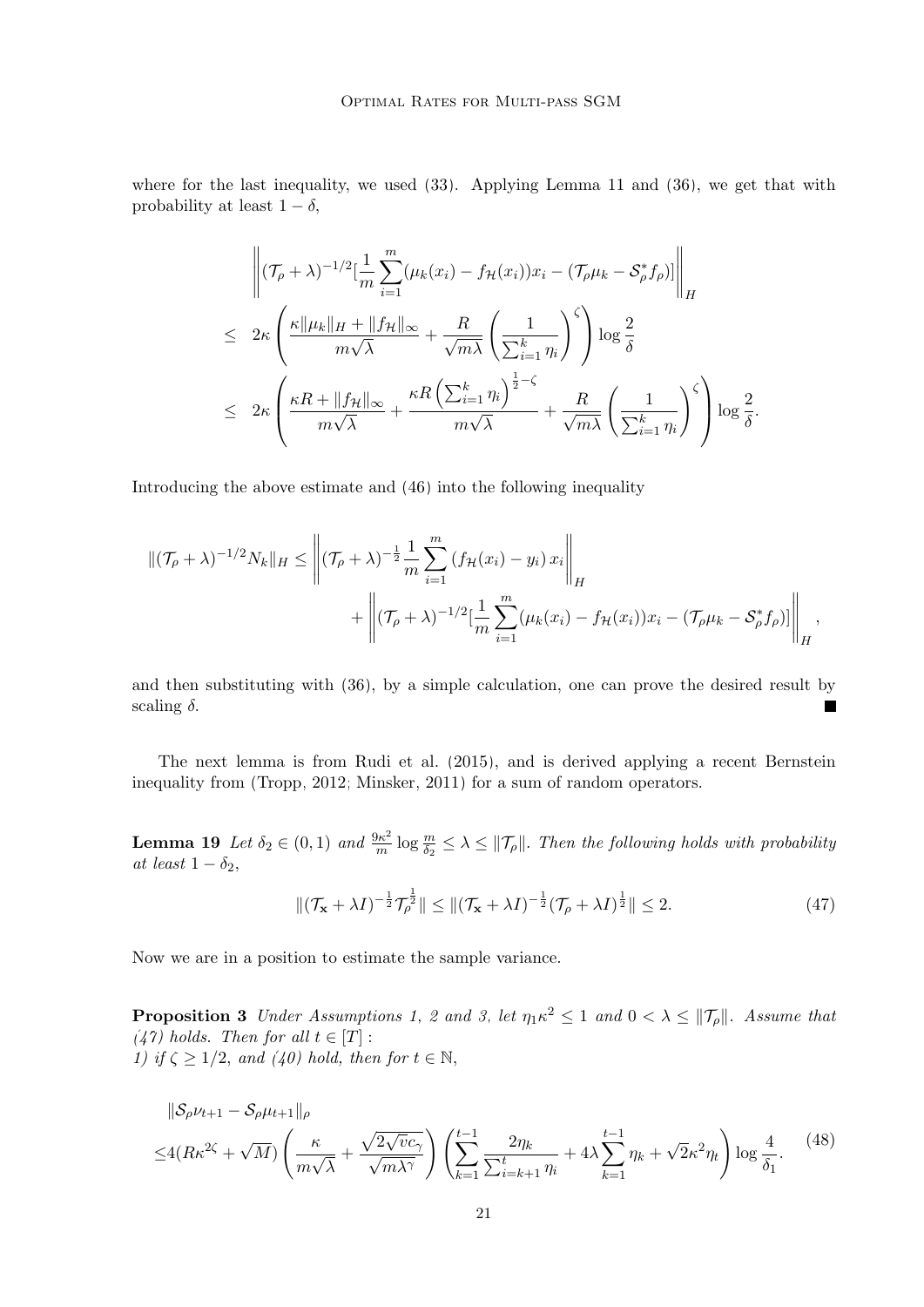2) if  $\zeta$  < 1/2, and [\(41\)](#page-18-3) hold for any  $t \in [T]$ , then for  $t \in [T]$ :

$$
\|\mathcal{S}_{\rho}\nu_{t+1} - \mathcal{S}_{\rho}\mu_{t+1}\|_{\rho} \leq \left(\sum_{k=1}^{t-1} \frac{2\eta_k}{\sum_{i=k+1}^t \eta_i} + 4\lambda \sum_{k=1}^{t-1} \eta_k + \sqrt{2}\kappa^2 \eta_t\right)
$$
  
\$\times \left(2\left(3\|f\_{\mathcal{H}}\|\_{\infty} + 3\sqrt{M} + \kappa R\right)\left(\frac{\kappa}{m\sqrt{\lambda}} + \frac{\sqrt{2\sqrt{v}c\_{\gamma}}}{\sqrt{m\lambda^{\gamma}}}\right) + \frac{2\kappa^2 R\left(\sum\_{i=1}^t \eta\_i\right)^{\frac{1}{2}-\zeta}}{m\sqrt{\lambda}}\right) \log \frac{3T}{\delta\_1}\$  
\$+\frac{2\kappa R}{\sqrt{m\lambda}}\log \frac{3T}{\delta\_1}\left(\sum\_{k=1}^{t-1} \frac{2\eta\_k}{\left(\sum\_{i=1}^k \eta\_i\right)^{\zeta}\sum\_{i=k+1}^t \eta\_i} + 4\lambda \sum\_{k=1}^{t-1} \frac{\eta\_k}{\left(\sum\_{i=1}^k \eta\_i\right)^{\zeta}} + \frac{\sqrt{2}\kappa^2 \eta\_t}{\left(\sum\_{i=1}^t \eta\_i\right)^{\zeta}}\right). (49)\$

**Proof** For notational simplicity, we let  $\mathcal{T}_{\rho,\lambda} = \mathcal{T}_{\rho} + \lambda I$  and  $\mathcal{T}_{\mathbf{x},\lambda} = \mathcal{T}_{\mathbf{x}} + \lambda I$ . Note that by Lemma [17,](#page-17-3) we have [\(37\)](#page-17-0). When  $k \in [t-1]$ , by rewriting  $\mathcal{T}_{\rho}^{\frac{1}{2}} \Pi_{k+1}^{t}(\mathcal{T}_{\mathbf{x}}) N_k$  as

<span id="page-21-0"></span>
$$
\mathcal{T}_{\rho}^{\frac{1}{2}} \mathcal{T}_{\mathbf{x},\lambda}^{-\frac{1}{2}} \mathcal{T}_{\mathbf{x},\lambda}^{\frac{1}{2}} \Pi_{k+1}^{t}(\mathcal{T}_{\mathbf{x}}) \mathcal{T}_{\mathbf{x},\lambda}^{\frac{1}{2}} \mathcal{T}_{\mathbf{x},\lambda}^{-\frac{1}{2}} \mathcal{T}_{\rho,\lambda}^{\frac{1}{2}} \mathcal{T}_{\rho,\lambda}^{-\frac{1}{2}} N_{k},
$$

we can upper bound  $\|\mathcal{T}_{\rho}^{\frac{1}{2}}\Pi_{k+1}^{t}(\mathcal{T}_{\mathbf{x}})N_{k}\|_{H}$  as

$$
\|\mathcal{T}_{\rho}^{\frac{1}{2}}\Pi_{k+1}^t(\mathcal{T}_\mathbf{x})N_k\|_H\leq \|\mathcal{T}_{\rho}^{\frac{1}{2}}\mathcal{T}_{\mathbf{x},\lambda}^{-\frac{1}{2}}\|\|\mathcal{T}_{\mathbf{x},\lambda}^{\frac{1}{2}}\Pi_{k+1}^t(\mathcal{T}_\mathbf{x})\mathcal{T}_{\mathbf{x},\lambda}^{\frac{1}{2}}\|\|\mathcal{T}_{\mathbf{x},\lambda}^{-\frac{1}{2}}\mathcal{T}_{\rho,\lambda}^{\frac{1}{2}}\|\|\mathcal{T}_{\rho,\lambda}^{-\frac{1}{2}}N_k\|_H.
$$

Applying [\(47\)](#page-20-0), the above can be relaxed as

$$
\|\mathcal{T}_{\rho}^{\frac{1}{2}}\Pi_{k+1}^t(\mathcal{T}_\mathbf{x})N_k\|_H\leq 4\|\mathcal{T}_{\mathbf{x},\lambda}^{\frac{1}{2}}\Pi_{k+1}^t(\mathcal{T}_\mathbf{x})\mathcal{T}_{\mathbf{x},\lambda}^{\frac{1}{2}}\|\|\mathcal{T}_{\rho,\lambda}^{-\frac{1}{2}}N_k\|_H,
$$

which is equivalent to

$$
\|\mathcal{T}_{\rho,\lambda}^{\frac{1}{2}}\Pi_{k+1}^t(\mathcal{T}_\mathbf{x})N_k\|_H\leq 4\|\mathcal{T}_{\mathbf{x},\lambda}\Pi_{k+1}^t(\mathcal{T}_\mathbf{x})\|\|\mathcal{T}_{\rho,\lambda}^{-\frac{1}{2}}N_k\|_H.
$$

Thus, following from  $\eta_k \kappa^2 \leq 1$  which implies  $\eta_k \|\mathcal{T}_{\mathbf{x}}\| \leq 1$ ,

$$
\begin{array}{rcl}\|\mathcal{T}_{\mathbf{x},\lambda}\Pi_{k+1}^{t}(\mathcal{T}_{\mathbf{x}})\| & \leq & \|\mathcal{T}_{\mathbf{x}}\Pi_{k+1}^{t}(\mathcal{T}_{\mathbf{x}})\| + \|\lambda\Pi_{k+1}^{t}(\mathcal{T}_{\mathbf{x}})\| \\
& \leq & \|\mathcal{T}_{\mathbf{x}}\Pi_{k+1}^{t}(\mathcal{T}_{\mathbf{x}})\| + \lambda.\end{array}
$$

Applying Lemma [15](#page-16-3) with  $\zeta = 1$  to bound  $\|\mathcal{T}_{\mathbf{x}}\Pi_{k+1}^t(\mathcal{T}_{\mathbf{x}})\|$ , we get

$$
\|\mathcal{T}_{\mathbf{x},\lambda}\Pi_{k+1}^t(\mathcal{T}_{\mathbf{x}})\| \leq \frac{1}{e\sum_{j=k+1}^t \eta_j} + \lambda.
$$

When  $k = t$ ,

$$
\begin{aligned} \|\mathcal{T}_{\rho}^{\frac{1}{2}}\Pi_{k+1}^{t}(\mathcal{T}_{\mathbf{x}})N_{k}\|_{H} &= \|\mathcal{T}_{\rho}^{\frac{1}{2}}N_{t}\|_{H} \leq \|\mathcal{T}_{\rho}^{\frac{1}{2}}\|\|\mathcal{T}_{\rho,\lambda}^{\frac{1}{2}}\|\|\mathcal{T}_{\rho,\lambda}^{-\frac{1}{2}}N_{t}\|_{H} \\ &\leq \|\mathcal{T}_{\rho}\|^{\frac{1}{2}}(\|\mathcal{T}_{\rho}\|+\lambda)^{\frac{1}{2}}\|\mathcal{T}_{\rho,\lambda}^{-\frac{1}{2}}N_{t}\|_{H}.\end{aligned}
$$

Since  $\lambda \leq ||\mathcal{T}_{\rho}|| \leq \text{tr}(\mathcal{T}_{\rho}) \leq \kappa^2$ , we derive

$$
\|\mathcal{T}_{\rho}^{\frac{1}{2}}\Pi_{k+1}^t(\mathcal{T}_{\mathbf{x}})N_t\|_H\leq \sqrt{2}\kappa^2\|\mathcal{T}_{\rho,\lambda}^{-\frac{1}{2}}N_t\|_H.
$$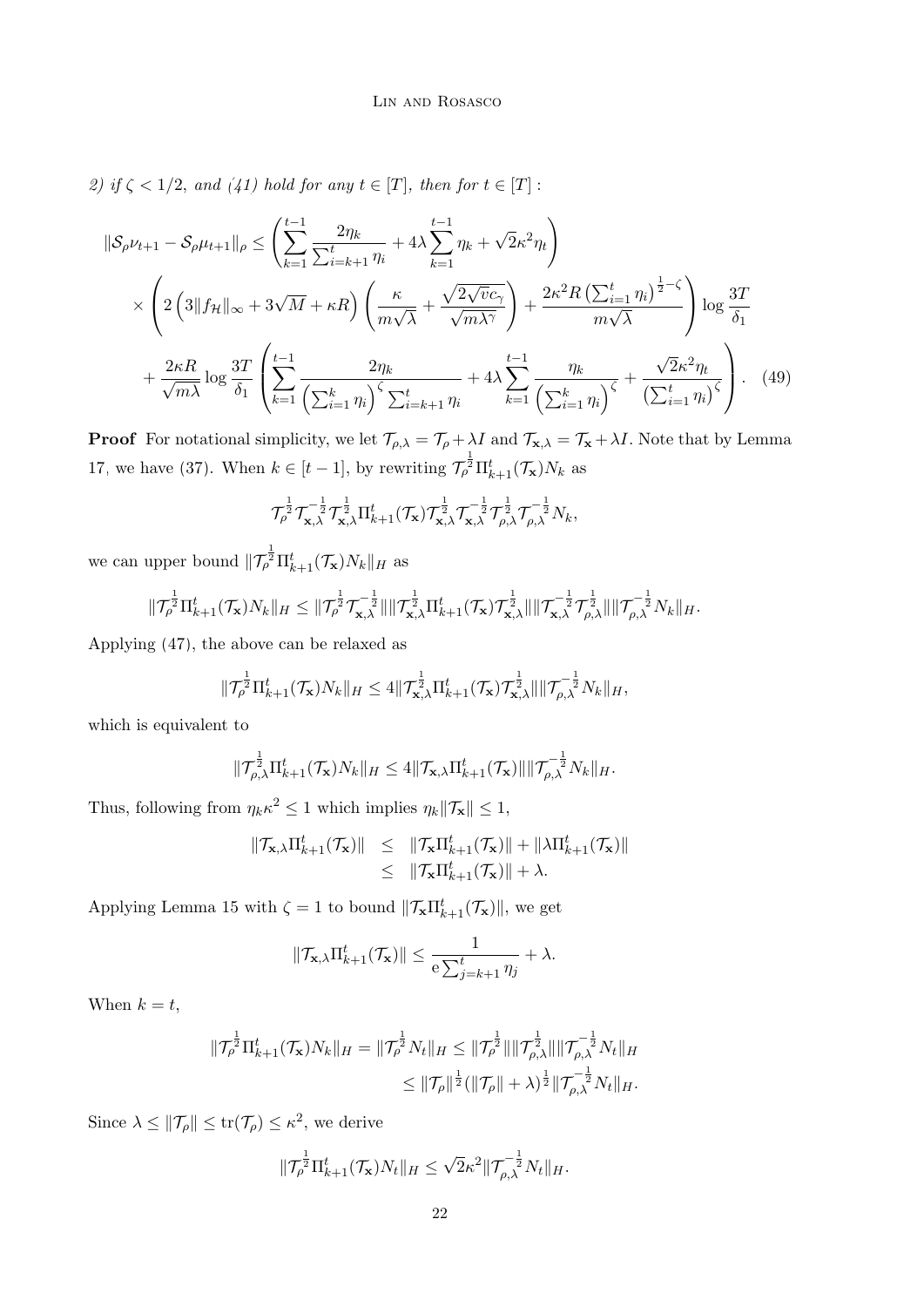From the above analysis, we see that  $\sum_{k=1}^{t} \eta_k \left\| \right\|$  $\mathcal{T}_{\rho}^{\frac{1}{2}}\Pi_{k+1}^{t}(\mathcal{T}_{\mathbf{x}})N_{k}\bigg\Vert_{H}$ can be upper bounded by

<span id="page-22-2"></span>
$$
\leq \left( \sum_{k=1}^{t-1} \frac{\eta_k/2 \|\mathcal{T}_{\rho,\lambda}^{-\frac{1}{2}} N_k\|_H}{\sum_{i=k+1}^{t} \eta_i} + \lambda \sum_{k=1}^{t-1} \eta_k \|\mathcal{T}_{\rho,\lambda}^{-\frac{1}{2}} N_k\|_H + \sqrt{2} \kappa^2 \eta_t \|\mathcal{T}_{\rho,\lambda}^{-\frac{1}{2}} N_t\|_H \right).
$$

Plugging  $(40)$  (or  $(41)$ ) into the above, and then combining with  $(37)$ , we get the desired bound [\(48\)](#page-20-1) (or [\(49\)](#page-21-0)). The proof is complete.

Setting  $\eta_t = \eta_1 t^{-\theta}$  in the above proposition, with the basic estimates from Section [4,](#page-13-0) we get the following explicit bounds for the sample variance.

**Proposition 4** Under Assumptions [1,](#page-3-3) [2](#page-4-2) and [3,](#page-4-1) let  $\eta_t = \eta_1 t^{-\theta}$  with  $\eta_1 \in ]0, \kappa^{-2}]$  and  $\theta \in [0, 1[$ . Assume that [\(47\)](#page-20-0) holds. Then the following holds for all  $t \in [T]$  and any  $0 < \lambda \leq ||\mathcal{T}_{\rho}||$ : 1) If  $\zeta \geq 1/2$ , and  $(40)$  holds for all  $t \in [T]$ ,

<span id="page-22-0"></span>
$$
\|\mathcal{S}_{\rho}\nu_{t+1} - \mathcal{S}_{\rho}\mu_{t+1}\|_{\rho} \leq 4(R\kappa^{2\zeta} + \sqrt{M})\left(\frac{8\lambda\eta_{1}t^{1-\theta}}{1-\theta} + 4\log t + 4 + \sqrt{2}\eta_{1}\kappa^{2}\right)\left(\frac{\kappa}{m\sqrt{\lambda}} + \frac{\sqrt{2\sqrt{v}c_{\gamma}}}{\sqrt{m\lambda^{\gamma}}}\right)\log\frac{4}{\delta_{1}}.
$$
\n(50)

2) If  $\zeta < 1/2$ , and  $(41)$  holds for all  $t \in [T]$ ,

$$
\|\mathcal{S}_{\rho}\nu_{t+1} - \mathcal{S}_{\rho}\mu_{t+1}\|_{\rho} \le \left(\frac{8\lambda\eta_{1}t^{1-\theta}}{1-\theta} + 4\log t + 4 + \sqrt{2}\eta_{1}\kappa^{2}\right)\log\frac{3T}{\delta_{1}}\times\left(2\left(3\|f_{\mathcal{H}}\|_{\infty} + 3\sqrt{M} + \kappa R\right)\left(\frac{\kappa}{m\sqrt{\lambda}} + \frac{\sqrt{2\sqrt{v}c_{\gamma}}}{\sqrt{m\lambda^{\gamma}}}\right) + \left(\frac{\kappa}{1-\theta}\sqrt{\frac{\eta_{1}t^{1-\theta}}{m}} + 1\right)\frac{4\kappa R}{\sqrt{m\lambda}}\frac{1}{(\eta_{1}t^{1-\theta})^{\zeta}}\right). \tag{51}
$$

**Proof** By Proposition [3,](#page-20-2) we have [\(48\)](#page-20-1) or [\(49\)](#page-21-0). Note that

$$
\sum_{k=1}^{t-1} \frac{\eta_k}{\sum_{i=k+1}^t \eta_i} = \sum_{k=1}^{t-1} \frac{k^{-\theta}}{\sum_{i=k+1}^t i^{-\theta}} \le \sum_{k=1}^{t-1} \frac{k^{-\theta}}{(t-k)t^{-\theta}}.
$$

Applying Lemma [14,](#page-15-4) we get

<span id="page-22-1"></span>
$$
\sum_{k=1}^{t-1} \frac{\eta_k}{\sum_{i=k+1}^t \eta_i} \le 2 + 2 \log t,
$$

and by Lemma [12,](#page-15-2)

$$
\sum_{k=1}^{t-1} \eta_k = \eta_1 \sum_{k=1}^{t-1} k^{-\theta} \le \frac{2\eta_1 t^{1-\theta}}{1-\theta}.
$$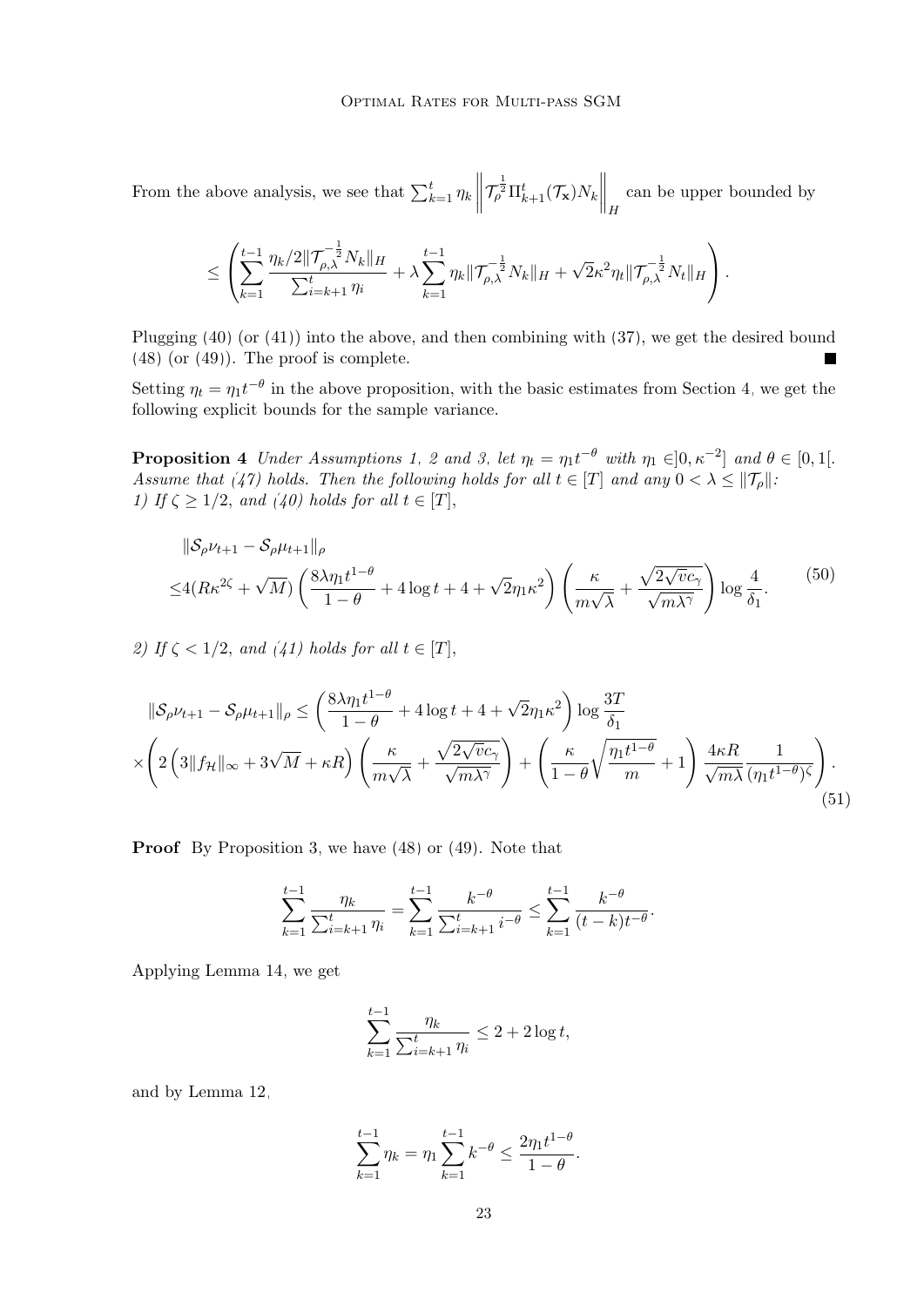Introducing the last two estimates into [\(48\)](#page-20-1) and [\(49\)](#page-21-0), one can get [\(50\)](#page-22-0) and that

$$
\|\mathcal{S}_{\rho}\nu_{t+1} - \mathcal{S}_{\rho}\mu_{t+1}\|_{\rho} \leq \left(\frac{8\lambda\eta_{1}t^{1-\theta}}{1-\theta} + 4\log t + 4 + \sqrt{2}\eta_{1}\kappa^{2}\right) \times \left(2\left(3\|f_{\mathcal{H}}\|_{\infty} + 3\sqrt{M} + \kappa R\right)\left(\frac{\kappa}{m\sqrt{\lambda}} + \frac{\sqrt{2\sqrt{v}c_{\gamma}}}{\sqrt{m\lambda^{\gamma}}}\right) + \frac{4\kappa^{2}R\left(\eta_{1}t^{1-\theta}\right)^{\frac{1}{2}-\zeta}}{(1-\theta)m\sqrt{\lambda}}\right)\log\frac{3T}{\delta_{1}} + \frac{2\kappa R}{\sqrt{m\lambda}}\log\frac{3T}{\delta_{1}}\left(\sum_{k=1}^{t-1}\frac{2\eta_{k}}{\left(\sum_{i=1}^{k}\eta_{i}\right)^{\zeta}\sum_{i=k+1}^{t}\eta_{i}} + 4\lambda\sum_{k=1}^{t-1}\frac{\eta_{k}}{\left(\sum_{i=1}^{k}\eta_{i}\right)^{\zeta}} + \frac{\sqrt{2}\kappa^{2}\eta_{t}}{\left(\sum_{i=1}^{t}\eta_{i}\right)^{\zeta}}\right).
$$

To prove [\(51\)](#page-22-1), it remains to estimate the last term of the above. Again, using Lemmas [12,](#page-15-2) [13](#page-15-5) and [14,](#page-15-4) we get

$$
\sum_{k=1}^{t-1} \frac{\eta_k}{\left(\sum_{i=1}^k \eta_i\right)^\zeta \sum_{i=k+1}^t \eta_i} = \frac{1}{\eta_1^\zeta} \sum_{k=1}^{t-1} \frac{k^{-\theta}}{\left(\sum_{i=1}^k i^{-\theta}\right)^\zeta \sum_{i=k+1}^t i^{-\theta}} \\
\leq \frac{1}{\eta_1^\zeta} \sum_{k=1}^{t-1} \frac{k^{-\theta}}{(k^{1-\theta}/2)^\zeta(t-k)t^{-\theta}} = \frac{2^\zeta}{\eta_1^\zeta} t^{\theta} \sum_{k=1}^{t-1} \frac{k^{-(\theta+\zeta(1-\theta))}}{t-k} \\
\leq \frac{2^\zeta}{\eta_1^\zeta} t^{\theta} 2t^{-(\theta+\zeta(1-\theta))}(1+\log t) \leq \frac{4(1+\log t)}{(\eta_1 t^{1-\theta})^\zeta},
$$

$$
\sum_{k=1}^{t-1} \frac{\eta_k}{\left(\sum_{i=1}^k \eta_i\right)^\zeta} = \eta_1^{1-\zeta} \sum_{k=1}^{t-1} \frac{k^{-\theta}}{\left(\sum_{i=1}^k i^{-\theta}\right)^\zeta} \le 2^\zeta \eta_1^{1-\zeta} \sum_{k=1}^{t-1} k^{-(\theta+\zeta(1-\theta))} \le \frac{2(\eta_1 t^{1-\theta})^{1-\zeta}}{(1-\theta)}, \quad \text{and}
$$

$$
\frac{\eta_t}{\left(\sum_{i=1}^t \eta_i\right)^\zeta} = \frac{\eta_1 t^{-\theta}}{\left(\sum_{i=1}^t \eta_1 i^{-\theta}\right)^\zeta} \le 2^\zeta \frac{\eta_1 t^{-\theta}}{(\eta_1 t^{1-\theta})^\zeta} \le \frac{\sqrt{2}\eta_1}{(\eta_1 t^{1-\theta})^\zeta}.
$$

Therefore,

$$
\|\mathcal{S}_{\rho}\nu_{t+1} - \mathcal{S}_{\rho}\mu_{t+1}\|_{\rho} \leq \left(\frac{8\lambda\eta_{1}t^{1-\theta}}{1-\theta} + 4\log t + 4 + \sqrt{2}\eta_{1}\kappa^{2}\right) \times \left(2\left(3\|f_{\mathcal{H}}\|_{\infty} + 3\sqrt{M} + \kappa R\right)\left(\frac{\kappa}{m\sqrt{\lambda}} + \frac{\sqrt{2\sqrt{v}c_{\gamma}}}{\sqrt{m\lambda^{\gamma}}}\right) + \frac{4\kappa^{2}R\left(\eta_{1}t^{1-\theta}\right)^{\frac{1}{2}-\zeta}}{(1-\theta)m\sqrt{\lambda}}\right)\log\frac{3T}{\delta_{1}} + \frac{2\kappa R}{\sqrt{m\lambda}}\log\frac{3T}{\delta_{1}}\left(8 + 8\log t + \frac{8\lambda\eta_{1}t^{1-\theta}}{1-\theta} + 2\kappa^{2}\eta_{1}\right)\frac{1}{(\eta_{1}t^{1-\theta})^{\zeta}}.
$$

<span id="page-23-0"></span> $\blacksquare$ 

Rearranging terms, we can prove the second part.

In conclusion, we get the following result for the sample variance.

**Theorem 5** Under Assumptions [1,](#page-3-3) [2](#page-4-2) and [3,](#page-4-1) let  $\delta_1, \delta_2 \in ]0,1[$  and  $\frac{9\kappa^2}{m}$  $\frac{\partial \kappa^2}{\partial m} \log \frac{m}{\delta_2} \leq \lambda \leq ||\mathcal{T}_{\rho}||.$  Let  $\eta_t = \eta_1 t^{-\theta}$  for all  $t \in [T]$ , with  $\eta_1 \in ]0, \kappa^{-2}]$  and  $\theta \in [0,1[$ . Then with probability at least  $1-\delta_1-\delta_2$ , the following holds for all  $t \in [T]$ : 1) if  $\zeta \geq 1/2$ , we have [\(50\)](#page-22-0). 2) if  $\zeta < 1/2$ , we have [\(51\)](#page-22-1).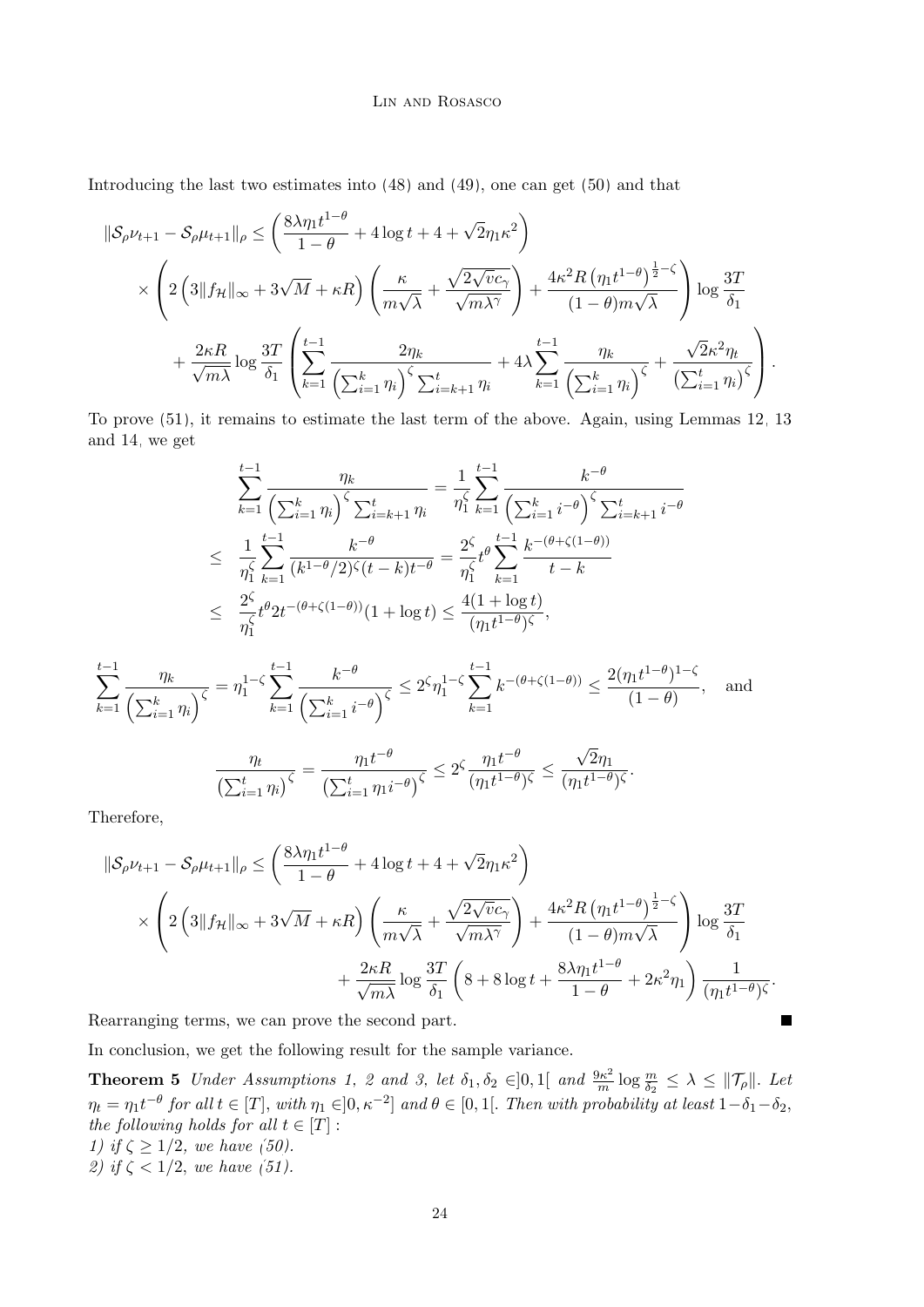## <span id="page-24-0"></span>6. Estimating Computational Variance

In this section, we estimate the computational variance,  $\mathbb{E}[\|\mathcal{S}_{\rho}\omega_t - \mathcal{S}_{\rho}\nu_t\|_{\rho}^2]$ . For this, a series of lemmas is introduced.

## 6.1 Cumulative Error

We have the following lemma, which shows that the computational variance can be controlled by a sum of weighted empirical risks.

Lemma 20 We have

<span id="page-24-5"></span><span id="page-24-4"></span>
$$
\mathbb{E}_{\mathbf{J}}\|\mathcal{S}_{\rho}\omega_{t+1} - \mathcal{S}_{\rho}\nu_{t+1}\|_{\rho}^{2} \leq \frac{\kappa^{2}}{b} \sum_{k=1}^{t} \eta_{k}^{2} \left\|\mathcal{T}_{\rho}^{\frac{1}{2}}\Pi_{k+1}^{t}(\mathcal{T}_{\mathbf{x}})\right\|^{2} \mathbb{E}_{\mathbf{J}}[\mathcal{E}_{\mathbf{z}}(\omega_{k})].
$$
\n(52)

**Proof** Since  $\omega_{t+1}$  and  $\nu_{t+1}$  are given by [\(4\)](#page-3-4) and [\(26\)](#page-14-1), respectively,

$$
\omega_{t+1} - \nu_{t+1} = (\omega_t - \nu_t) + \eta_t \left\{ (\mathcal{T}_{\mathbf{x}} \nu_t - \mathcal{S}_{\mathbf{x}}^* \mathbf{y}) - \frac{1}{b} \sum_{i=b(t-1)+1}^{bt} (\langle \omega_t, x_{j_i} \rangle_H - y_{j_i}) x_{j_i} \right\}
$$
  

$$
= (I - \eta_t \mathcal{T}_{\mathbf{x}})(\omega_t - \nu_t) + \frac{\eta_t}{b} \sum_{i=b(t-1)+1}^{bt} \{ (\mathcal{T}_{\mathbf{x}} \omega_t - \mathcal{S}_{\mathbf{x}}^* \mathbf{y}) - (\langle \omega_t, x_{j_i} \rangle_H - y_{j_i}) x_{j_i} \}.
$$

Applying this relationship iteratively,

$$
\omega_{t+1} - \nu_{t+1} = \Pi_1^t(\mathcal{T}_\mathbf{x})(\omega_1 - \nu_1) + \frac{1}{b} \sum_{k=1}^t \sum_{i=b(k-1)+1}^{bk} \eta_k \Pi_{k+1}^t(\mathcal{T}_\mathbf{x}) M_{k,i},
$$

where we denote

<span id="page-24-2"></span>
$$
M_{k,i} = (\mathcal{T}_{\mathbf{x}} \omega_k - \mathcal{S}_{\mathbf{x}}^* \mathbf{y}) - (\langle \omega_k, x_{j_i} \rangle_H - y_{j_i}) x_{j_i}.
$$
\n(53)

Since  $\omega_1 = \nu_1 = 0$ , then

$$
\omega_{t+1} - \nu_{t+1} = \frac{1}{b} \sum_{k=1}^{t} \sum_{i=b(k-1)+1}^{bk} \eta_k \Pi_{k+1}^t(\mathcal{T}_\mathbf{x}) M_{k,i}.
$$

Therefore,

<span id="page-24-3"></span>
$$
\mathbb{E}_{\mathbf{J}}\|\mathcal{S}_{\rho}\omega_{t+1} - \mathcal{S}_{\rho}\nu_{t+1}\|_{\rho}^{2} = \frac{1}{b^{2}}\mathbb{E}_{\mathbf{J}}\left\|\sum_{k=1}^{t} \sum_{i=b(k-1)+1}^{bk} \eta_{k}\mathcal{S}_{\rho}\Pi_{k+1}^{t}(\mathcal{T}_{\mathbf{x}})M_{k,i}\right\|_{\rho}^{2}
$$

$$
= \frac{1}{b^{2}}\sum_{k=1}^{t} \sum_{i=b(k-1)+1}^{bk} \eta_{k}^{2}\mathbb{E}_{\mathbf{J}}\left\|\mathcal{S}_{\rho}\Pi_{k+1}^{t}(\mathcal{T}_{\mathbf{x}})M_{k,i}\right\|_{\rho}^{2}, \tag{54}
$$

where for the last equality, we use the fact that if  $k \neq k'$ , or  $k = k'$  but  $i \neq i'^{4}$  $i \neq i'^{4}$  $i \neq i'^{4}$ , then

$$
\mathbb{E}_{\mathbf{J}}\langle \mathcal{S}_{\rho}\Pi_{k+1}^t(\mathcal{T}_\mathbf{x})M_{k,i},\mathcal{S}_{\rho}\Pi_{k'+1}^t(\mathcal{T}_\mathbf{x})M_{k',i'}\rangle_{\rho}=0.
$$

<span id="page-24-1"></span><sup>4.</sup> This is possible only when  $b \geq 2$ .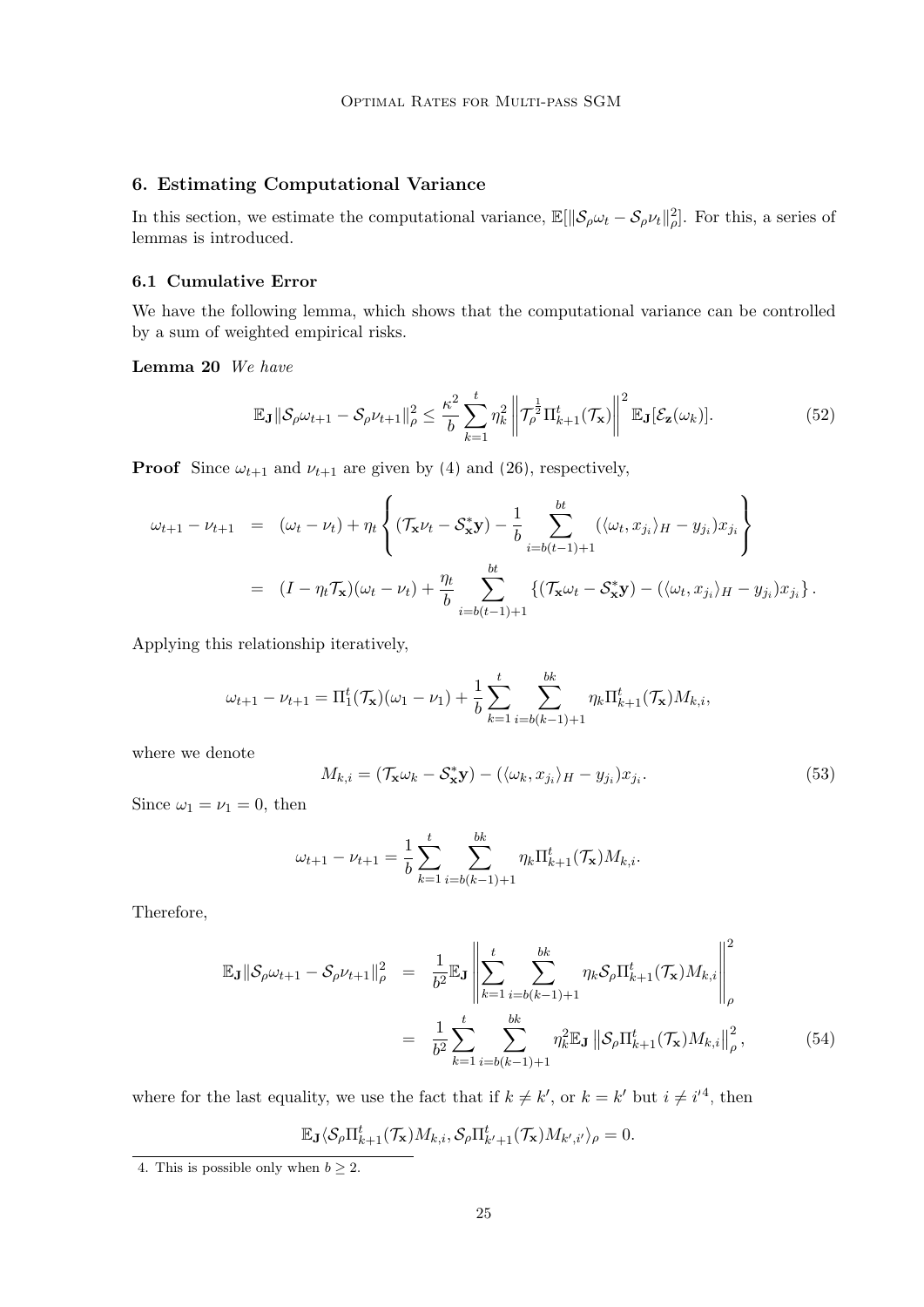Indeed, if  $k \neq k'$ , without loss of generality, we consider the case  $k < k'$ . Recalling that  $M_{k,i}$  is given by [\(53\)](#page-24-2) and that given any **z**,  $\omega_k$  is depending only on  $\mathbf{J}_1, \dots, \mathbf{J}_{k-1}$ , we thus have

$$
\begin{aligned} &\mathbb{E}_{\mathbf{J}}\langle \mathcal{S}_{\rho}\Pi_{k+1}^t(\mathcal{T}_{\mathbf{x}})M_{k,i}, \mathcal{S}_{\rho}\Pi_{k'+1}^t(\mathcal{T}_{\mathbf{x}})M_{k',i'}\rangle_{\rho}\\ &=\mathbb{E}_{\mathbf{J}_1,\cdots,\mathbf{J}_{k'-1}}\langle \mathcal{S}_{\rho}\Pi_{k+1}^t(\mathcal{T}_{\mathbf{x}})M_{k,i}, \mathcal{S}_{\rho}\Pi_{k'+1}^t(\mathcal{T}_{\mathbf{x}})\mathbb{E}_{\mathbf{J}_{k'}}[M_{k',i'}]\rangle_{\rho}=0. \end{aligned}
$$

If  $k = k'$  but  $i \neq i'$ , without loss of generality, we assume  $i < i'$ . By noting that  $\omega_k$  is depending only on  $\mathbf{J}_1, \cdots, \mathbf{J}_{k-1}$  and  $M_{k,i}$  is depending only on  $\omega_k$  and  $z_{j_i}$  (given any sample  $\mathbf{z}$ ),

$$
\begin{split} &\mathbb{E}_{\mathbf{J}}\langle \mathcal{S}_{\rho}\Pi_{k+1}^{t}(\mathcal{T}_{\mathbf{x}})M_{k,i},\mathcal{S}_{\rho}\Pi_{k+1}^{t}(\mathcal{T}_{\mathbf{x}})M_{k,i'}\rangle_{\rho}\\ &=\mathbb{E}_{\mathbf{J}_{1},\cdots,\mathbf{J}_{k-1}}\langle \mathcal{S}_{\rho}\Pi_{k+1}^{t}(\mathcal{T}_{\mathbf{x}})\mathbb{E}_{j_{i}}[M_{k,i}],\mathcal{S}_{\rho}\Pi_{k'+1}^{t}(\mathcal{T}_{\mathbf{x}})\mathbb{E}_{j_{i'}}[M_{k,i'}]\rangle_{\rho}=0. \end{split}
$$

Using the isometry property [\(24\)](#page-14-3) to [\(54\)](#page-24-3),

$$
\mathbb{E}_{\mathbf{J}}\left\|\mathcal{S}_{\rho}\Pi_{k+1}^{t}(\mathcal{T}_{\mathbf{x}})M_{k,i}\right\|_{\rho}^{2}=\mathbb{E}_{\mathbf{J}}\left\|\mathcal{T}_{\rho}^{\frac{1}{2}}\Pi_{k+1}^{t}(\mathcal{T}_{\mathbf{x}})M_{k,i}\right\|_{H}^{2}\leq\left\|\mathcal{T}_{\rho}^{\frac{1}{2}}\Pi_{k+1}^{t}(\mathcal{T}_{\mathbf{x}})\right\|^{2}\mathbb{E}_{\mathbf{J}}\left\|M_{k,i}\right\|_{H}^{2},
$$

and by applying the inequality  $\mathbb{E}[\|\xi - \mathbb{E}[\xi]\|_H^2] \leq \mathbb{E}[\|\xi\|_H^2]$ ,

$$
\mathbb{E}_{\mathbf{J}}\left\|M_{k,i}\right\|_{H}^{2} \leq \mathbb{E}_{\mathbf{J}}\left\|(\langle\omega_{k},x_{j_{i}}\rangle_{H}-y_{j_{i}})x_{j_{i}}\right\|_{H}^{2} \leq \kappa^{2}\mathbb{E}_{\mathbf{J}}[(\langle\omega_{k},x_{j_{i}}\rangle_{H}-y_{j_{i}})^{2}] = \kappa^{2}\mathbb{E}_{\mathbf{J}}[\mathcal{E}_{\mathbf{z}}(\omega_{k})],
$$

where for the last inequality we use [\(3\)](#page-2-1). Therefore, we can get the desired result.

To estimate the computational variance from [\(52\)](#page-24-4), we need to further develop upper bounds for the empirical risks and the weighted factors, which will be given in the following two subsections.

#### 6.2 Bounding the Empirical Risk

This subsection is devoted to upper bounding  $\mathbb{E}_{J}[\mathcal{E}_{z}(\omega_{l})]$ . The process relies on some tools from convex analysis and a decomposition related to the weighted averages and the last iterates from [\(Shamir and Zhang, 2013;](#page-45-11) [Lin et al., 2016b\)](#page-45-12). We begin by introducing the following lemma, a fact based on the square loss' special properties.

**Lemma 21** Given any sample **z**, and  $l \in \mathbb{N}$ , let  $\omega \in H$  be independent from  $J_l$ , then

<span id="page-25-0"></span>
$$
\eta_l\left(\mathcal{E}_{\mathbf{z}}(\omega_l)-\mathcal{E}_{\mathbf{z}}(\omega)\right)\leq ||\omega_l-\omega||_H^2-\mathbb{E}_{\mathbf{J}_l}||\omega_{l+1}-\omega||_H^2+\eta_l^2\kappa^2\mathcal{E}_{\mathbf{z}}(\omega_l). \tag{55}
$$

**The State** 

**Proof** Since  $\omega_{t+1}$  is given be [\(4\)](#page-3-4), subtracting both sides of (4) by  $\omega$ , taking the square H-norm, and expanding the inner product,

$$
\|\omega_{l+1} - \omega\|_{H}^{2} = \|\omega_{l} - \omega\|_{H}^{2} + \frac{\eta_{l}^{2}}{b^{2}} \left\| \sum_{i=b(l-1)+1}^{bl} (\langle \omega_{l}, x_{j_{i}} \rangle_{H} - y_{j_{i}}) x_{j_{i}} \right\|_{H}^{2} + \frac{2\eta_{l}}{b} \sum_{i=b(l-1)+1}^{bl} (\langle \omega_{l}, x_{j_{i}} \rangle_{H} - y_{j_{i}}) \langle \omega - \omega_{l}, x_{j_{i}} \rangle_{H}.
$$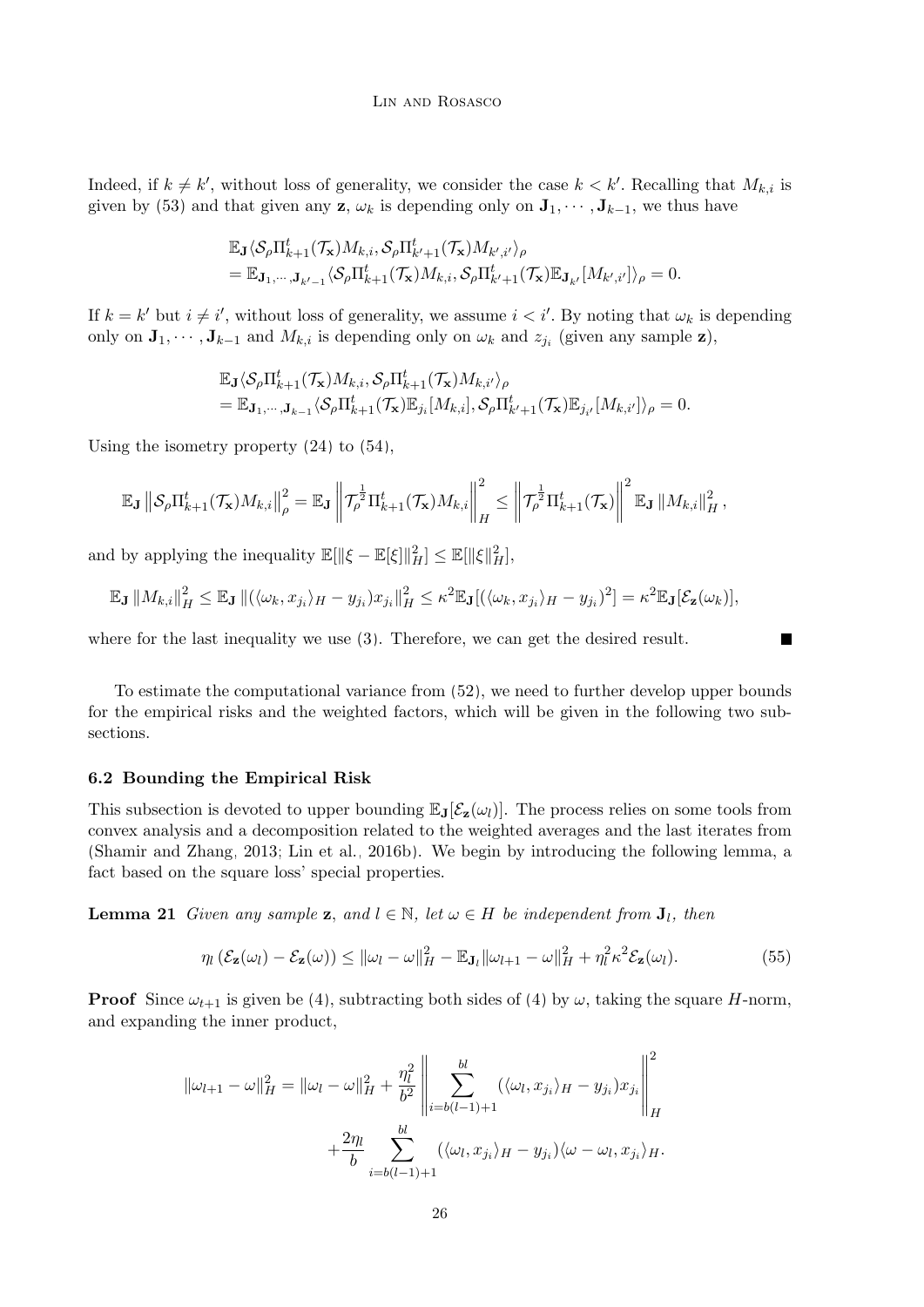By Assumption [\(3\)](#page-2-1),  $||x_{j_i}||_H \leq \kappa$ , and thus

$$
\left\| \sum_{i=b(l-1)+1}^{bl} (\langle \omega_l, x_{j_i} \rangle_H - y_{j_i}) x_{j_i} \right\|_H^2 \le \left( \sum_{i=b(l-1)+1}^{bl} |\langle \omega_l, x_{j_i} \rangle_H - y_{j_i}| \kappa \right)^2
$$
  

$$
\le \kappa^2 b \sum_{i=b(l-1)+1}^{bl} (\langle \omega_l, x_{j_i} \rangle_H - y_{j_i})^2,
$$

where for the last inequality, we used Cauchy-Schwarz inequality. Thus,

$$
\|\omega_{l+1} - \omega\|_{H}^{2} \leq \|\omega_{l} - \omega\|_{H}^{2} + \frac{\eta_{l}^{2} \kappa^{2}}{b} \sum_{i=b(l-1)+1}^{bl} (\langle \omega_{l}, x_{j_{i}} \rangle_{H} - y_{j_{i}})^{2}
$$

$$
+ \frac{2\eta_{l}}{b} \sum_{i=b(l-1)+1}^{bl} (\langle \omega_{l}, x_{j_{i}} \rangle_{H} - y_{j_{i}}) (\langle \omega, x_{j_{i}} \rangle_{H} - \langle \omega_{l}, x_{j_{i}} \rangle_{H}).
$$

Using the basic inequality  $a(b-a) \leq (b^2 - a^2)/2, \forall a, b \in \mathbb{R}$ ,

$$
\|\omega_{l+1} - \omega\|_{H}^{2} \leq \|\omega_{l} - \omega\|_{H}^{2} + \frac{\eta_{l}^{2} \kappa^{2}}{b} \sum_{i=b(l-1)+1}^{bl} (\langle \omega_{l}, x_{j_{i}} \rangle_{H} - y_{j_{i}})^{2} + \frac{\eta_{l}}{b} \sum_{i=b(l-1)+1}^{bl} ((\langle \omega, x_{j_{i}} \rangle_{H} - y_{j_{i}})^{2} - (\langle \omega_{l}, x_{j_{i}} \rangle_{H} - y_{j_{i}})^{2}).
$$

Noting that  $\omega_l$  and  $\omega$  are independent from  $J_l$ , and taking the expectation on both sides with respect to  $\mathbf{J}_l$ ,

$$
\mathbb{E}_{\mathbf{J}_l} ||\omega_{l+1} - \omega||_H^2 \le ||\omega_l - \omega||_H^2 + \eta_l^2 \kappa^2 \mathcal{E}_{\mathbf{z}}(\omega_l) + \eta_l (\mathcal{E}_{\mathbf{z}}(\omega) - \mathcal{E}_{\mathbf{z}}(\omega_l)),
$$

which leads to the desired result by rearranging terms. The proof is complete.

Using the above lemma and a decomposition related to the weighted averages and the last iterates from [\(Shamir and Zhang, 2013;](#page-45-11) [Lin et al., 2016b\)](#page-45-12), we can prove the following relationship.

**Lemma 22** Let  $\eta_1 \kappa^2 \leq 1/2$  for all  $t \in \mathbb{N}$ . Then

<span id="page-26-1"></span>
$$
\eta_t \mathbb{E}_{\mathbf{J}}[\mathcal{E}_{\mathbf{z}}(\omega_t)] \le 4\mathcal{E}_{\mathbf{z}}(0)\frac{1}{t}\sum_{l=1}^t \eta_l + 2\kappa^2 \sum_{k=1}^{t-1} \frac{1}{k(k+1)} \sum_{i=t-k}^{t-1} \eta_i^2 \mathbb{E}_{\mathbf{J}}[\mathcal{E}_{\mathbf{z}}(\omega_i)].
$$
\n(56)

<span id="page-26-0"></span> $\blacksquare$ 

**Proof** For  $k = 1, \dots, t-1$ ,

$$
\frac{1}{k} \sum_{i=t-k+1}^{t} \eta_i \mathbb{E}_{\mathbf{J}}[\mathcal{E}_{\mathbf{z}}(\omega_i)] - \frac{1}{k+1} \sum_{i=t-k}^{t} \eta_i \mathbb{E}_{\mathbf{J}}[\mathcal{E}_{\mathbf{z}}(\omega_i)]
$$
\n
$$
= \frac{1}{k(k+1)} \left\{ (k+1) \sum_{i=t-k+1}^{t} \eta_i \mathbb{E}_{\mathbf{J}}[\mathcal{E}_{\mathbf{z}}(\omega_i)] - k \sum_{i=t-k}^{t} \eta_i \mathbb{E}_{\mathbf{J}}[\mathcal{E}_{\mathbf{z}}(\omega_i)] \right\}
$$
\n
$$
= \frac{1}{k(k+1)} \sum_{i=t-k+1}^{t} (\eta_i \mathbb{E}_{\mathbf{J}}[\mathcal{E}_{\mathbf{z}}(\omega_i)] - \eta_{t-k} \mathbb{E}_{\mathbf{J}}[\mathcal{E}_{\mathbf{z}}(\omega_{t-k})]).
$$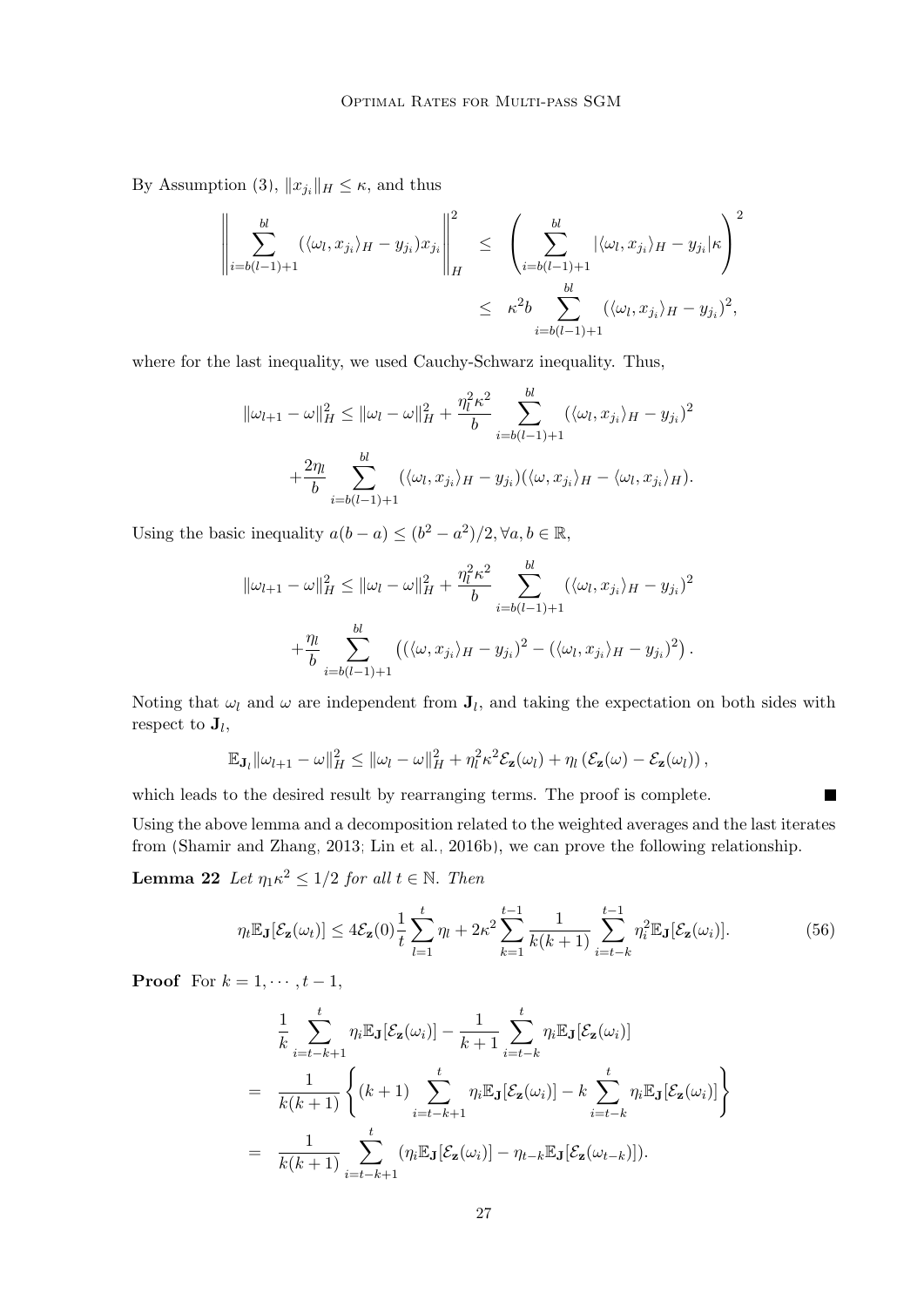#### <span id="page-27-0"></span>Lin and Rosasco

Summing over  $k = 1, \dots, t - 1$ , and rearranging terms, we get [\(Lin et al., 2016b\)](#page-45-12)

$$
\eta_t \mathbb{E}_{\mathbf{J}}[\mathcal{E}_{\mathbf{z}}(\omega_t)] = \frac{1}{t} \sum_{i=1}^t \eta_i \mathbb{E}_{\mathbf{J}}[\mathcal{E}_{\mathbf{z}}(\omega_i)] + \sum_{k=1}^{t-1} \frac{1}{k(k+1)} \sum_{i=t-k+1}^t (\eta_i \mathbb{E}_{\mathbf{J}}[\mathcal{E}_{\mathbf{z}}(\omega_i)] - \eta_{t-k} \mathbb{E}_{\mathbf{J}}[\mathcal{E}_{\mathbf{z}}(\omega_{t-k})]).
$$

Since  $\{\eta_t\}_t$  is decreasing and  $\mathbb{E}_{\mathbf{J}}[\mathcal{E}_{\mathbf{z}}(\omega_{t-k})]$  is non-negative, the above can be relaxed as

$$
\eta_t \mathbb{E}_{\mathbf{J}}[\mathcal{E}_{\mathbf{z}}(\omega_t)] \leq \frac{1}{t} \sum_{i=1}^t \eta_i \mathbb{E}_{\mathbf{J}}[\mathcal{E}_{\mathbf{z}}(\omega_i)] + \sum_{k=1}^{t-1} \frac{1}{k(k+1)} \sum_{i=t-k+1}^t \eta_i \mathbb{E}_{\mathbf{J}}[\mathcal{E}_{\mathbf{z}}(\omega_i) - \mathcal{E}_{\mathbf{z}}(\omega_{t-k})].
$$
 (57)

In the rest of the proof, we will upper bound the last two terms of the above.

To bound the first term of the right side of [\(57\)](#page-27-0), we apply Lemma [21](#page-25-0) with  $\omega = 0$  to get

$$
\eta_l \mathbb{E}_{\mathbf{J}}\left(\mathcal{E}_{\mathbf{z}}(\omega_l) - \mathcal{E}_{\mathbf{z}}(0)\right) \leq \mathbb{E}_{\mathbf{J}}[\|\omega_l\|_H^2 - \|\omega_{l+1}\|_H^2] + \eta_l^2 \kappa^2 \mathbb{E}_{\mathbf{J}}[\mathcal{E}_{\mathbf{z}}(\omega_l)].
$$

Rearranging terms,

$$
\eta_l(1-\eta_l\kappa^2)\mathbb{E}_{\mathbf{J}}[\mathcal{E}_{\mathbf{z}}(\omega_l)] \leq \mathbb{E}_{\mathbf{J}}[\|\omega_l\|_H^2 - \|\omega_{l+1}\|_H^2] + \eta_l \mathcal{E}_{\mathbf{z}}(0).
$$

It thus follows from the above and  $\eta_l \kappa^2 \leq 1/2$  that

$$
\eta_l \mathbb{E}_{\mathbf{J}}[\mathcal{E}_{\mathbf{z}}(\omega_l)]/2 \leq \mathbb{E}_{\mathbf{J}}[\|\omega_l\|_H^2 - \|\omega_{l+1}\|_H^2] + \eta_l \mathcal{E}_{\mathbf{z}}(0).
$$

Summing up over  $l = 1, \dots, t$ ,

$$
\sum_{l=1}^t \eta_l \mathbb{E}_{\mathbf{J}}[\mathcal{E}_{\mathbf{z}}(\omega_l)]/2 \leq \mathbb{E}_{\mathbf{J}}[\|w_1\|_H^2 - \|\omega_{t+1}\|_H^2] + \mathcal{E}_{\mathbf{z}}(0) \sum_{l=1}^t \eta_l.
$$

Introducing with  $\omega_1 = 0$ ,  $\|\omega_{t+1}\|_H^2 \ge 0$ , and then multiplying both sides by  $2/t$ , we get

<span id="page-27-1"></span>
$$
\frac{1}{t}\sum_{l=1}^{t} \eta_l \mathbb{E}_{\mathbf{J}}[\mathcal{E}_{\mathbf{z}}(\omega_l)] \le 2\mathcal{E}_{\mathbf{z}}(0)\frac{1}{t}\sum_{l=1}^{t} \eta_l.
$$
\n(58)

It remains to bound the last term of [\(57\)](#page-27-0). Let  $k \in [t-1]$  and  $i \in \{t-k, \dots, t\}$ . Note that given the sample **z**,  $\omega_i$  is depending only on  $\mathbf{J}_1, \cdots, \mathbf{J}_{i-1}$  when  $i > 1$  and  $\omega_1 = 0$ . Thus, we can apply Lemma [21](#page-25-0) with  $\omega = \omega_{t-k}$  to derive

$$
\eta_i\left(\mathcal{E}_{\mathbf{z}}(\omega_i)-\mathcal{E}_{\mathbf{z}}(\omega_{t-k})\right)\leq ||\omega_i-\omega_{t-k}||_H^2-\mathbb{E}_{\mathbf{J}_i}||\omega_{i+1}-\omega_{t-k}||_H^2+\eta_i^2\kappa^2\mathcal{E}_{\mathbf{z}}(\omega_i).
$$

Therefore,

$$
\eta_i \mathbb{E}_{\mathbf{J}}\left[\mathcal{E}_{\mathbf{z}}(\omega_i) - \mathcal{E}_{\mathbf{z}}(\omega_{t-k})\right] \leq \mathbb{E}_{\mathbf{J}}[\|\omega_i - \omega_{t-k}\|_H^2 - \|\omega_{i+1} - \omega_{t-k}\|_H^2] + \eta_i^2 \kappa^2 \mathbb{E}_{\mathbf{J}}[\mathcal{E}_{\mathbf{z}}(\omega_i)].
$$

Summing up over  $i = t - k, \dots, t$ ,

$$
\sum_{i=t-k}^{t} \eta_i \mathbb{E}_{\mathbf{J}} \left[ \mathcal{E}_{\mathbf{z}}(\omega_i) - \mathcal{E}_{\mathbf{z}}(\omega_{t-k}) \right] \leq \kappa^2 \sum_{i=t-k}^{t} \eta_i^2 \mathbb{E}_{\mathbf{J}} [\mathcal{E}_{\mathbf{z}}(\omega_i)].
$$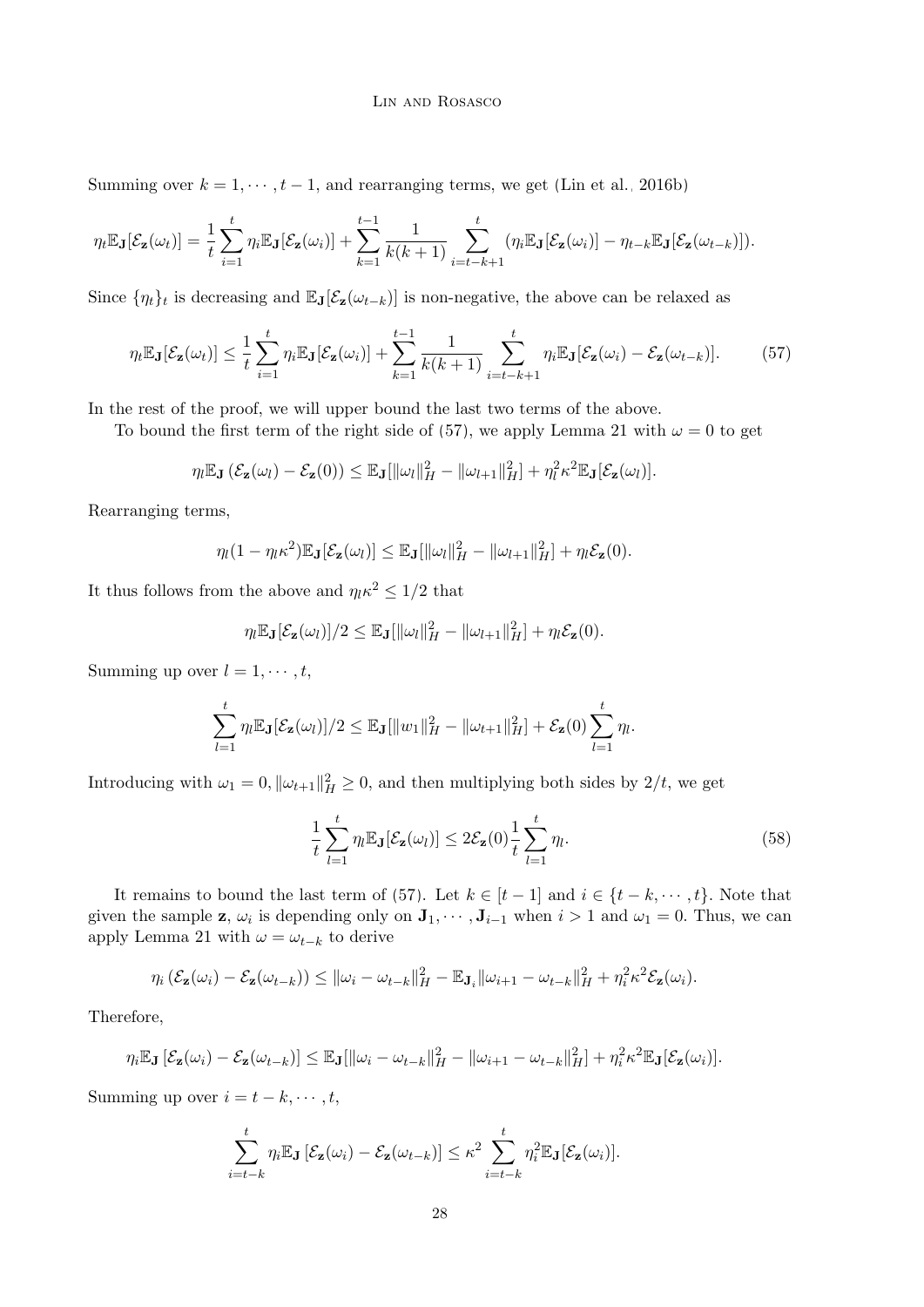Note that the left hand side is exactly  $\sum_{i=t-k+1}^{t} \eta_i \mathbb{E}_{\mathbf{J}} [\mathcal{E}_{\mathbf{z}}(\omega_i) - \mathcal{E}_{\mathbf{z}}(\omega_{t-k})]$ . We thus know that the last term of [\(57\)](#page-27-0) can be upper bounded by

$$
\kappa^2 \sum_{k=1}^{t-1} \frac{1}{k(k+1)} \sum_{i=t-k}^t \eta_i^2 \mathbb{E}_{\mathbf{J}}[\mathcal{E}_{\mathbf{z}}(\omega_i)]
$$
  
= 
$$
\kappa^2 \sum_{k=1}^{t-1} \frac{1}{k(k+1)} \sum_{i=t-k}^{t-1} \eta_i^2 \mathbb{E}_{\mathbf{J}}[\mathcal{E}_{\mathbf{z}}(\omega_i)] + \kappa^2 \eta_t^2 \mathbb{E}_{\mathbf{J}}[\mathcal{E}_{\mathbf{z}}(\omega_t)] \sum_{k=1}^{t-1} \frac{1}{k(k+1)}.
$$

Using the fact that

$$
\sum_{k=1}^{t-1} \frac{1}{k(k+1)} = \sum_{k=1}^{t-1} \left( \frac{1}{k} - \frac{1}{k+1} \right) = 1 - \frac{1}{t} \le 1,
$$

and  $\kappa^2 \eta_t \leq 1/2$ , we get that the last term of [\(57\)](#page-27-0) can be bounded as

$$
\sum_{k=1}^{t-1} \frac{1}{k(k+1)} \sum_{i=t-k+1}^{t} \eta_i(\mathbb{E}_{\mathbf{J}}[\mathcal{E}_{\mathbf{z}}(\omega_i)] - \mathbb{E}_{\mathbf{J}}[\mathcal{E}_{\mathbf{z}}(\omega_{t-k})])
$$
\n
$$
\leq \kappa^2 \sum_{k=1}^{t-1} \frac{1}{k(k+1)} \sum_{i=t-k}^{t-1} \eta_i^2 \mathbb{E}_{\mathbf{J}}[\mathcal{E}_{\mathbf{z}}(\omega_i)] + \eta_t \mathbb{E}_{\mathbf{J}}[\mathcal{E}_{\mathbf{z}}(\omega_t)]/2.
$$

Plugging the above and [\(58\)](#page-27-1) into the decomposition [\(57\)](#page-27-0), and rearranging terms

$$
\eta_t \mathbb{E}_{\mathbf{J}}[\mathcal{E}_{\mathbf{z}}(\omega_t)]/2 \leq 2\mathcal{E}_{\mathbf{z}}(0)\frac{1}{t}\sum_{l=1}^t \eta_l + \kappa^2 \sum_{k=1}^{t-1} \frac{1}{k(k+1)} \sum_{i=t-k}^{t-1} \eta_i^2 \mathbb{E}_{\mathbf{J}}[\mathcal{E}_{\mathbf{z}}(\omega_i)],
$$

which leads to the desired result by multiplying both sides by 2. The proof is complete.

We also need the following lemma, whose proof can be done using an induction argument. **Lemma 23** Let  $\{u_t\}_{t=1}^T$ ,  $\{A_t\}_{t=1}^T$  and  $\{B_t\}_{t=1}^T$  be three sequences of non-negative numbers such that  $u_1 \leq A_1$  and

<span id="page-28-1"></span>
$$
u_t \le A_t + B_t \sup_{i \in [t-1]} u_i, \qquad \forall t \in \{2, 3, \cdots, T\}.
$$
 (59)

Let  $\sup_{t\in[T]} B_t \leq B < 1$ . Then for all  $t \in [T]$ ,

<span id="page-28-2"></span><span id="page-28-0"></span>
$$
\sup_{k \in [t]} u_k \le \frac{1}{1 - B} \sup_{k \in [t]} A_k. \tag{60}
$$

**Proof** When  $t = 1$ , [\(60\)](#page-28-0) holds trivially since  $u_1 \leq A_1$  and  $B < 1$ . Now assume for some  $t \in \mathbb{N}$ with  $2 \leq t \leq T$ ,

$$
\sup_{i \in [t-1]} u_i \le \frac{1}{1-B} \sup_{i \in [t-1]} A_i.
$$

Then, by [\(59\)](#page-28-1), the above hypothesis, and  $B_t \leq B$ , we have

$$
u_t \le A_t + B_t \sup_{i \in [t-1]} u_i \le A_t + \frac{B_t}{1 - B} \sup_{i \in [t-1]} A_i \le \sup_{i \in [t]} A_i \left( 1 + \frac{B_t}{1 - B} \right) \le \sup_{i \in [t]} A_i \frac{1}{1 - B}.
$$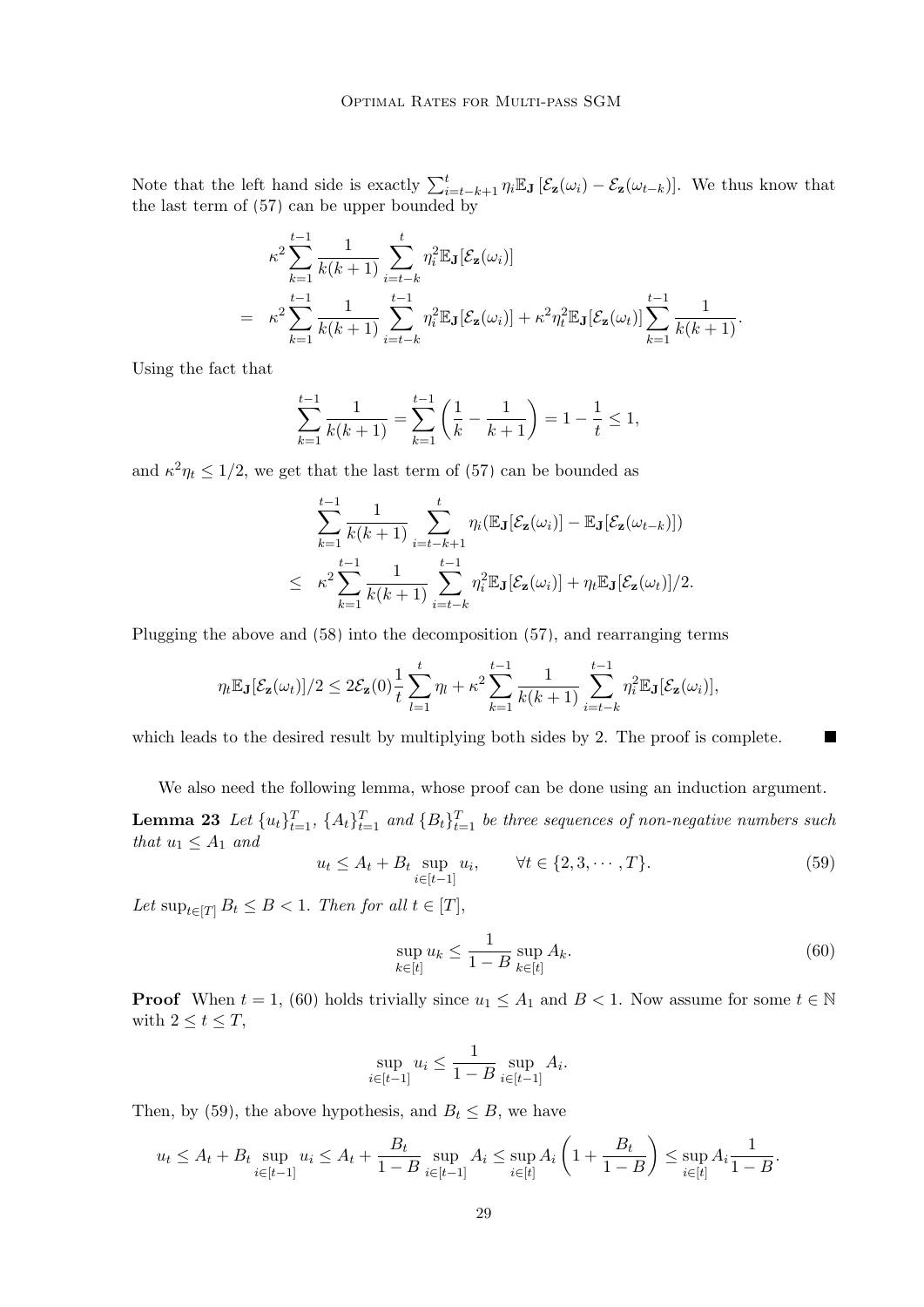Consequently,

$$
\sup_{k \in [t]} u_k \le \frac{1}{1-B} \sup_{k \in [t]} A_k,
$$

thereby showing that indeed  $(60)$  holds for t. By mathematical induction,  $(60)$  holds for every  $t \in [T]$ . The proof is complete.

Now we can bound  $\mathbb{E}_{\mathbf{J}}[\mathcal{E}_{\mathbf{z}}(\omega_k)]$  as follows.

**Lemma 24** Let  $\eta_1 \kappa^2 \leq 1/2$  and for all  $t \in [T]$  with  $t \geq 2$ ,

<span id="page-29-2"></span><span id="page-29-0"></span>
$$
\frac{1}{\eta_t} \sum_{k=1}^{t-1} \frac{1}{k(k+1)} \sum_{i=t-k}^{t-1} \eta_i^2 \le \frac{1}{4\kappa^2}.
$$
\n(61)

Then for all  $t \in [T]$ ,

<span id="page-29-3"></span>
$$
\sup_{k \in [t]} \mathbb{E}_{\mathbf{J}}[\mathcal{E}_{\mathbf{z}}(\omega_k)] \le 8 \mathcal{E}_{\mathbf{z}}(0) \sup_{k \in [t]} \left\{ \frac{1}{\eta_k k} \sum_{l=1}^k \eta_l \right\}.
$$
 (62)

**Proof** By Lemma [22,](#page-26-0) we have [\(56\)](#page-26-1). Dividing both sides by  $\eta_t$ , we can relax the inequality as

$$
\mathbb{E}_{\mathbf{J}}[\mathcal{E}_{\mathbf{z}}(\omega_t)] \leq 4\mathcal{E}_{\mathbf{z}}(0)\frac{1}{\eta_t t}\sum_{l=1}^t \eta_l + 2\kappa^2 \frac{1}{\eta_t} \sum_{k=1}^{t-1} \frac{1}{k(k+1)} \sum_{i=t-k}^{t-1} \eta_i^2 \sup_{i\in[t-1]} \mathbb{E}_{\mathbf{J}}[\mathcal{E}_{\mathbf{z}}(\omega_i)].
$$

In Lemma [23,](#page-28-2) we let  $u_t = \mathbb{E}_{\mathbf{J}}[\mathcal{E}_{\mathbf{z}}(\omega_t)], A_t = 4\mathcal{E}_{\mathbf{z}}(0) \frac{1}{\eta_t t} \sum_{l=1}^t \eta_l$  and

$$
B_t = 2\kappa^2 \frac{1}{\eta_t} \sum_{k=1}^{t-1} \frac{1}{k(k+1)} \sum_{i=t-k}^{t-1} \eta_i^2.
$$

Condition [\(61\)](#page-29-0) guarantees that  $\sup_{t\in[T]} B_t \leq 1/2$ . Thus, [\(60\)](#page-28-0) holds, and the desired result follows by plugging with  $B = 1/2$ . The proof is complete. ■

Finally, we need the following lemma to bound  $\mathcal{E}_z(0)$ , whose proof follows from applying the Bernstein inequality from Lemma [11.](#page-15-3)

**Lemma 25** Under Assumption [1,](#page-3-3) with probability at least  $1 - \delta_3$  ( $\delta_3 \in ]0,1[$ ), there holds

<span id="page-29-4"></span>
$$
\mathcal{E}_{\mathbf{z}}(0) \leq Mv + 2Mv\left(\frac{1}{m} + \frac{\sqrt{2}}{\sqrt{m}}\right)\log\frac{2}{\delta_3}.
$$

In particular, if  $m \geq 32 \log^2 \frac{2}{\delta_3}$ , then

<span id="page-29-1"></span>
$$
\mathcal{E}_{\mathbf{z}}(0) \le 2Mv. \tag{63}
$$

Proof Following from  $(5)$ ,

$$
\int_Z y^{2l} d\rho \le \frac{1}{2} l! M^{l-2} \cdot (2M^2 v), \qquad \forall l \in \mathbb{N},
$$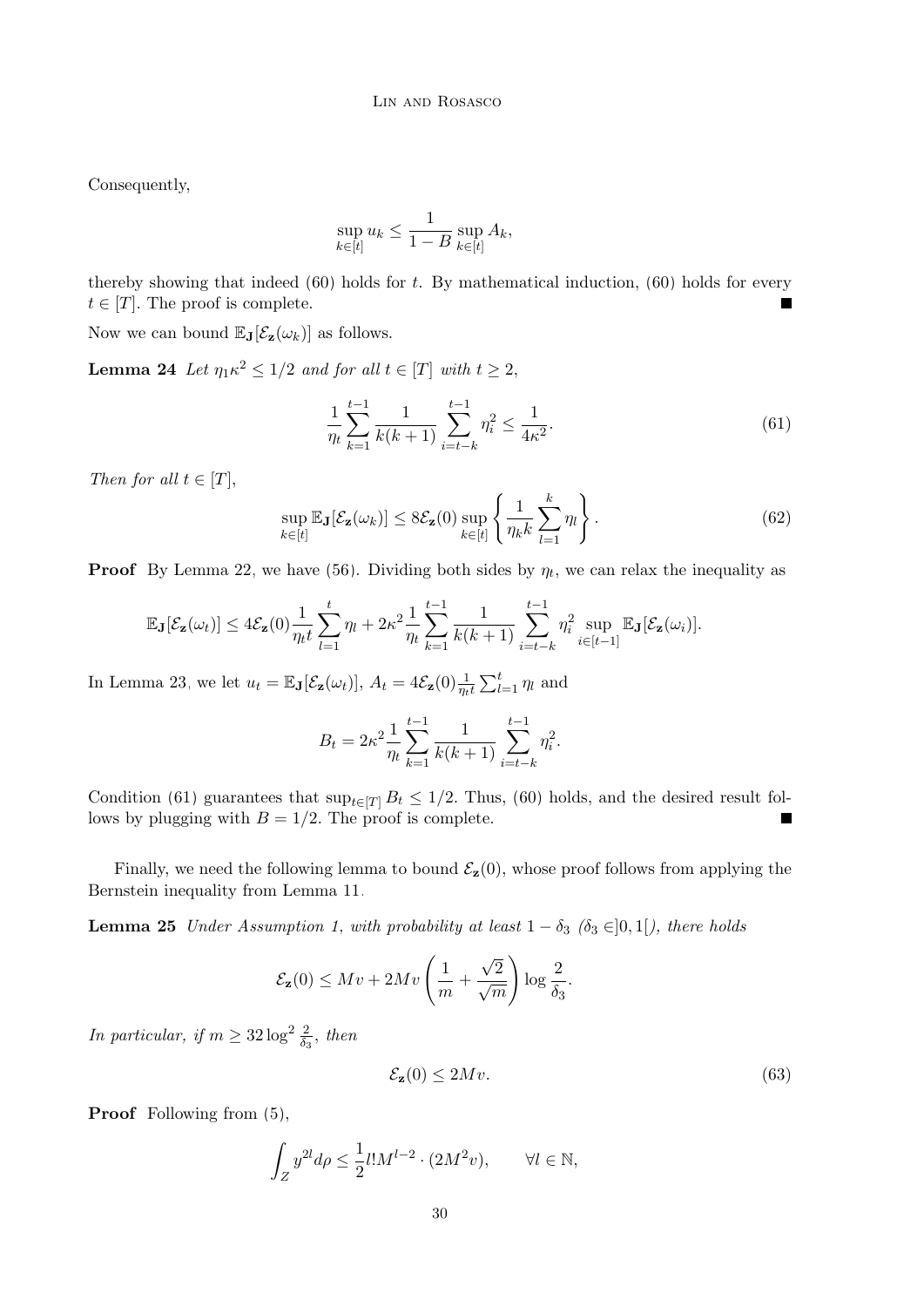and

$$
\int_Z y^2 d\rho \leq Mv.
$$

Therefore,

$$
\int_{Z} |y^{2} - \mathbb{E}y^{2}|^{l} d\rho \leq \int_{Z} \max(|y|^{2l}, (\mathbb{E}y^{2})^{l}) d\rho
$$
  
\n
$$
\leq \int_{Z} (|y|^{2l} + (\mathbb{E}y^{2})^{l}) d\rho
$$
  
\n
$$
\leq \frac{1}{2} l! M^{l-2} \cdot (2M^{2}v) + (Mv)^{l}
$$
  
\n
$$
\leq \frac{1}{2} l! (Mv)^{l-2} (2Mv)^{2},
$$

where for the last inequality we used  $v \ge 1$ . Applying Lemma [11,](#page-15-3) with  $\omega_i = y_i^2$  for all  $i \in [m]$ ,  $B = Mv$  and  $\sigma = 2Mv$ , we know that with probability at least  $1 - \delta_3$ , there holds

 $\blacksquare$ 

$$
\frac{1}{n}\sum_{i=1}^{n}y_i^2 - \int_Z y^2 d\rho \le 2Mv\left(\frac{1}{m} + \frac{2}{\sqrt{m}}\right)\log\frac{2}{\delta_3}.
$$

The proof is complete.

 $6.3 \, \text{ Bounding} \parallel$  $\left\Vert \mathcal{T}_{\rho}^{\frac{1}{2}}\Pi_{k+1}^{t}(\mathcal{T}_{\mathbf{x}})\right\Vert$ We bound the weighted factor  $\parallel$  $\left\Vert \mathcal{T}_{\rho}^{\frac{1}{2}}\Pi_{k+1}^{t}(\mathcal{T}_{\mathbf{x}})\right\Vert$ as follows. **Lemma 26** Assume [\(47\)](#page-20-0) holds for some  $\lambda > 0$  and  $\eta_1 \kappa^2 \leq 1$ . Then 1 1

<span id="page-30-0"></span>
$$
\|\mathcal{T}_{\rho}^{\frac{1}{2}}\Pi_{k+1}^t(\mathcal{T}_{\mathbf{x}})\|^2 \leq \frac{1}{\sum_{i=k+1}^t \eta_i} + 4\lambda.
$$

Proof Note that we have

$$
\|\mathcal{T}_{\rho}^{\frac{1}{2}}\Pi_{k+1}^t(\mathcal{T}_\mathbf{x})\| \leq \|\mathcal{T}_{\rho}^{\frac{1}{2}}(\mathcal{T}_\mathbf{x} + \lambda I)^{-\frac{1}{2}}\| \|(\mathcal{T}_\mathbf{x} + \lambda I)^{\frac{1}{2}}\Pi_{k+1}^t(\mathcal{T}_\mathbf{x})\|.
$$

Using [\(47\)](#page-20-0), we can relax the above as

$$
\|\mathcal{T}_{\rho}^{\frac{1}{2}}\Pi_{k+1}^t(\mathcal{T}_{\mathbf{x}})\| \leq 2\|(\mathcal{T}_{\mathbf{x}}+\lambda I)^{\frac{1}{2}}\Pi_{k+1}^t(\mathcal{T}_{\mathbf{x}})\|,
$$

which leads to

$$
\|\mathcal{T}_{\rho}^{\frac{1}{2}}\Pi_{k+1}^t(\mathcal{T}_{\mathbf{x}})\|^2 \leq 4\|(\mathcal{T}_{\mathbf{x}}+\lambda I)^{\frac{1}{2}}\Pi_{k+1}^t(\mathcal{T}_{\mathbf{x}})\|^2.
$$

Since

$$
\begin{array}{rcl} \|(\mathcal{T}_{\mathbf{x}}+\lambda I)^{\frac{1}{2}}\Pi_{k+1}^{t}(\mathcal{T}_{\mathbf{x}})\|^{2} & = & \|(\mathcal{T}_{\mathbf{x}}+\lambda I)\Pi_{k+1}^{t}(\mathcal{T}_{\mathbf{x}})\Pi_{k+1}^{t}(\mathcal{T}_{\mathbf{x}})\| \\ \\ & \leq & \|\mathcal{T}_{\mathbf{x}}\Pi_{k+1}^{t}(\mathcal{T}_{\mathbf{x}})\Pi_{k+1}^{t}(\mathcal{T}_{\mathbf{x}})\| + \lambda \\ & = & \|\mathcal{T}_{\mathbf{x}}^{\frac{1}{2}}\Pi_{k+1}^{t}(\mathcal{T}_{\mathbf{x}})\|^{2} + \lambda, \end{array}
$$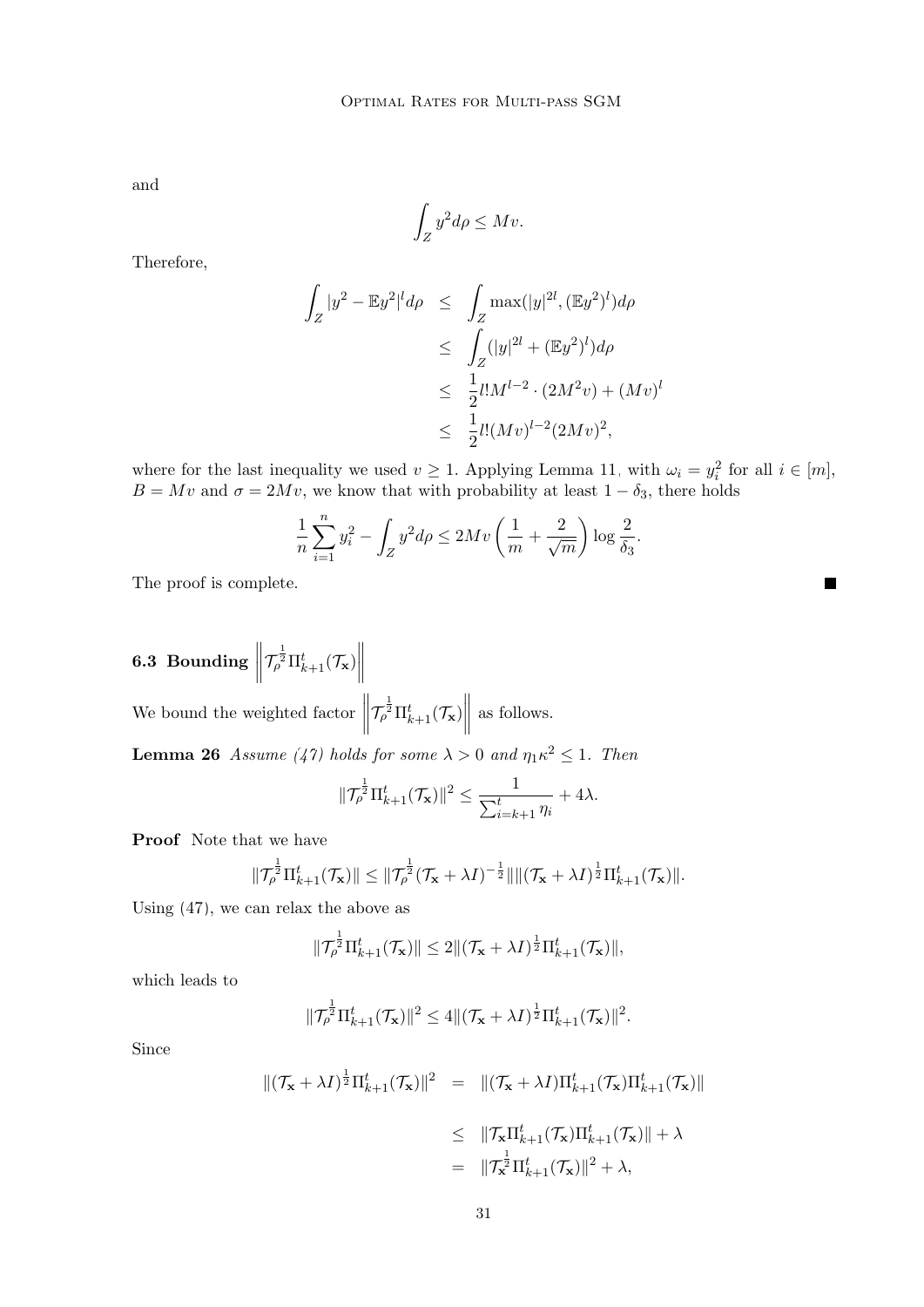and with  $\eta_t \kappa^2 \leq 1$ ,  $\|\mathcal{T}_{\mathbf{x}}\| \leq \text{tr}(\mathcal{T}_{\mathbf{x}}) \leq \kappa^2$ , by Lemma [15,](#page-16-3)

$$
\|\mathcal{T}_{\mathbf{x}}^{\frac{1}{2}}\Pi_{k+1}^t(\mathcal{T}_{\mathbf{x}})\|^2 \leq \frac{1}{2{\rm e}\sum_{i=k+1}^t \eta_i} \leq \frac{1}{4\sum_{i=k+1}^t \eta_i},
$$

we thus derive the desired result. The proof is complete.

#### 6.4 Deriving Error Bounds

<span id="page-31-0"></span>With Lemmas [20–](#page-24-5)[26,](#page-30-0) we are ready to estimate the computational variance,  $\mathbb{E}_{J}||\mathcal{S}_{\rho}\omega_{t+1}$  –  $\mathcal{S}_{\rho}\nu_{t+1} \|_{\rho}^2$ , as follows.

**Proposition 5** Under Assumption [1,](#page-3-3) assume [\(47\)](#page-20-0) holds for some  $\lambda > 0$ ,  $\eta_1 \kappa^2 \leq 1/2$ , [\(61\)](#page-29-0) and [\(63\)](#page-29-1). Then, we have for all  $t \in [T]$ ,

<span id="page-31-2"></span>
$$
\mathbb{E}_{\mathbf{J}}\|\mathcal{S}_{\rho}\omega_{t+1} - \mathcal{S}_{\rho}\nu_{t+1}\|_{\rho}^{2} \le \frac{16Mv\kappa^{2}}{b}\sup_{k\in[t]}\left\{\frac{1}{\eta_{k}k}\sum_{l=1}^{k}\eta_{l}\right\}\left(\sum_{k=1}^{t-1}\frac{\eta_{k}^{2}}{\sum_{i=k+1}^{t}\eta_{i}} + 4\lambda\sum_{k=1}^{t-1}\eta_{k}^{2} + \eta_{t}^{2}\kappa^{2}\right). \tag{64}
$$

Proof According to Lemmas [20](#page-24-5) and [24,](#page-29-2) we have [\(52\)](#page-24-4) and [\(62\)](#page-29-3). It thus follows that

$$
\mathbb{E}_{\mathbf{J}}\|\mathcal{S}_{\rho}\omega_{t+1}-\mathcal{S}_{\rho}\nu_{t+1}\|_{\rho}^{2}\leq \frac{8\mathcal{E}_{\mathbf{z}}(0)\kappa^{2}}{b}\sup_{k\in[t]}\left\{\frac{1}{\eta_{k}k}\sum_{l=1}^{k}\eta_{l}\right\}\sum_{k=1}^{t}\eta_{k}^{2}\left\|\mathcal{T}_{\rho}^{\frac{1}{2}}\Pi_{k+1}^{t}(\mathcal{T}_{\mathbf{x}})\right\|^{2}.
$$

Now the proof can be finished by applying Lemma [26](#page-30-0) which tells us that

$$
\sum_{k=1}^{t} \eta_k^2 \left\| \mathcal{T}_{\rho}^{\frac{1}{2}} \Pi_{k+1}^t(\mathcal{T}_{\mathbf{x}}) \right\|^2 = \sum_{k=1}^{t-1} \eta_k^2 \left\| \mathcal{T}_{\rho}^{\frac{1}{2}} \Pi_{k+1}^t(\mathcal{T}_{\mathbf{x}}) \right\|^2 + \eta_t^2 \left\| \mathcal{T}_{\rho}^{\frac{1}{2}} \right\|^2
$$
  

$$
\leq \sum_{k=1}^{t-1} \frac{\eta_k^2}{\sum_{i=k+1}^t \eta_i} + 4\lambda \sum_{k=1}^{t-1} \eta_k^2 + \eta_t^2 \kappa^2,
$$

and [\(63\)](#page-29-1) to the above inequality. The proof is complete.

Setting  $\eta_t = \eta_1 t^{-\theta}$  for some appropriate  $\eta_1$  and  $\theta$  in the above proposition, we get the following explicitly upper bounds for  $\mathbb{E}_{\mathbf{J}} \|\mathcal{S}_{\rho} \omega_t - \mathcal{S}_{\rho} \omega_t\|_{\rho}^2$ .

**Proposition 6** Under Assumption [1,](#page-3-3) assume [\(47\)](#page-20-0) holds for some  $\lambda > 0$  and [\(63\)](#page-29-1). Let  $\eta_t =$  $\eta_1 t^{-\theta}$  for all  $t \in [T]$ , with  $\theta \in [0,1]$  and

<span id="page-31-4"></span><span id="page-31-3"></span><span id="page-31-1"></span>
$$
0 < \eta_1 \le \frac{t^{\min(\theta, 1 - \theta)}}{8\kappa^2 (\log t + 1)}, \qquad \forall t \in [T]. \tag{65}
$$

Then, for all  $t \in [T]$ ,

$$
\mathbb{E}_{\mathbf{J}} \|\omega_{t+1} - \nu_{t+1}\|_{\rho}^2 \le \frac{16Mv\kappa^2}{b(1-\theta)} \left(5\eta_1 t^{-\min(\theta, 1-\theta)} + 8\lambda \eta_1^2 t^{(1-2\theta)}\right) (1 \vee \log t). \tag{66}
$$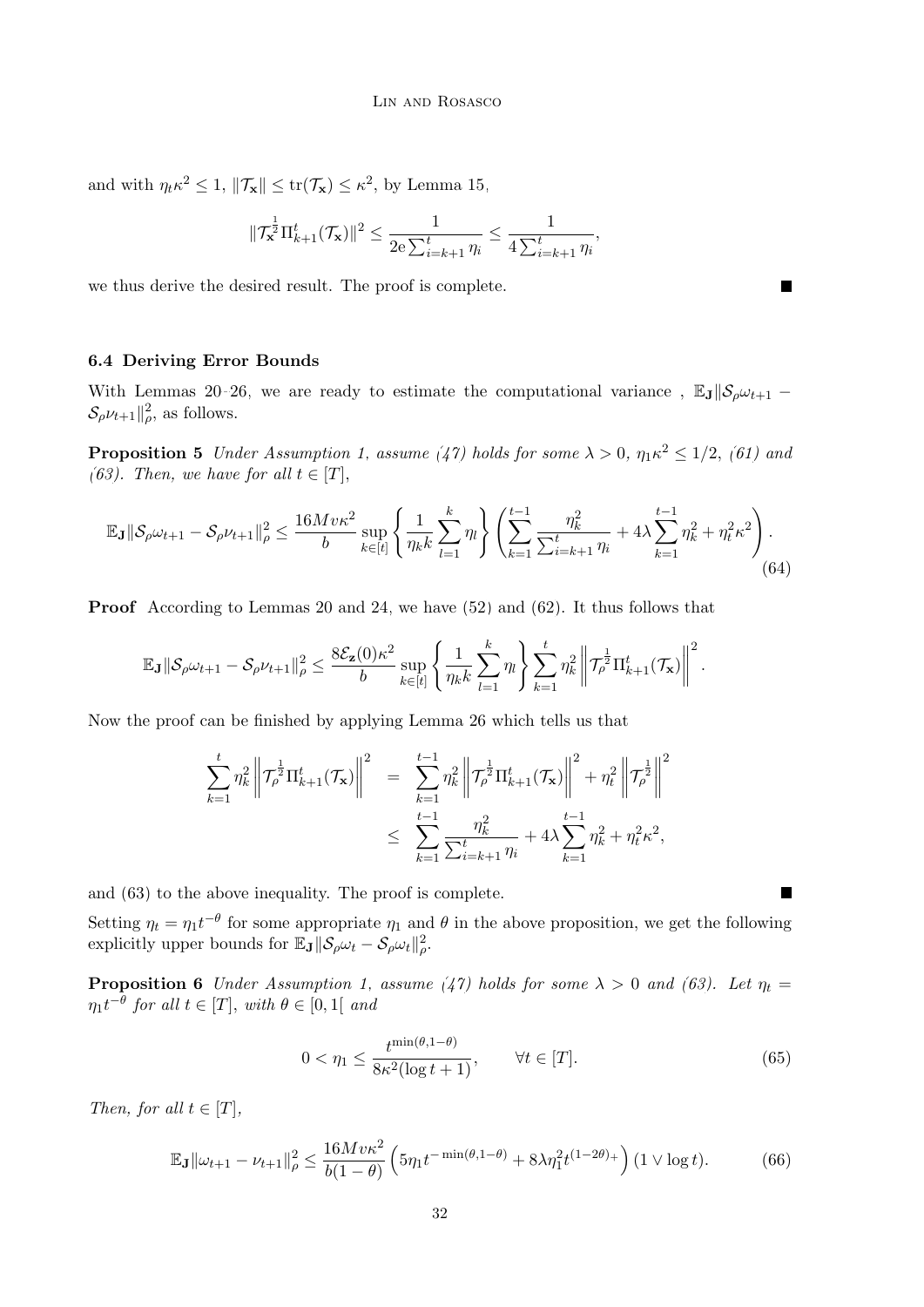Proof We will use Proposition [5](#page-31-0) to prove the result. Thus, we need to verify the condition [\(61\)](#page-29-0). Note that

$$
\sum_{k=1}^{t-1} \frac{1}{k(k+1)} \sum_{i=t-k}^{t-1} \eta_i^2 = \sum_{i=1}^{t-1} \eta_i^2 \sum_{k=t-i}^{t-1} \frac{1}{k(k+1)} = \sum_{i=1}^{t-1} \eta_i^2 \left( \frac{1}{t-i} - \frac{1}{t} \right) \le \sum_{i=1}^{t-1} \frac{\eta_i^2}{t-i}.
$$

Substituting with  $\eta_i = \eta i^{-\theta}$ , and by Lemma [14,](#page-15-4)

$$
\sum_{k=1}^{t-1} \frac{1}{k(k+1)} \sum_{i=t-k}^{t-1} \eta_i^2 \le \eta_1^2 \sum_{i=1}^{t-1} \frac{i^{-2\theta}}{t-i} \le 2\eta_1^2 t^{-\min(2\theta,1)} (\log t + 1).
$$

Dividing both sides by  $\eta_t$  (=  $\eta_1 t^{-\theta}$ ), and then using [\(65\)](#page-31-1),

$$
\frac{1}{\eta_t} \sum_{k=1}^{t-1} \frac{1}{k(k+1)} \sum_{i=t-k}^{t-1} \eta_i^2 \le 2\eta_1 t^{-\min(\theta, 1-\theta)} (\log t + 1) \le \frac{1}{4\kappa^2}.
$$

This verifies [\(61\)](#page-29-0). Note also that by taking  $t = 1$  in [\(65\)](#page-31-1), for all  $t \in [T]$ ,

$$
\eta_t \kappa^2 \le \eta_1 \kappa^2 \le \frac{1}{8\kappa^2} \le \frac{1}{2}.
$$

We thus can apply Proposition [5](#page-31-0) to derive [\(64\)](#page-31-2). What remains is to control the right hand side of [\(64\)](#page-31-2). Since

$$
\sum_{k=1}^{t-1} \frac{\eta_k^2}{\sum_{i=k+1}^t \eta_i} = \eta_1 \sum_{k=1}^{t-1} \frac{k^{-2\theta}}{\sum_{i=k+1}^t i^{-\theta}} \le \eta_1 \sum_{k=1}^{t-1} \frac{k^{-2\theta}}{(t-k)t^{-\theta}},
$$

combining with Lemma [14,](#page-15-4)

$$
\sum_{k=1}^{t-1} \frac{\eta_k^2}{\sum_{i=k+1}^t \eta_i} \le 2\eta_1 t^{-\min(\theta, 1-\theta)} (\log t + 1).
$$

Also, by Lemma [12,](#page-15-2)

$$
\frac{1}{\eta_k k} \sum_{l=1}^k \eta_l = \frac{1}{k^{1-\theta}} \sum_{l=1}^k l^{-\theta} \le \frac{1}{1-\theta},
$$

and by Lemma [13,](#page-15-5)

$$
\sum_{k=1}^{t-1} \eta_k^2 = \eta_1^2 \sum_{k=1}^{t-1} k^{-2\theta} \le \eta_1^2 t^{\max(1-2\theta,0)} (\log t + 1).
$$

Introducing the last three estimates into [\(64\)](#page-31-2) and using that  $\eta_t^2 \kappa^2 \leq \eta_1 t^{-\theta}$  by [\(65\)](#page-31-1), we get the desired result. The proof is complete.

Collect some of the above analysis, we get the following result for the computational variance.

**Theorem 6** Under Assumptions [1,](#page-3-3) let  $\delta_2 \in ]0,1[$ ,  $\frac{9\kappa^2}{m}]$  $\frac{d\kappa^2}{m}\log\frac{m}{\delta_2} \ \leq \ \lambda \ \leq \ \|\mathcal{T}_{\rho}\|, \ \delta_3 \ \in ]0,1[, \ \ m \ \geq$  $32\log^2\frac{2}{\delta_3}$ , and  $\eta_t = \eta_1 t^{-\theta}$  for all  $t \in [T]$ , with  $\theta \in [0,1]$  and  $\eta_1$  such that [\(65\)](#page-31-1). Then, with probability at least  $1 - \delta_2 - \delta_3$ , [\(66\)](#page-31-3) holds for all  $t \in [T]$ .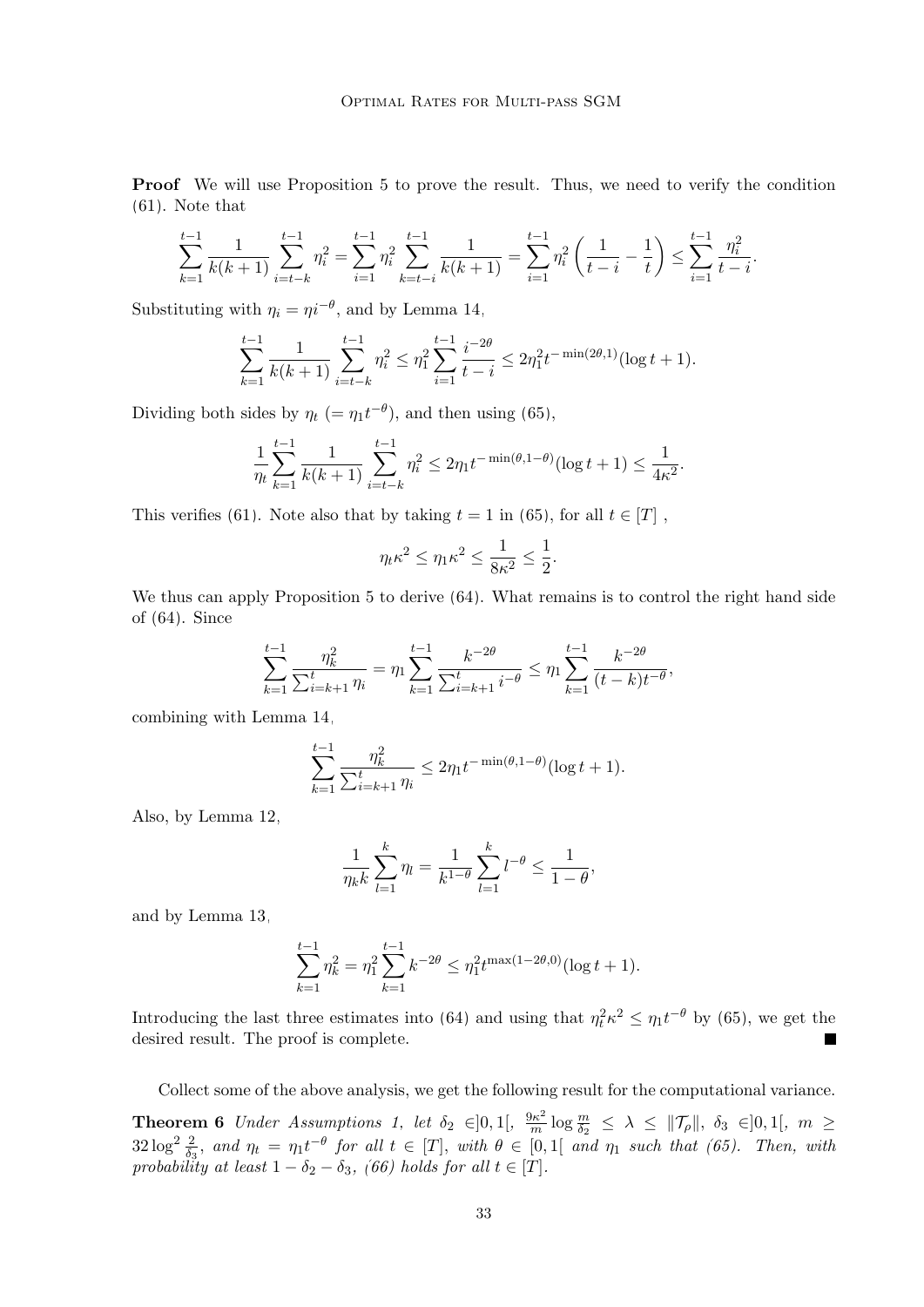## <span id="page-33-0"></span>7. Deriving Total Error Bounds

The purpose of this section is to derive total error bounds.

#### 7.1 Attainable Case

<span id="page-33-4"></span>We have the following general theorem for  $\zeta \geq 1/2$ , with which we prove our main results stated in Section [3.](#page-3-0)

**Theorem 7** Under Assumptions [1,](#page-3-3) [2](#page-4-2) and [3,](#page-4-1) let  $\zeta \geq 1/2$ ,  $T \in \mathbb{N}$  with  $T \geq 3$ ,  $\delta \in ]0,1[$ ,  $\eta_t =$  $\eta \kappa^{-2} t^{-\theta}$  for all  $t \in [T]$ , with  $\theta \in [0,1]$  and  $\eta$  such that

<span id="page-33-2"></span>
$$
0 < \eta \le \frac{t^{\min(\theta, 1 - \theta)}}{8(\log t + 1)}, \qquad \forall t \in [T]. \tag{67}
$$

If for some  $\epsilon \in ]0,1]$ ,

<span id="page-33-3"></span><span id="page-33-1"></span>
$$
m \ge \left(\frac{18\kappa^2}{\epsilon \| \mathcal{T}_{\rho} \|} \log \left(\frac{27\kappa^2}{\epsilon \| \mathcal{T}_{\rho} \| \delta}\right)\right)^{1/\epsilon},\tag{68}
$$

then the following holds with probability at least  $1 - \delta$ : for all  $t \in [T]$ ,

$$
\mathbb{E}_{\mathbf{J}}[\mathcal{E}(\omega_{t+1})] - \inf_{H} \mathcal{E} \le q_1 (\eta t^{1-\theta})^{-2\zeta} + q_2 m^{\gamma(1-\epsilon)-1} (1 \vee \eta^2 m^{2\epsilon-2} t^{2-2\theta}) (\log T)^2 \log^2 \frac{12}{\delta} + q_3 \eta b^{-1} (t^{-\min(\theta, 1-\theta)} \vee m^{\epsilon-1} \eta t^{(1-2\theta)+}) \log T.
$$
\n(69)

Here, 
$$
q_1 = 2R^2\zeta^{2\zeta}
$$
,  $q_2 = \frac{10^4 (R\kappa^{2\zeta} + \sqrt{M})^2 (\kappa/\sqrt{\|\mathcal{T}_{\rho}\|} + \sqrt{2\sqrt{v}c_{\gamma}/\|\mathcal{T}_{\rho}\|})^2}{(1-\theta)^2}$ , and  $q_3 = \frac{208Mv}{1-\theta}$ .

**Proof** Let  $\lambda = ||\mathcal{T}_{\rho}||m^{\epsilon-1}$ . Clearly,  $\lambda \le ||\mathcal{T}_{\rho}||$ . For any  $A \ge 0$  and  $B \ge 1$ , by applying [\(32\)](#page-16-4) with  $\zeta = 1, x = (Bm)^{\epsilon}$  and  $c = \frac{\epsilon}{2AB^{\epsilon}}$ ,

$$
A\log(Bm) = \frac{A}{\epsilon}\log((Bm)^{\epsilon}) \le \frac{A}{\epsilon}\log\left(\frac{2AB^{\epsilon}}{\epsilon\epsilon}\right) + \frac{1}{2}m^{\epsilon} \le \frac{A}{\epsilon}\log\left(\frac{AB}{\epsilon}\right) + \frac{1}{2}m^{\epsilon}.\tag{70}
$$

Using the above inequality with  $A = \frac{9\kappa^2}{\|\mathcal{T}\|}$  $\frac{9\kappa^2}{\|\mathcal{T}_{\rho}\|}$  and  $B = \frac{1}{\delta_2}$  $\frac{1}{\delta_2}$ , one can prove that the condition [\(68\)](#page-33-1) ensures that  $\frac{9\kappa^2}{m}$  $\frac{\partial \kappa^2}{\partial m}$  log  $\frac{m}{\delta_2} \leq \lambda$  is satisfied with  $\delta_2 = \frac{\delta_2}{3}$  $\frac{3}{3}$ , Therefore, by Lemma [19,](#page-20-3) [\(47\)](#page-20-0) holds with probability at least  $1 - \delta_2$ . Similarly the condition [\(68\)](#page-33-1) implies that  $m \geq 32 \log^2 \frac{2}{\delta_3}$  is satisfied with  $\delta_3 = \frac{\delta}{3}$  $\frac{3}{3}$ , and thus by Lemma [25,](#page-29-4) [\(63\)](#page-29-1) holds with probability at least  $1 - \delta_3$ . Combining with Lemma [18,](#page-18-4) by taking the union bound, we know that with probability at least  $1 - \delta_1 - \delta_2 - \delta_3$ , [\(47\)](#page-20-0), [\(63\)](#page-29-1) and [\(40\)](#page-18-2) hold for all  $k \in [T]$ . Now, we can apply Propositions [4](#page-22-2) and [6](#page-31-4) to get [\(50\)](#page-22-0) and (4*t*), (65) and (40) nota for all  $\kappa \in [1]$ . Now, we can apply Propositions 4 and 6 to get (50) [\(66\)](#page-31-3). Noting that by [\(67\)](#page-33-2),  $\sqrt{2}\eta \le 1$ , and by a simple calculation, we derive from [\(50\)](#page-22-0) that

$$
\begin{split} &\|\mathcal{S}_{\rho}\nu_{t+1}-\mathcal{S}_{\rho}\mu_{t+1}\|_{\rho}^{2} \\ \leq & \frac{4624(R\kappa^{2\zeta}+\sqrt{M})^{2}(\kappa/\sqrt{\|\mathcal{T}_{\rho}\|}+\sqrt{2\sqrt{v}c_{\gamma}/\|\mathcal{T}_{\rho}\|^{\gamma}})^{2}}{(1-\theta)^{2}}m^{\gamma(1-\epsilon)-1}(1\vee\lambda^{2}\eta^{2}\kappa^{-4}t^{2-2\theta}\vee\log^{2}t)\log^{2}\frac{4}{\delta_{1}} \\ \leq & \frac{4624(R\kappa^{2\zeta}+\sqrt{M})^{2}(\kappa/\sqrt{\|\mathcal{T}_{\rho}\|}+\sqrt{2\sqrt{v}c_{\gamma}/\|\mathcal{T}_{\rho}\|^{\gamma}})^{2}}{(1-\theta)^{2}}m^{\gamma(1-\epsilon)-1}(1\vee\eta^{2}m^{2\epsilon-2}t^{2-2\theta})(\log T)^{2}\log^{2}\frac{4}{\delta_{1}}, \end{split}
$$

where for the last inequality, we used  $\|\mathcal{T}_{\rho}\| \leq \kappa^2$ . Similarly, by a simple calculation, we get from [\(66\)](#page-31-3) that

$$
\mathbb{E}_{\mathbf{J}}\|\mathcal{S}_{\rho}\omega_{t+1} - \mathcal{S}_{\rho}\nu_{t+1}\|_{\rho}^{2} \leq \frac{208Mv}{b(1-\theta)}(\eta t^{-\min(\theta,1-\theta)} \vee \lambda \eta^{2}\kappa^{-2}t^{(1-2\theta)+})(1 \vee \log t)
$$
  

$$
\leq \frac{208Mv}{b(1-\theta)}(\eta t^{-\min(\theta,1-\theta)} \vee m^{\epsilon-1}\eta^{2}t^{(1-2\theta)+})\log T.
$$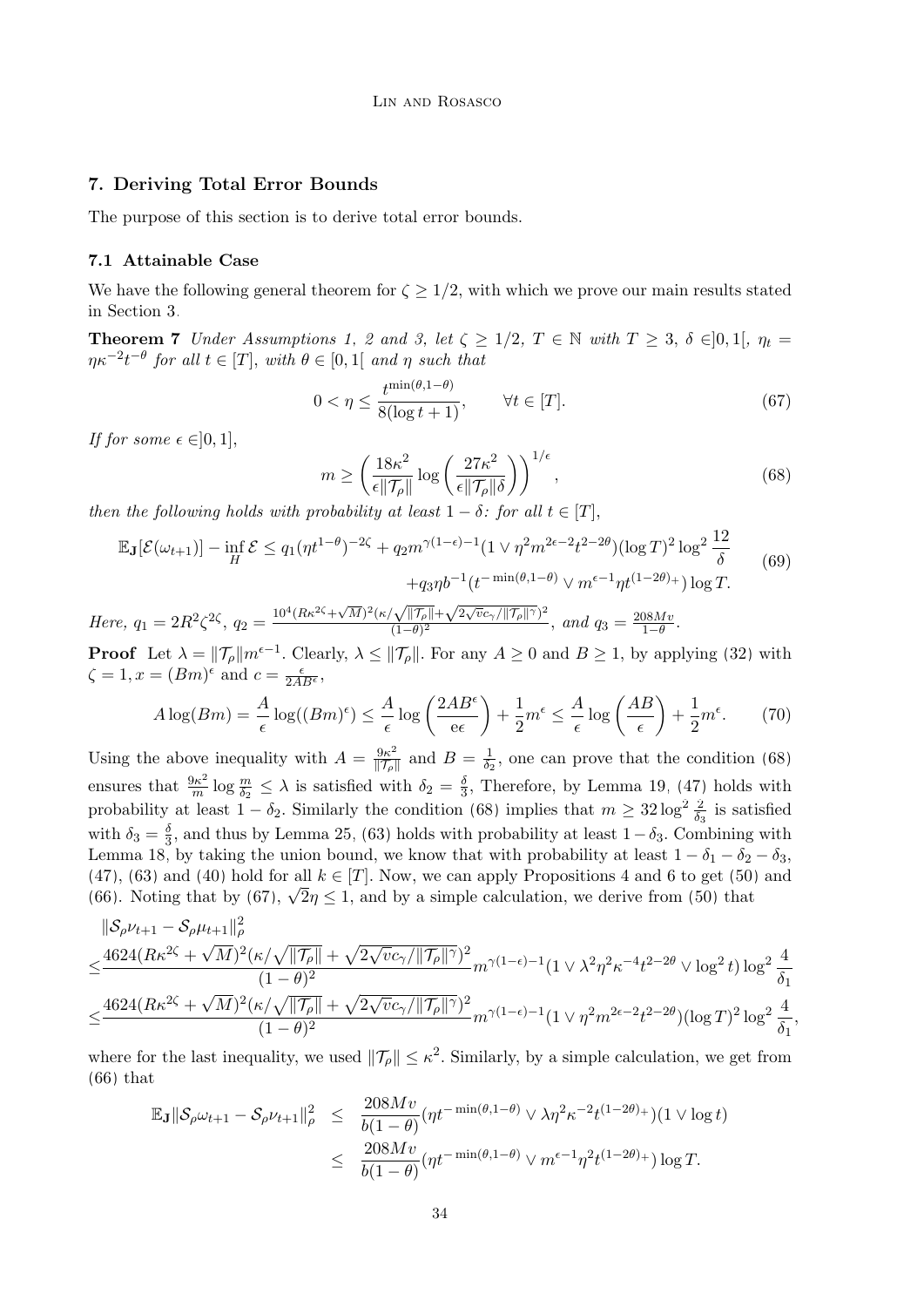Letting  $\delta_1 = \frac{\delta}{3}$  $\frac{3}{3}$ , and introducing the above estimates and [\(34\)](#page-16-5) into [\(23\)](#page-13-1), we get [\(69\)](#page-33-3). The proof is complete.  $\blacksquare$ 

**Proof** [of Theorem [1\]](#page-6-3) By choosing  $\epsilon = 1 - \frac{1}{2\epsilon}$  $\frac{1}{2\zeta+\gamma}$  and  $\theta=0$  in Theorem [7,](#page-33-4) then the condition [\(68\)](#page-33-1) reduces to  $m \geq m_{\delta}$ , where

<span id="page-34-1"></span>
$$
m_{\delta} = \left(\frac{18\kappa^2 p}{\|\mathcal{T}_{\rho}\|} \log \left(\frac{27\kappa^2 p}{\|\mathcal{T}_{\rho}\| \delta}\right)\right)^p, \quad p = \frac{2\zeta + \gamma}{2\zeta + \gamma - 1}.
$$
 (71)

The desired result thus follows by applying Theorem [7.](#page-33-4)

## 7.2 Non Attainable Case

<span id="page-34-0"></span>For the non-attainable case, we have the following general results on generalization errors for SGM.

**Theorem 8** Under Assumptions [1,](#page-3-3) [2](#page-4-2) and [3,](#page-4-1) let  $\zeta \leq 1/2$ ,  $T \in \mathbb{N}$  with  $T \geq 3$ ,  $\delta \in ]0,1[$ ,  $\eta_t =$  $\eta \kappa^{-2} t^{-\theta}$  for all  $t \in [T]$ , with  $\theta \in [0,1]$  and  $\eta$  such that [\(67\)](#page-33-2) and for some  $\epsilon \in ]0,1]$ , [\(68\)](#page-33-1) holds. Then the following holds with probability at least  $1 - \delta$ : for all  $t \in [T]$ ,

$$
\mathbb{E}_{\mathbf{J}}[\mathcal{E}(\omega_{t+1})] - \inf_{H} \mathcal{E} \lesssim \left( (\eta t^{1-\theta})^{-2\zeta} + m^{\gamma(1-\epsilon)-1} \right) (1 \vee \eta m^{\epsilon-1} t^{1-\theta})^3 \log^4 T \log^2 \frac{1}{\delta} + \eta b^{-1} (t^{-\min(\theta, 1-\theta)} \vee m^{\epsilon-1} \eta t^{(1-2\theta)+}) \log T. \tag{72}
$$

Here, the constant in the upper bounds is positive and depends only on  $\kappa^2$ ,  $||\mathcal{T}_{\rho}||$ ,  $M$ ,  $v$ ,  $\zeta$ ,  $R$ ,  $c_{\gamma}$ ,  $\gamma$ and  $||f_{\mathcal{H}}||_{\infty}$ .

Proof The proof is similar to that for Theorem [7.](#page-33-4) We include the sketch only and omit the constants appeared. Similar to the proof of Theorem [7,](#page-33-4) with  $\lambda = ||\mathcal{T}_{\rho}||m^{\epsilon-1}$ , one can prove that with probability at least  $1 - \delta_1 - \delta_2 - \delta_3$ , [\(47\)](#page-20-0), [\(63\)](#page-29-1) and [\(41\)](#page-18-3) hold for all  $k \in [T]$ . Now, we can with probability at least  $1 - \sigma_1 - \sigma_2 - \sigma_3$ , (47), [\(65\)](#page-31-1) and (41) hold for all  $\kappa \in [1]$ . Now, we can<br>apply Propositions [4](#page-22-2) and [6](#page-31-4) to get [\(51\)](#page-22-1) and [\(66\)](#page-31-3). Noting that by (65),  $\sqrt{2}\eta \le 1$ , and by a simple calculation, we derive from [\(51\)](#page-22-1) that

$$
\|\mathcal{S}_{\rho}\nu_{t+1} - \mathcal{S}_{\rho}\mu_{t+1}\|_{\rho}^{2}
$$
  
\n
$$
\lesssim m^{\gamma(1-\epsilon)-1}(1 \vee \eta^{2} m^{2\epsilon-2} t^{2-2\theta}) \log^{4} T \log^{2} \frac{1}{\delta} + (\eta t^{1-\theta})^{-2\zeta} (1 \vee \eta t^{1-\theta} m^{-1}) (1 \vee \eta^{2} m^{2\epsilon-2} t^{2-2\theta}) \log^{4} T \log^{2} \frac{1}{\delta}
$$
  
\n
$$
\lesssim m^{\gamma(1-\epsilon)-1} (1 \vee \eta^{2} m^{2\epsilon-2} t^{2-2\theta}) \log^{4} T \log^{2} \frac{1}{\delta} + (\eta t^{1-\theta})^{-2\zeta} (1 \vee \eta m^{\epsilon-1} t^{1-\theta})^{3} \log^{4} T \log^{2} \frac{1}{\delta}.
$$

The rest of the proof parallelizes to that for Theorem [7.](#page-33-4)

Now, we are in a position to prove Theorem [3.](#page-9-2)

Proof [of Theorem [3\]](#page-9-2) The second part of the theorem follows directly from applying Theorem [8](#page-34-0) with  $\theta = 0$ . The first part can be proved by applying Theorem [8](#page-34-0) with  $\theta = 0$  and  $\epsilon = 1 - \frac{1}{2\epsilon}$  $\frac{1}{2\zeta+\gamma},$ combining with the same argument from the proof of Theorem [1](#page-6-3) to verify the condition [\(68\)](#page-33-1). We omit the details.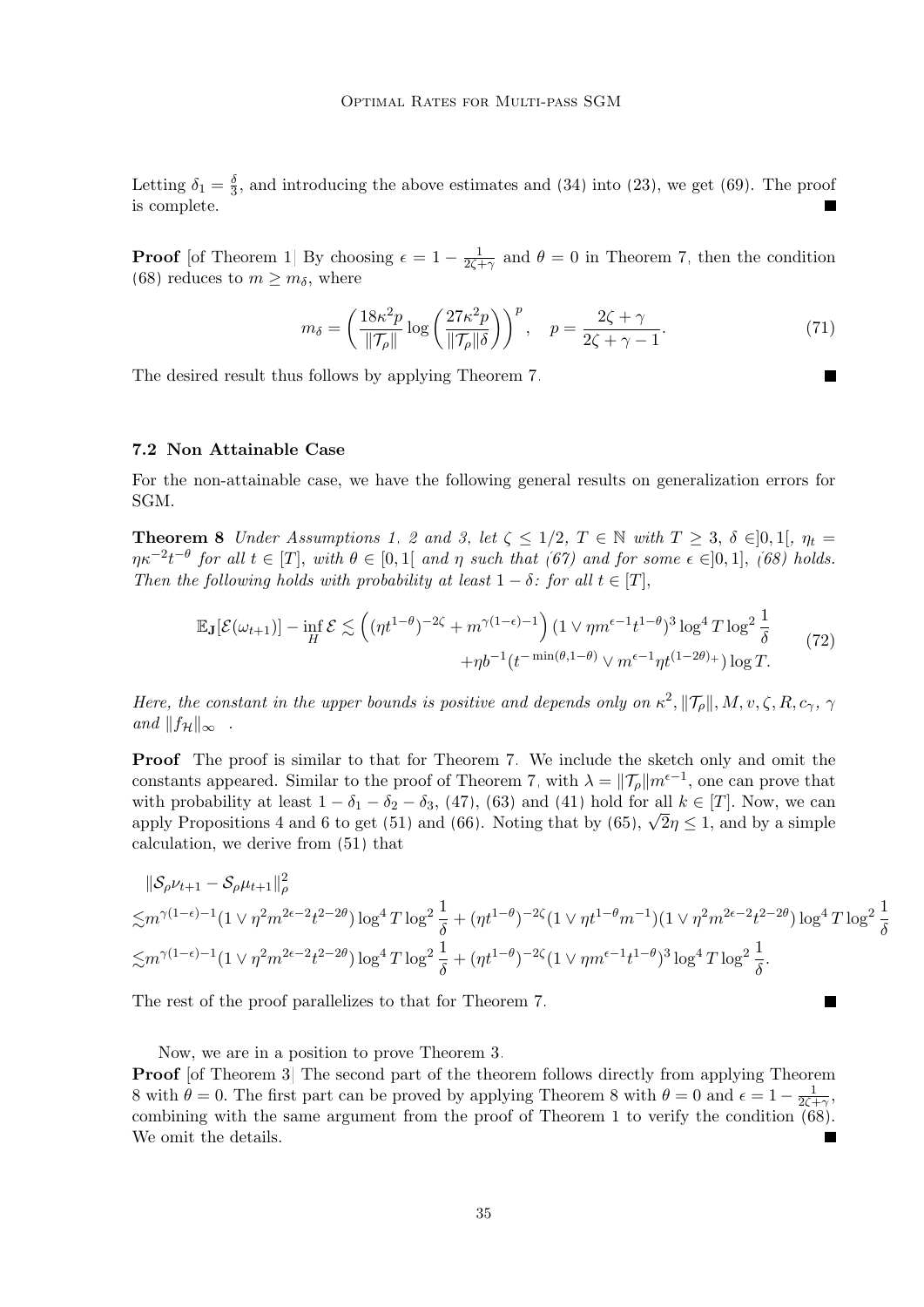## 7.3 Batch GM

Following the proof of Theorems [1](#page-6-3) and [3,](#page-9-2) we know that the following results hold for batch GM, from which one can prove Theorem [4.](#page-10-3)

**Theorem 9** Under Assumptions [1,](#page-3-3) [2](#page-4-2) and [3,](#page-4-1) set  $\eta_t = \eta \kappa^{-2}$  with  $\eta \leq 1$ , for all  $t \in [m]$ . With probability at least  $1 - \delta$  (0 <  $\delta$  < 1), the following holds for the learning sequence generated by  $(10):$  $(10):$ 

1) if  $\zeta > 1/2$  and  $m \geq m_\delta$  with  $m_\delta$  given by [\(71\)](#page-34-1), then

<span id="page-35-1"></span>
$$
\mathbb{E}_{\mathbf{J}}[\mathcal{E}(\omega_{t+1})] - \inf_{H} \mathcal{E} \lesssim (\eta t)^{-2\zeta} + m^{-\frac{2\zeta}{2\zeta + \gamma}} (1 + m^{-\frac{1}{2\zeta + \gamma}} \eta t)^2 \log^2 T \log^2 \frac{1}{\delta};\tag{73}
$$

2) if  $\zeta \leq 1/2$ ,  $2\zeta + \gamma > 1$  and  $m \geq m_{\delta}$  with  $m_{\delta}$  given by [\(71\)](#page-34-1), then

$$
\mathbb{E}_{\mathbf{J}}[\mathcal{E}(\omega_{t+1})] - \inf_{H} \mathcal{E} \lesssim \left( (\eta t)^{-2\zeta} + m^{-\frac{2\zeta}{2\zeta + \gamma}} \right) (1 \vee m^{-\frac{1}{2\zeta + \gamma}} \eta t)^3 \log^4 T \log^2 \frac{1}{\delta};
$$

3) if  $2\zeta + \gamma \leq 1$  and for some  $\epsilon \in ]0,1]$ , [\(68\)](#page-33-1) hold, then

$$
\mathbb{E}_{\mathbf{J}}[\mathcal{E}(\omega_{t+1})] - \inf_{H} \mathcal{E} \lesssim \left( (\eta t)^{-2\zeta} + m^{\gamma(1-\epsilon)-1} \right) (1 \vee \eta m^{\epsilon-1} t)^3 \log^4 T \log^2 \frac{1}{\delta}.
$$

Here, all the constants in the upper bounds are positive and depend only on  $\kappa^2$ ,  $||\mathcal{T}_{\rho}||$ ,  $M$ ,  $v$ ,  $\zeta$ ,  $R$ ,  $c$ <sub> $\gamma$ </sub> and  $\gamma$  (and also on  $||f_{\mathcal{H}}||_{\infty}$  when  $\zeta < 1/2$ ).

#### <span id="page-35-0"></span>8. Convergence in H-norm

In this section, we will give convergence results in  $H$ -norm for Algorithm [1](#page-3-2) in the attainable case. For the sake of simplicity, we will only consider a fixed step-size sequence, i.e,  $\eta_t = \eta$  for all t.

Using a similar procedure as that for [\(23\)](#page-13-1), we can prove the following error decomposition,

$$
\mathbb{E}_{\mathbf{J}}[\|\omega_t - \omega^{\dagger}\|_H^2] \lesssim \|\mu_t - \omega^{\dagger}\|_H^2 + \|\mu_t - \nu_t\|_H^2 + \mathbb{E}_{\mathbf{J}}[\|\omega_t - \nu_t\|_H^2].
$$
\n(74)

To estimate the bias term,  $\|\mu_t - \omega^{\dagger}\|_H^2$ , we introduce the following lemma from [\(Yao et al., 2007;](#page-46-2) [Rosasco and Villa, 2015\)](#page-45-8). Its proof is similar as that for [\(34\)](#page-16-5) and will be given in Appendix [C](#page-38-1) for the sake of completeness.

<span id="page-35-4"></span>**Lemma 27** Under Assumption [2,](#page-4-2) let  $\zeta \geq 1/2$  and  $\eta_t = \eta$  for all  $t \in \mathbb{N}$ , with  $\eta \in ]0, \kappa^{-2}]$ , then

<span id="page-35-3"></span><span id="page-35-2"></span>
$$
\|\mu_{t+1} - \omega^{\dagger}\|_{H} \le R\left(\frac{\zeta - 1/2}{\eta t}\right)^{\zeta - 1/2}.\tag{75}
$$

To estimate the sample variance term,  $\|\mu_t - \nu_t\|_H^2$ , we use [\(39\)](#page-17-4) and get that

$$
\|\nu_{t+1} - \mu_{t+1}\|_{H} = \left\|\sum_{k=1}^{t} \eta_k \Pi_{k+1}^{t}(\mathcal{T}_{\mathbf{x}}) N_k\right\|_{H}
$$
  
\n
$$
\leq \sum_{k=1}^{t} \eta_k \left\|\mathcal{T}_{\rho,\lambda}^{-\frac{1}{2}}\right\| \left\|\mathcal{T}_{\rho,\lambda}^{-\frac{1}{2}} \Pi_{k+1}^{t}(\mathcal{T}_{\mathbf{x}}) N_k\right\|_{H} \leq \frac{1}{\sqrt{\lambda}} \sum_{k=1}^{t} \eta_k \left\|\mathcal{T}_{\rho,\lambda}^{\frac{1}{2}} \Pi_{k+1}^{t}(\mathcal{T}_{\mathbf{x}}) N_k\right\|_{H}.
$$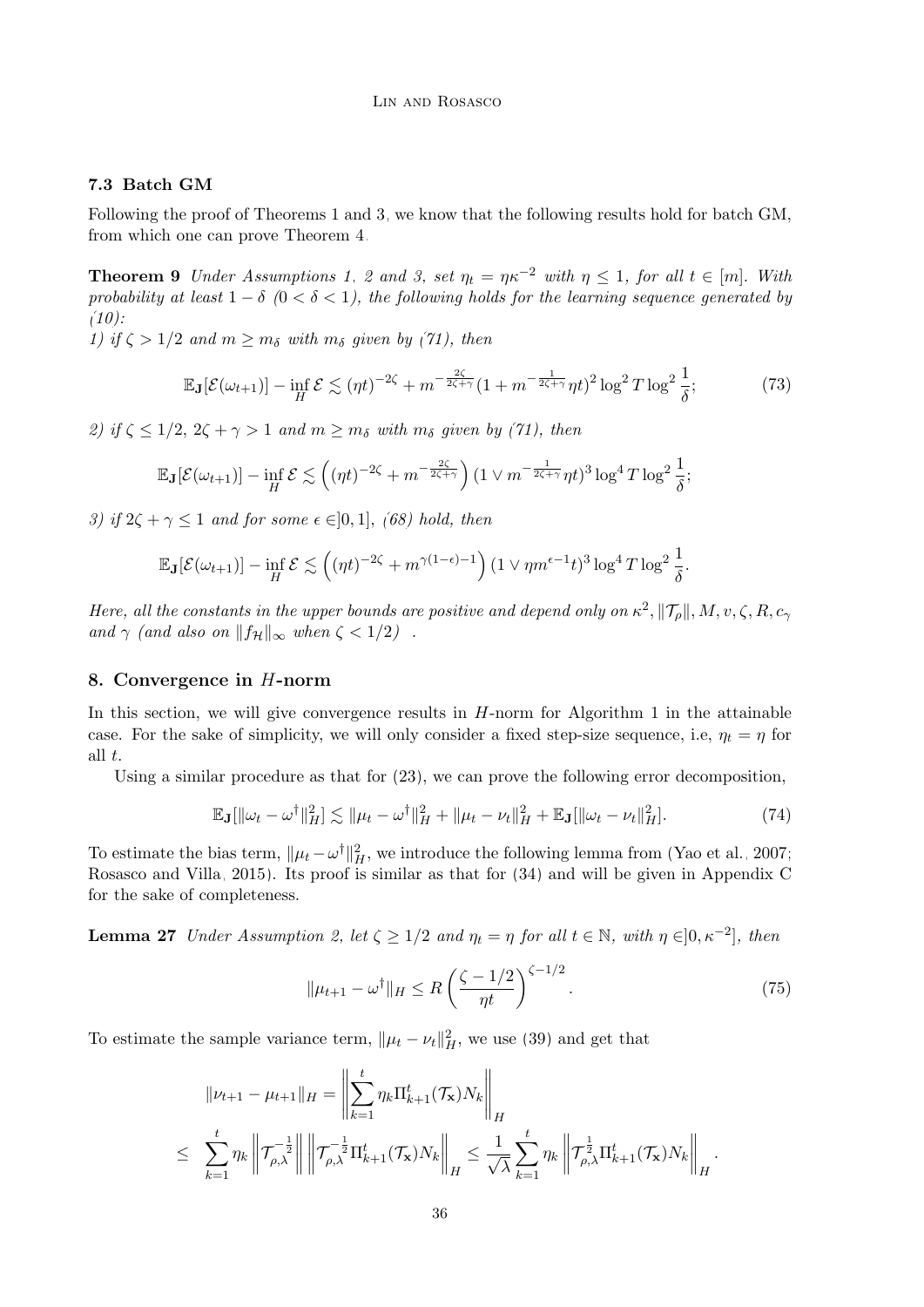From the proof of Theorem [5,](#page-23-0) we know that  $\sum_{k=1}^{t} \eta_k$  $\left\|\mathcal{T}_{\rho,\lambda}^{\frac{1}{2}}\Pi_{k+1}^{t}(\mathcal{T}_{\mathbf{x}})N_{k}\right\|_{H}$ is upper bounded by the right-hand side of [\(50\)](#page-22-0). With  $\eta_t = \eta$  and  $\lambda = ||\mathcal{T}_{\rho}||m^{-\frac{1}{2\zeta+\gamma}}$ , we thus have

<span id="page-36-1"></span>
$$
\|\nu_{t+1} - \mu_{t+1}\|_{H} \lesssim m^{-\frac{\zeta - 1/2}{2\zeta + \gamma}} (1 + m^{-\frac{1}{2\zeta + \gamma}} \eta t) \log t \log \frac{1}{\delta}.
$$
 (76)

Finally, for the computational variance term,  $\mathbb{E}_{J}[\|\omega_t - \nu_t\|_{H}^2]$ , we use a same procedure as that for  $(52)$  to get

<span id="page-36-2"></span>
$$
\mathbb{E}_{\mathbf{J}}\|\omega_{t+1}-\nu_{t+1}\|_{H}^{2} \leq \frac{\kappa^{2}}{b} \sum_{k=1}^{t} \eta^{2} \left\|\Pi_{k+1}^{t}(\mathcal{T}_{\mathbf{x}})\right\|^{2} \mathbb{E}_{\mathbf{J}}[\mathcal{E}_{\mathbf{z}}(\omega_{k})] \lesssim \frac{\eta^{2}t}{b},\tag{77}
$$

where we used  $(62)$  and  $(63)$  in the last inequality. Introducing  $(75)$ ,  $(76)$  and  $(77)$  into the error decomposition [\(74\)](#page-35-3), we can prove Theorem [2.](#page-8-4)

## <span id="page-36-0"></span>9. Numerical Simulations

<span id="page-36-3"></span>

Figure 1: Error decompositions for gradient-based learning algorithms on *synthesis data*, where  $m = 100.$ 

In order to illustrate our theoretical results and the error decomposition, we first performed some simulations on a simple problem. We constructed  $m = 100$  i.i.d. training examples of the form  $y = f_{\rho}(x_i) + \omega_i$ . Here, the regression function is  $f_{\rho}(x) = |x - 1/2| - 1/2$ , the input point  $x_i$  is

<span id="page-36-4"></span>

Figure 2: Misclassification Errors for gradient-based learning algorithms on *BreastCancer* dataset.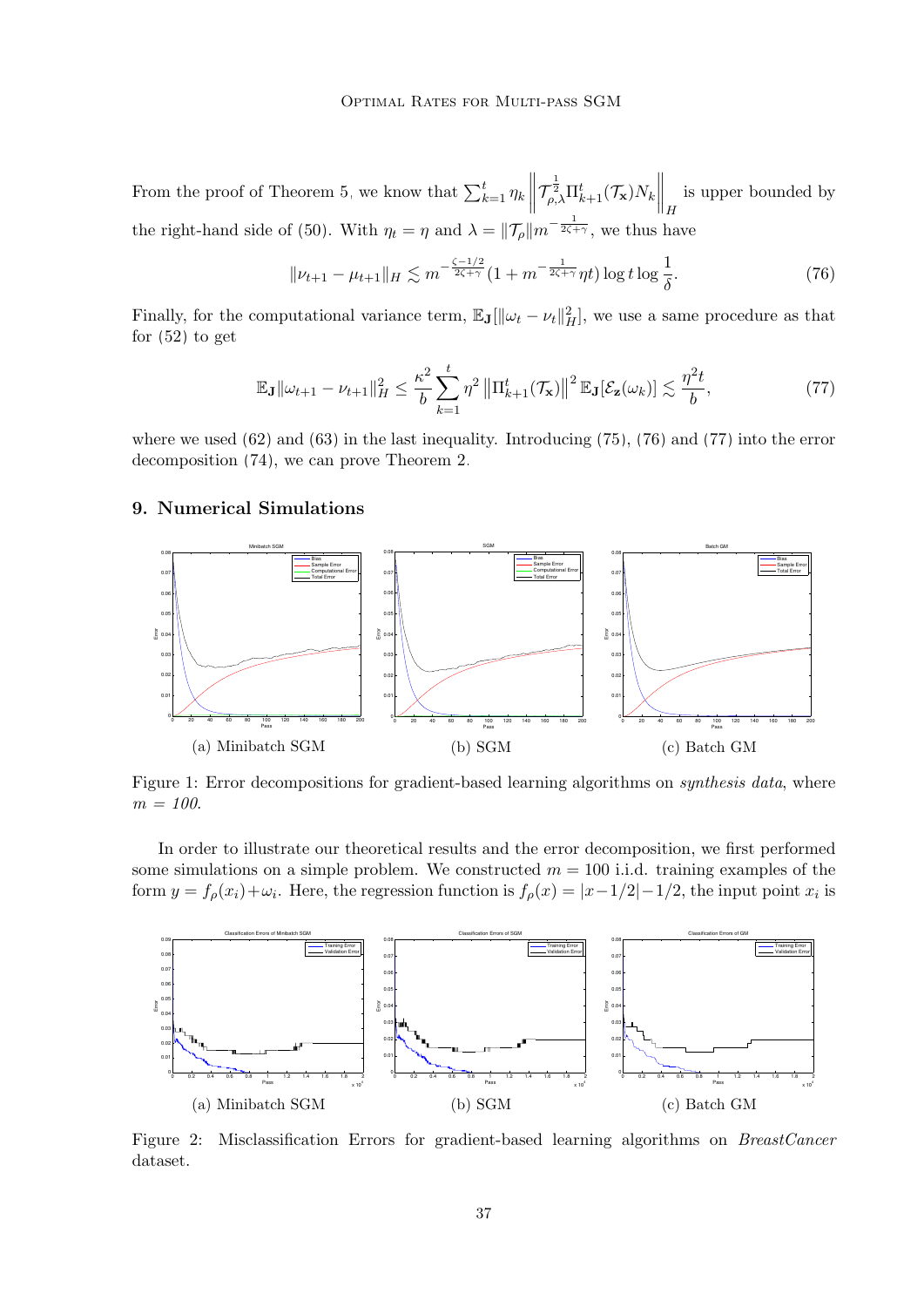#### Lin and Rosasco

uniformly distributed in [0, 1], and  $\omega_i$  is a Gaussian noise with zero mean and standard deviation 1, for each  $i \in [m]$ . We perform three experiments with the same H, a RKHS associated with a Gaussian kernel  $K(x, x') = \exp(-(x-x')^2/(2\sigma^2))$  where  $\sigma = 0.2$ . In the first experiment, we run Gaussian kerner  $K(x, y) = \exp(-\frac{x-x}{y})/(2\sigma)$  where  $\sigma = 0.2$ . In the first experiment, we full<br>mini-batch SGM, where the mini-batch size  $b = \sqrt{m}$ , and the step-size  $\eta_t = 1/(8\sqrt{m})$ . In the second experiment, we run simple SGM where the step-size is fixed as  $\eta_t = 1/(8m)$ , while in the third experiment, we run batch GM using the fixed step-size  $\eta_t = 1/8$ . For mini-batch SGM and SGM, the total error  $\|\mathcal{S}_{\rho}\omega_t - f_{\rho}\|_{L^2_{\rho}}^2$ , the bias  $\|\mathcal{S}_{\rho}\hat{\mu}_t - f_{\rho}\|_{L^2_{\rho}}^2$ , the sample variance  $\|\mathcal{S}_{\rho}\nu_t - \mathcal{S}_{\rho}\hat{\mu}_t\|_{L^2_{\rho}}^2$ and the computational variance  $\|\mathcal{S}_{\rho}\omega_t - \mathcal{S}_{\rho}\nu_t\|_{L^2_{\rho}}^2$ , averaged over 50 trials, are depicted in Figures [1a](#page-36-3) and [1b,](#page-36-3) respectively. For batch GM, the total error  $\|\mathcal{S}_{\rho}\nu_t - f_{\rho}\|_{L^2_{\hat{\rho}}}^2$ , the bias  $\|\mathcal{S}_{\rho}\hat{\mu}_t - f_{\rho}\|_{L^2_{\hat{\rho}}}^2$ and the sample variance  $\|\mathcal{S}_{\rho}\nu_t - \hat{\mu}_t\|_{L^2_{\hat{\rho}}}^2$ , averaged over 50 trials are depicted in Figure [1c.](#page-36-3) Here, we replace the unknown marginal distribution  $\rho_X$  by an empirical measure  $\hat{\rho} = \frac{1}{200}$  $\frac{1}{2000} \sum_{i=1}^{2000} \delta_{\hat{x}_i},$ where each  $\hat{x}_i$  is uniformly distributed in [0, 1]. From Figure [1a](#page-36-3) or [1b,](#page-36-3) we see that as the number of passes increases<sup>[5](#page-37-1)</sup>, the bias decreases, while the sample error increases. Furthermore, we see that in comparisons with the bias and the sample error, the computational error is negligible. In all these experiments, the minimal total error is achieved when the bias and the sample error are balanced. These empirical results show the effects of the three terms from the error decomposition, and complement the derived bound [\(11\)](#page-6-2), as well as the regularization effect of the number of passes over the data. Finally, we tested the simple SGM, mini-batch SGM, and batch GM, using similar step-sizes as those in the first simulation, on the BreastCancer data- $\operatorname{set}^6$  $\operatorname{set}^6$ . The classification errors on the training set and the testing set of these three algorithms are depicted in Figure [2.](#page-36-4) We see that all of these algorithms perform similarly, which complement the bounds in Corollaries [3,](#page-7-3) [4](#page-7-4) and [7.](#page-8-3)

## Acknowledgments

This material is based upon work supported by the Center for Brains, Minds and Machines (CBMM), funded by NSF STC award CCF-1231216. L. R. acknowledges the financial support of the Italian Ministry of Education, University and Research FIRB project RBFR12M3AC.

# Appendices

## <span id="page-37-0"></span>A. Learning with Kernel Methods

Let the input space  $\Xi$  be a closed subset of Euclidean space  $\mathbb{R}^d$ , the output space  $Y \subseteq \mathbb{R}$ . Let  $\mu$  be an unknown but fixed Borel probability measure on  $\Xi \times Y$ . Assume that  $\{(\xi_i, y_i)\}_{i=1}^m$  are i.i.d. from the distribution  $\mu$ . A reproducing kernel K is a symmetric function  $K : \Xi \times \Xi \to \mathbb{R}$ such that  $(K(u_i, u_j))_{i,j=1}^{\ell}$  is positive semidefinite for any finite set of points  $\{u_i\}_{i=1}^{\ell}$  in  $\Xi$ . The kernel K defines a reproducing kernel Hilbert space (RKHS)  $(\mathcal{H}_K, \|\cdot\|_K)$  as the completion of the linear span of the set  $\{K_{\xi}(\cdot) := K(\xi, \cdot) : \xi \in \Xi\}$  with respect to the inner product  $\langle K_{\xi}, K_u \rangle_K := K(\xi, u)$ . For any  $f \in \mathcal{H}_K$ , the reproducing property holds:  $f(\xi) = \langle K_{\xi}, f \rangle_K$ .

<span id="page-37-1"></span><sup>5.</sup> Note that the terminology 'running the algorithm with p passes' means 'running the algorithm with  $\lfloor mv/b \rfloor$ iterations', where b is the mini-batch size.

<span id="page-37-2"></span><sup>6.</sup> <https://archive.ics.uci.edu/ml/datasets/>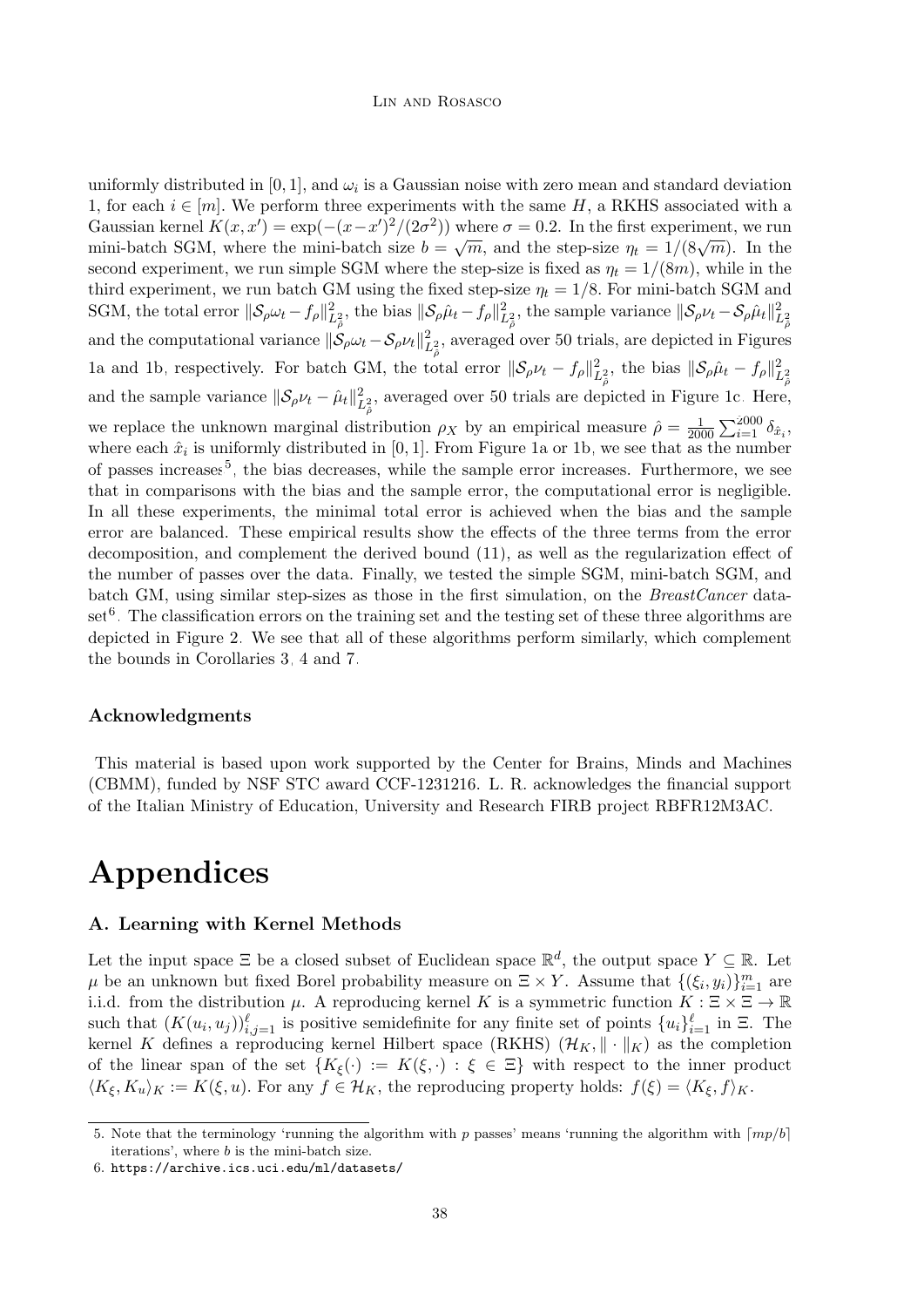**Example 1 (Sobolev Spaces)** Let  $X = [0, 1]$  and the kernel

$$
K(x, x') = \begin{cases} (1-y)x, & x \le y; \\ (1-x)y, & x \ge y. \end{cases}
$$

Then the kernel induces a Sobolev Space  $H = \{f : X \to \mathbb{R} | f$  is absolutely continuous,  $f(0) =$  $f(1) = 0, f \in L<sup>2</sup>(X)$ .

In learning with kernel methods, one considers the following minimization problem

$$
\inf_{f \in \mathcal{H}_K} \int_{\Xi \times Y} (f(\xi) - y)^2 d\mu(\xi, y).
$$

Since  $f(\xi) = \langle K_{\xi}, f \rangle$  by the reproducing property, the above can be rewritten as

$$
\inf_{f \in \mathcal{H}_K} \int_{\Xi \times Y} (\langle f, K_{\xi} \rangle - y)^2 d\mu(\xi, y).
$$

Letting  $X = \{K_{\xi} : \xi \in \Xi\}$  and defining another probability measure  $\rho(K_{\xi}, y) = \mu(\xi, y)$ , the above reduces to the learning setting in Section [2.](#page-2-0)

## <span id="page-38-0"></span>B. Further Corollaries for SGM in the non-attainable case

In this section, we state the convergence results for the SGM with different parameter choices similar as those in Corollaries [5](#page-8-0)[–7,](#page-8-3) in the non-attainable case. These results are direct consequences of Theorem [3.](#page-9-2)

**Corollary [2](#page-4-2)8** Under Assumptions [1,](#page-3-3) 2 and [3,](#page-4-1) let  $\zeta \leq 1/2$  ,  $\delta \in ]0,1[$ ,  $b=1$ , and  $\eta_t \simeq m^{-\frac{2\zeta}{(2\zeta+\gamma)\vee 1}}$ for all  $t \in [m^2]$ . With probability at least  $1 - \delta$ , the following holds: 1) if  $2\zeta + \gamma > 1$ ,  $m \geq m_\delta$  and  $T^* = \lceil m^{\frac{2\zeta + 1}{2\zeta + \gamma}} \rceil$ , then we have [\(18\)](#page-9-3); 2) if  $2\zeta + \gamma \leq 1$ , and for some  $\epsilon \in ]0,1[$ ,  $m \geq m_{\delta,\epsilon}$ , and  $T^* = \lceil m^{1+2\zeta-\epsilon} \rceil$ , then we have [\(19\)](#page-10-2).

**Corollary [2](#page-4-2)9** Under Assumptions [1,](#page-3-3) 2 and [3,](#page-4-1) let  $\zeta \leq 1/2$  ,  $\delta \in ]0,1[$ ,  $b \simeq m^{\frac{2\zeta}{(2\zeta+\gamma)\vee 1}}$ , and  $\eta_t \simeq \frac{1}{\log t}$  $\frac{1}{\log m}$  for all  $t \in [m]$ . With probability at least  $1 - \delta$ , the following holds: 1) if  $2\zeta + \gamma > 1$ ,  $m \geq m_\delta$  and  $T^* = \lceil m^{\frac{1}{2\zeta + \gamma}} \rceil$ , then we have [\(18\)](#page-9-3); 2) if  $2\zeta + \gamma \leq 1$ , and for some  $\epsilon \in ]0,1[$ ,  $m \geq m_{\delta,\epsilon}$ , and  $T^* = \lceil m^{1-\epsilon} \rceil$ , then we have [\(19\)](#page-10-2).

**Corollary 30** Under Assumptions [1,](#page-3-3) [2](#page-4-2) and [3,](#page-4-1) let  $\zeta \leq 1/2$ ,  $\delta \in ]0,1[$ ,  $b = m$  and  $\eta_t \simeq \frac{1}{\log n}$  $\frac{1}{\log m}$  for all  $t \in [m]$ . With probability at least  $1 - \delta$ , the following holds: 1) if  $2\zeta + \gamma > 1$ ,  $m \geq m_\delta$  and  $T^* = \lceil m^{\frac{1}{2\zeta + \gamma}} \rceil$ , then we have [\(18\)](#page-9-3); 2) if  $2\zeta + \gamma \leq 1$ , and for some  $\epsilon \in ]0,1[$ ,  $m \geq m_{\delta,\epsilon}$ , and  $T^* = \lceil m^{1-\epsilon} \rceil$ , then we have [\(19\)](#page-10-2).

## <span id="page-38-1"></span>C. Proofs for Lemmas

Proof [of Lemma [12\]](#page-15-2) Note that

$$
\sum_{k=1}^{t} k^{-\theta} \le 1 + \sum_{k=2}^{t} \int_{k-1}^{k} u^{-\theta} du = 1 + \int_{1}^{t} u^{-\theta} du = \frac{t^{1-\theta} - \theta}{1 - \theta},
$$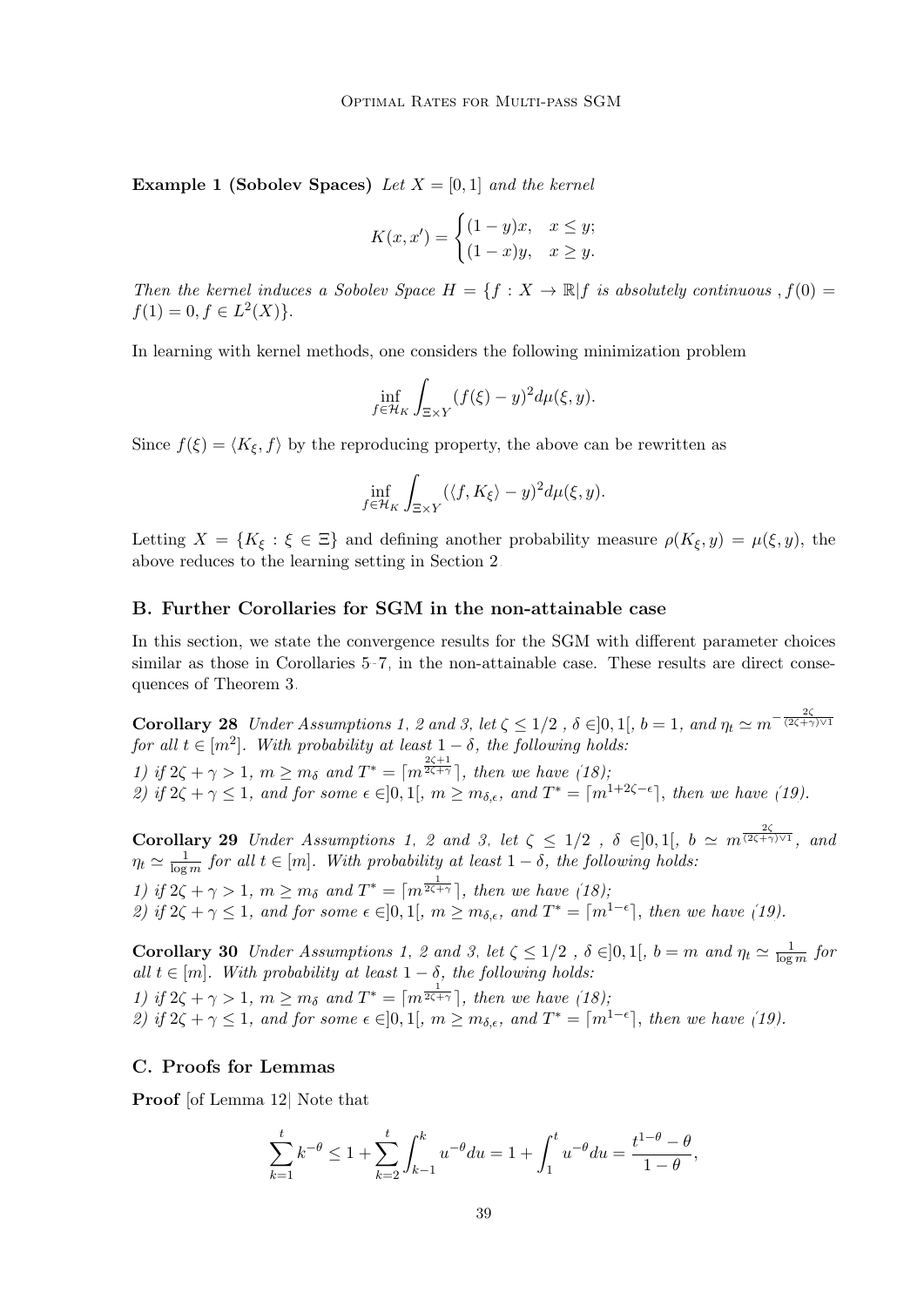#### Lin and Rosasco

which leads to the first part of the desired result. Similarly,

$$
\sum_{k=1}^{t} k^{-\theta} \ge \sum_{k=1}^{t} \int_{k}^{k+1} u^{-\theta} du = \int_{1}^{t+1} u^{-\theta} du = \frac{(t+1)^{1-\theta} - 1}{1-\theta},
$$

and by mean value theorem,  $(t+1)^{1-\theta}-1 \geq (1-\theta)t(t+1)^{-\theta} \geq (1-\theta)t^{1-\theta}/2$ . This proves the second part of the desired result. The proof is complete.

Proof [of Lemma [13\]](#page-15-5) Note that

$$
\sum_{k=1}^{t} k^{-\theta} = \sum_{k=1}^{t} k^{-1} k^{1-\theta} \le t^{\max(1-\theta,0)} \sum_{k=1}^{t} k^{-1},
$$

and

$$
\sum_{k=1}^{t} k^{-1} \le 1 + \sum_{k=2}^{t} \int_{k-1}^{k} u^{-1} du = 1 + \log t.
$$

Proof [of Lemma [14\]](#page-15-4) Note that

$$
\sum_{k=1}^{t-1} \frac{1}{t-k} k^{-q} = \sum_{k=1}^{t-1} \frac{k^{1-q}}{(t-k)k} \le t^{\max(1-q,0)} \sum_{k=1}^{t-1} \frac{1}{(t-k)k},
$$

and that by Lemma [13,](#page-15-5)

$$
\sum_{k=1}^{t-1} \frac{1}{(t-k)k} = \frac{1}{t} \sum_{k=1}^{t-1} \left( \frac{1}{t-k} + \frac{1}{k} \right) = \frac{2}{t} \sum_{k=1}^{t-1} \frac{1}{k} \le \frac{2}{t} (1 + \log t).
$$

**Proof** [of Proposition [2\]](#page-16-6) Since  $\mu_{t+1}$  is given by [\(25\)](#page-14-2), introducing with [\(27\)](#page-14-0),

$$
\mu_{t+1} = \mu_t - \eta_t (\mathcal{T}_\rho \mu_t - \mathcal{S}_\rho^* f_\mathcal{H}).\tag{78}
$$

 $\blacksquare$ 

<span id="page-39-0"></span>П

Thus,

$$
S_{\rho}\mu_{t+1} = S_{\rho}\mu_t - \eta_t S_{\rho}(\mathcal{T}_{\rho}\mu_t - S_{\rho}^*f_{\mathcal{H}}) = S_{\rho}\mu_t - \eta_t \mathcal{L}_{\rho}(S_{\rho}\mu_t - f_{\mathcal{H}}). \tag{79}
$$

Subtracting both sides by  $f_{\mathcal{H}}$ ,

 $\mathcal{S}_{\rho}\mu_{t+1} - f_{\mathcal{H}} = (I - \eta_t \mathcal{L}_{\rho})(\mathcal{S}_{\rho}\mu_t - f_{\mathcal{H}}).$ 

Using this equality iteratively, with  $\mu_1 = 0$ ,

$$
\mathcal{S}_{\rho}\mu_{t+1} - f_{\mathcal{H}} = -\Pi_1^t(\mathcal{L}_{\rho})f_{\mathcal{H}}.
$$

Taking the  $L^2(H, \rho_X)$ -norm, by Assumption [2,](#page-4-2)

$$
\|\mathcal{S}_{\rho}\mu_{t+1} - f_{\mathcal{H}}\|_{\rho} = \|\Pi_1^t(\mathcal{L}_{\rho})f_{\mathcal{H}}\|_{\rho} \le \|\Pi_1^t(\mathcal{L}_{\rho})\mathcal{L}_{\rho}^{\zeta}\| R.
$$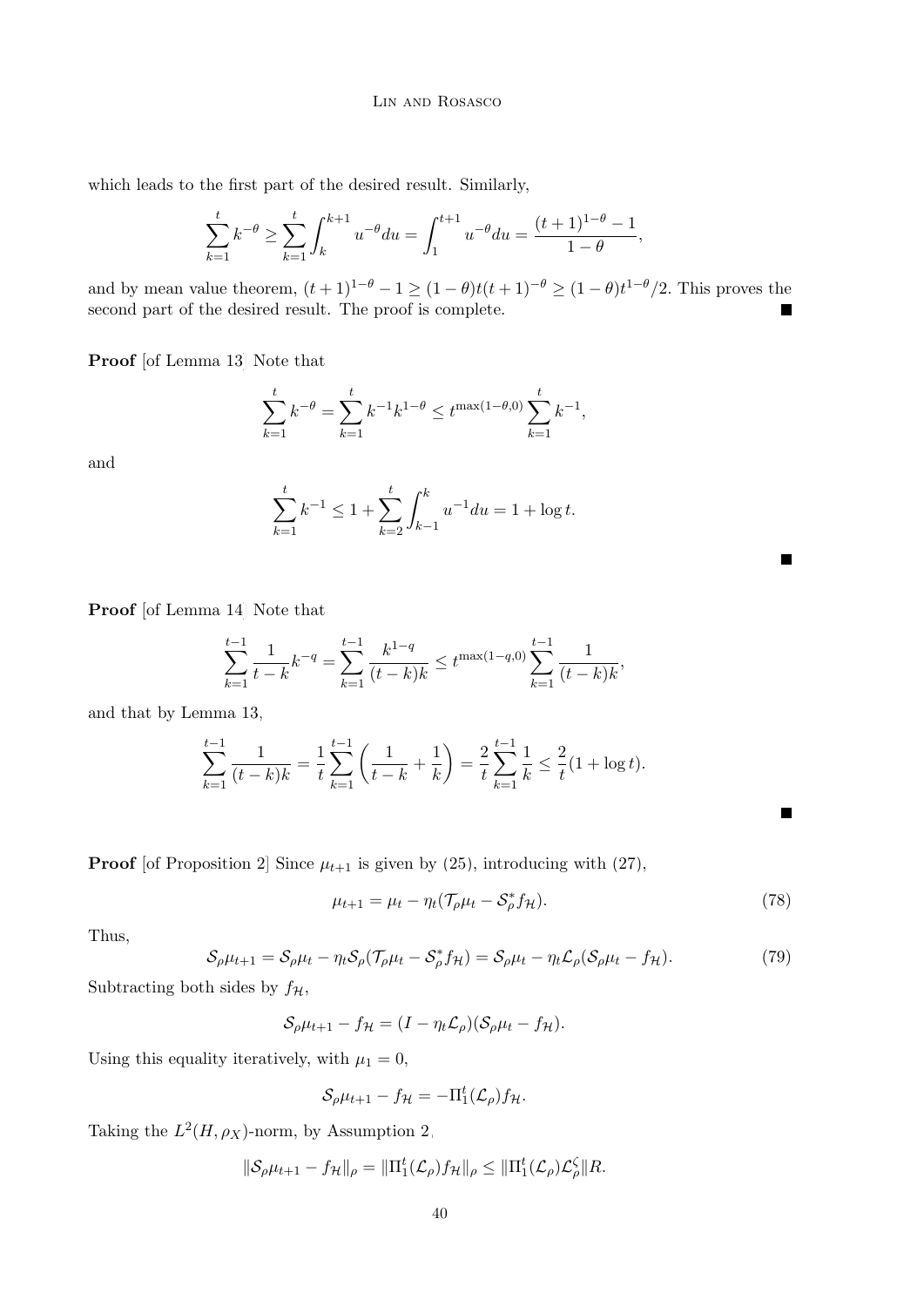By applying Lemma [15,](#page-16-3) we get [\(33\)](#page-16-2). Combining [\(33\)](#page-16-2) with Lemma [12,](#page-15-2) we get [\(34\)](#page-16-5). The proof is complete.  $\blacksquare$ 

Proof [of Lemma [16\]](#page-16-7) From [\(78\)](#page-39-0), we have

$$
\mu_{t+1} = (I - \eta_t \mathcal{T}_\rho)\mu_t + \eta_t \mathcal{S}_\rho^* f_{\mathcal{H}}.
$$

Applying this relationship iteratively, and using  $\mu_1 = 0$ , we get

$$
\mu_{t+1} = \sum_{k=1}^t \eta_k \Pi_{k+1}^t(\mathcal{T}_\rho) \mathcal{S}_\rho^* f_\mathcal{H} = \sum_{k=1}^t \eta_k \mathcal{S}_\rho^* \Pi_{k+1}^t(\mathcal{L}_\rho) f_\mathcal{H}.
$$

Therefore, using Assumption [2](#page-4-2) and spectral theory,

$$
\|\mu_{t+1}\|_H \leq \left\|\sum_{k=1}^t \eta_k \mathcal{S}_{\rho}^* \Pi_{k+1}^t(\mathcal{L}_{\rho})\mathcal{L}_{\rho}^{\zeta}\right\| R \leq R \max_{\sigma \in ]0,\kappa^2]} \sigma^{1/2+\zeta} \sum_{k=1}^t \eta_k \Pi_{k+1}^t(\sigma).
$$

**Case**  $\zeta \geq 1/2$ . For any  $\sigma \in ]0, \kappa^2]$ ,

$$
\sigma^{1/2+\zeta} \sum_{k=1}^t \eta_k \Pi_{k+1}^t(\sigma) \leq \kappa^{2\zeta-1} \sigma \sum_{k=1}^t \eta_k \Pi_{k+1}^t(\sigma) \leq \kappa^{2\zeta-1},
$$

where for the last inequality, we used

$$
\sum_{k=1}^{t} \eta_k \sigma \Pi_{k+1}^t(\sigma) = \sum_{k=1}^{t} (1 - (1 - \eta_k \sigma)) \Pi_{k+1}^t(\sigma) = \sum_{k=1}^{t} \Pi_{k+1}^t(\sigma) - \sum_{k=1}^{t} \Pi_k^t(\sigma) = 1 - \Pi_1^t(\sigma). \tag{80}
$$

Thus,

<span id="page-40-0"></span>
$$
\|\mu_{t+1}\|_H \leq R\kappa^{2\zeta - 1}.
$$

**Case**  $\zeta < 1/2$ . If  $\sum_{k=1}^{t} \eta_k \leq \kappa^{-2}$ , then for any  $\sigma \leq \kappa^2$ ,

$$
\sigma^{1/2+\zeta} \sum_{k=1}^t \eta_k \Pi_{k+1}^t(\sigma) \leq \sigma^{1/2+\zeta} \sum_{k=1}^t \eta_k \leq \kappa^{2\zeta-1}.
$$

If  $\sum_{k=1}^t \eta_k > \kappa^{-2}$ , then for any  $\sigma \leq (\sum_{k=1}^t \eta_k)^{-1}$ ,

$$
\sigma^{1/2+\zeta} \sum_{k=1}^t \eta_k \Pi_{k+1}^t(\sigma) \leq \sigma^{1/2+\zeta} \sum_{k=1}^t \eta_k \leq \left(\sum_{k=1}^t \eta_k\right)^{1/2-\zeta},
$$

while for  $\kappa^2 \ge \sigma \ge (\sum_{k=1}^t \eta_k)^{-1}$ , by [\(80\)](#page-40-0),

$$
\sigma^{1/2+\zeta} \sum_{k=1}^t \eta_k \Pi_{k+1}^t(\sigma) = \sigma^{\zeta-1/2} \sum_{k=1}^t \eta_k \sigma \Pi_{k+1}^t(\sigma) \leq \sigma^{\zeta-1/2} \leq \left(\sum_{k=1}^t \eta_k\right)^{1/2-\zeta}.
$$

From the above analysis, we get that

$$
\max_{\sigma \in ]0,\kappa^2]} \sigma^{1/2+\zeta} \sum_{k=1}^t \eta_k \Pi_{k+1}^t(\sigma) \leq \kappa^{2\zeta-1} \vee \left(\sum_{k=1}^t \eta_k\right)^{1/2-\zeta},
$$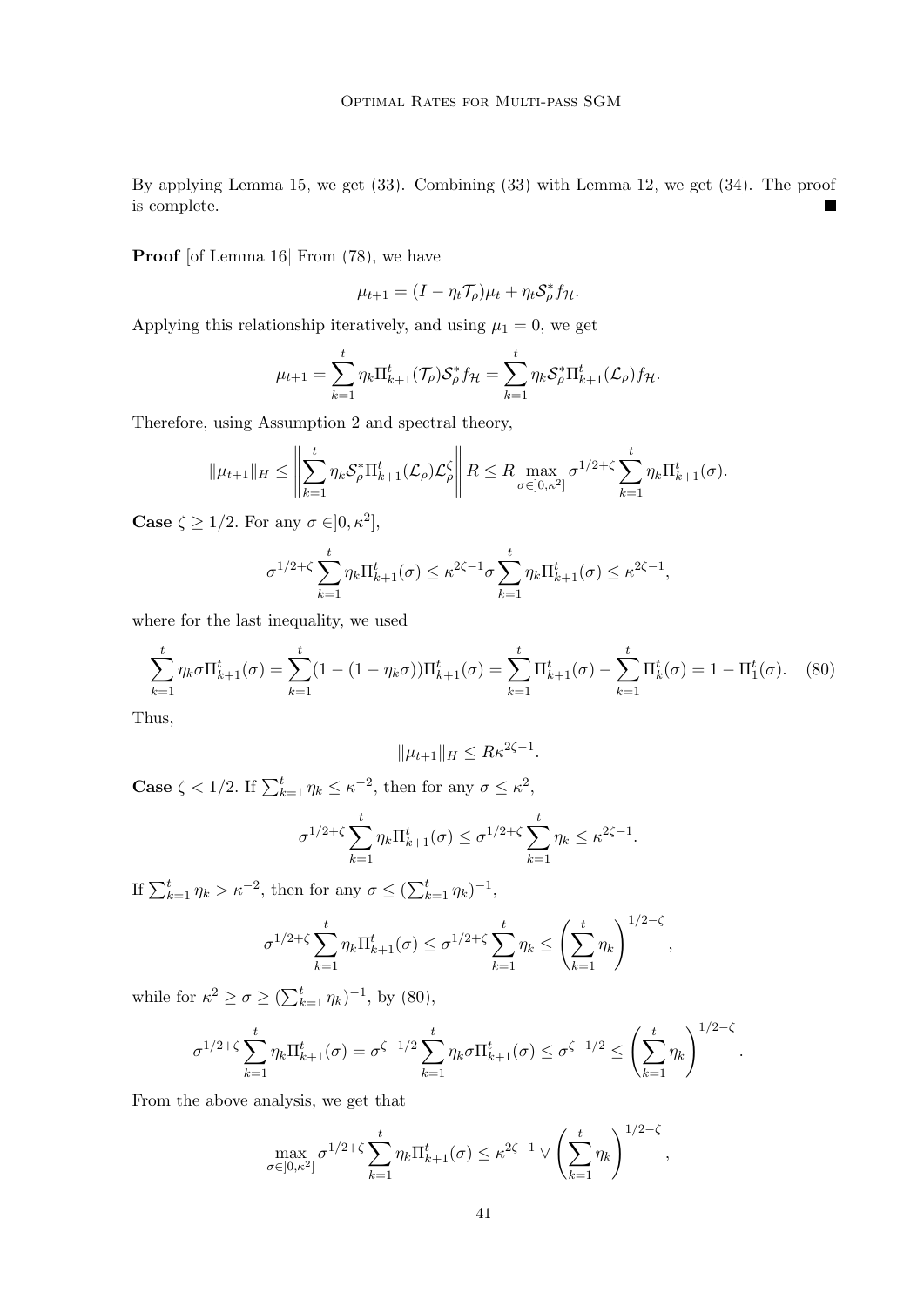and thus

$$
\|\mu_{t+1}\|_H \leq R \left\{ \kappa^{2\zeta - 1} \vee \left( \sum_{k=1}^t \eta_k \right)^{1/2 - \zeta} \right\}.
$$

The proof is complete.

**Proof** [of Lemma [18](#page-18-4) (1)] *Bounding*  $\left\| (\mathcal{T}_{\rho} + \lambda)^{-\frac{1}{2}} \left( \mathcal{S}_{\rho}^{*} f_{\rho} - \mathcal{S}_{\mathbf{x}}^{*} \mathbf{y}) \right\|_{H}$ For all  $i \in [m]$ , let  $w_i = y_i(\mathcal{T}_{\rho} + \lambda I)^{-\frac{1}{2}}x_i$ . Obviously, from the definitions of  $f_{\rho}$  (see [\(6\)](#page-4-3)) and  $\mathcal{S}_{\rho}$ ,

П

$$
\mathbb{E}[w_1] = \mathbb{E}_{x_1}[f_\rho(x_1)(\mathcal{T}_\rho + \lambda I)^{-\frac{1}{2}}x_1] = (\mathcal{T}_\rho + \lambda I)^{-\frac{1}{2}}\mathcal{S}_\rho^*f_\rho.
$$

Thus,

$$
(\mathcal{T}_{\rho}+\lambda)^{-\frac{1}{2}}\left(\mathcal{S}_{\rho}^{*}f_{\rho}-\mathcal{S}_{\mathbf{x}}^{*}\mathbf{y}\right)=\frac{1}{m}\sum_{i=1}^{m}(\mathbb{E}[w_{i}]-w_{i}).
$$

We next estimate the constants B and  $\sigma^2(w_1)$  in [\(28\)](#page-15-1). Note that for any  $l \geq 2$ ,

$$
\mathbb{E}[\|w_1 - \mathbb{E}[w_1]\|_H^l] \le \mathbb{E}[(\|w_1\|_H + \mathbb{E}[\|w_1\|_H])^l].
$$

By using Hölder's inequality twice,

$$
\mathbb{E}[\|w_1 - \mathbb{E}[w_1]\|_H^l] \le 2^{l-1} \mathbb{E}[\|w_1\|_H^l + (\mathbb{E}[\|w_1\|_H])^l] \le 2^{l-1} \mathbb{E}[\|w_1\|_H^l + \mathbb{E}[\|w_1\|_H^l]].
$$

The right-hand side is exactly  $2^l \mathbb{E}[\|w_1\|_H^l]$ . Therefore, by recalling the definition of  $w_1$  and expanding the integration,

<span id="page-41-0"></span>
$$
\mathbb{E}[\|w_1 - \mathbb{E}[w_1]\|_H^l] \le 2^l \int_X \|(\mathcal{T}_\rho + \lambda I)^{-\frac{1}{2}} x\|_H^l \int_Y y^l d\rho(y|x) d\rho_X(x). \tag{81}
$$

Introducing [\(42\)](#page-18-5) and [\(45\)](#page-19-1) into the above inequality, we have

$$
\mathbb{E}[\|w_1 - \mathbb{E}[w_1]\|_H^l] \leq l!(2\sqrt{M})^l \sqrt{v} \left(\frac{\kappa}{\sqrt{\lambda}}\right)^{l-2} c_\gamma \lambda^{-\gamma} = \frac{1}{2}l! \left(\frac{2\kappa\sqrt{M}}{\sqrt{\lambda}}\right)^{l-2} 8M\sqrt{v}c_\gamma \lambda^{-\gamma}.
$$

Applying Bernstein inequality with  $B = \frac{2\kappa\sqrt{3}}{\sqrt{3}}$ √ M  $\sqrt{\frac{M}{\lambda}}$  and  $\sigma = \sqrt{8M\sqrt{v}c_{\gamma}\lambda^{-\gamma}}$ , we get that with probability at least  $1 - \frac{\delta_1}{2}$ , there holds

$$
\left\| (\mathcal{T}_{\rho} + \lambda)^{-\frac{1}{2}} \left( \mathcal{S}_{\rho}^{*} f_{\rho} - \mathcal{S}_{\mathbf{x}}^{*} \mathbf{y} \right) \right\|_{H} = \left\| \frac{1}{m} \sum_{i=1}^{m} (\mathbb{E}[w_{i}] - w_{i}) \right\|_{H} \le 4\sqrt{M} \left( \frac{\kappa}{m\sqrt{\lambda}} + \frac{\sqrt{2\sqrt{v}c_{\gamma}}}{\sqrt{m\lambda^{\gamma}}} \right) \log \frac{4}{\delta_{1}}.
$$
\n
$$
(82)
$$

*Bounding*  $\|(\mathcal{T}_{\rho} + \lambda)^{-\frac{1}{2}}(\mathcal{T}_{\rho} - \mathcal{T}_{\mathbf{x}})\|$ :

Let  $\xi_i = (\mathcal{T}_{\rho} + \lambda)^{-\frac{1}{2}} x_i \otimes x_i$ , for all  $i \in [m]$ . It is easy to see that  $\mathbb{E}[\xi_i] = (\mathcal{T}_{\rho} + \lambda)^{-\frac{1}{2}} \mathcal{T}_{\rho}$ , and that  $(\mathcal{T}_{\rho} + \lambda)^{-\frac{1}{2}}(\mathcal{T}_{\rho} - \mathcal{T}_{\mathbf{x}}) = \frac{1}{m} \sum_{i=1}^{m} (\mathbb{E}[\xi_i] - \xi_i)$ . Denote the Hilbert-Schmidt norm of a bounded operator from H to H by  $\|\cdot\|_{HS}$ . Note that

$$
\|\xi_1\|_{HS}^2 = \|x_1\|_H^2 \operatorname{Trace}((\mathcal{T}_\rho + \lambda)^{-1/2} x_1 \otimes x_1 (\mathcal{T}_\rho + \lambda)^{-1/2}) = \|x_1\|_H^2 \operatorname{Trace}((\mathcal{T}_\rho + \lambda)^{-1} x_1 \otimes x_1).
$$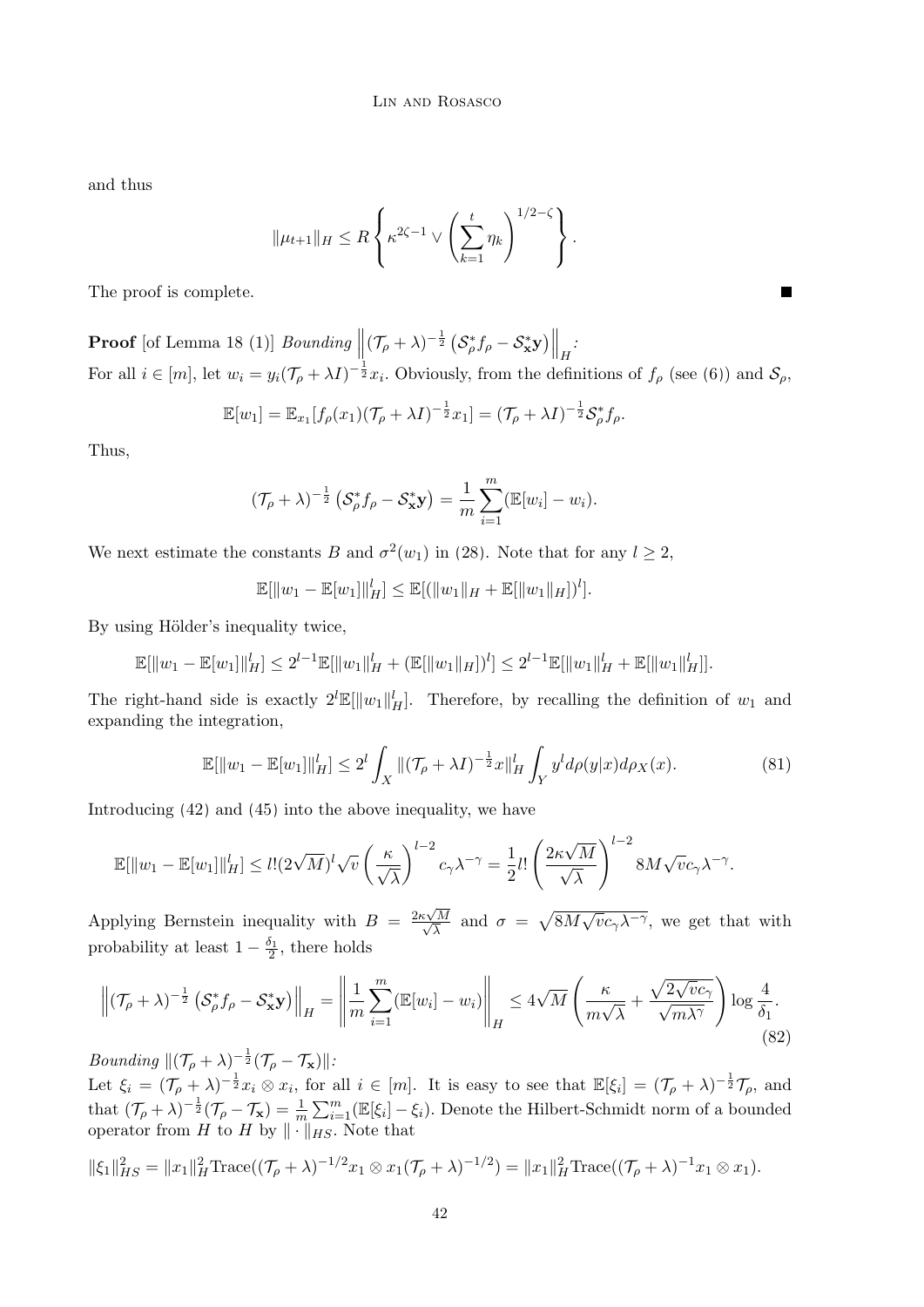By Assumption [\(3\)](#page-2-1),

$$
\|\xi_1\|_{HS} \leq \sqrt{\kappa^2 \text{Trace}((\mathcal{T}_\rho + \lambda)^{-1} x_1 \otimes x_1)} \leq \sqrt{\kappa^2 \text{Trace}(x_1 \otimes x_1)/\lambda} \leq \kappa^2/\sqrt{\lambda},
$$

and furthermore, by Assumption [3,](#page-4-1)

$$
\mathbb{E}[\|\xi_1\|_{HS}^2] \leq \kappa^2 \mathbb{E} \text{Trace}((\mathcal{T}_\rho + \lambda)^{-1} x_1 \otimes x_1) = \kappa^2 \text{Trace}((\mathcal{T}_\rho + \lambda)^{-1} \mathcal{T}_\rho) \leq \kappa^2 c_\gamma \lambda^{-\gamma}.
$$

According to Lemma [11,](#page-15-3) we get that with probability at least  $1 - \frac{\delta_1}{2}$ , there holds

<span id="page-42-0"></span>
$$
\|(\mathcal{T}_{\rho} + \lambda)^{-\frac{1}{2}} (\mathcal{T}_{\rho} - \mathcal{T}_{\mathbf{x}})\|_{HS} \le 2\kappa \left(\frac{2\kappa}{m\sqrt{\lambda}} + \frac{\sqrt{c_{\gamma}}}{\sqrt{m\lambda^{\gamma}}}\right) \log \frac{4}{\delta_{1}}.\tag{83}
$$

Finally, using the triangle inequality, we have,

$$
\|(\mathcal{T}_{\rho}+\lambda)^{-\frac{1}{2}}N_{k}\|_{H}\leq \|(\mathcal{T}_{\rho}+\lambda)^{-\frac{1}{2}}(\mathcal{T}_{\rho}-\mathcal{T}_{\mathbf{x}})\|\|\mu_{k}\|_{H}+\left\|(\mathcal{T}_{\rho}+\lambda)^{-\frac{1}{2}}\left(\mathcal{S}_{\rho}^{*}f_{\rho}-\mathcal{S}_{\mathbf{x}}^{*}\mathbf{y}\right)\right\|_{H}.
$$

Applying [\(35\)](#page-17-5) to the above, introducing with [\(82\)](#page-41-0) and [\(83\)](#page-42-0), and then noting that  $\kappa \ge 1$  and  $v \geq 1$ , one can prove the first part of the lemma. П

**Proof** [of Lemma [27\]](#page-35-4) Obviously,  $f_{\mathcal{H}} = \mathcal{S}_{\rho} \omega^{\dagger}$  and thus  $\mathcal{T}_{\rho} \omega^{\dagger} = \mathcal{S}_{\rho}^{*} f_{\mathcal{H}}$ . Combining with Assump-tion [2,](#page-4-2)  $\mathcal{T}_{\rho}\omega^{\dagger} = \mathcal{S}_{\rho}^{*}\mathcal{L}_{\rho}^{\zeta}\mathcal{L}_{\rho}^{-\zeta}f_{\mathcal{H}} = \mathcal{T}_{\rho}^{\zeta}\mathcal{S}_{\rho}^{*}\mathcal{L}_{\rho}^{-\zeta}f_{\mathcal{H}}$ , and  $\omega^{\dagger} = \mathcal{T}_{\rho}^{\dagger}\mathcal{T}_{\rho}^{\zeta}\mathcal{S}_{\rho}^{*}\mathcal{L}_{\rho}^{-\zeta}f_{\mathcal{H}}$ . Subtracting  $\omega^{\dagger}$  from bo sides of [\(78\)](#page-39-0), and using  $S_{\rho}^* f_{\mathcal{H}} = \mathcal{T}_{\rho} \omega^{\dagger}$ , we know that

$$
\mu_{t+1} - \omega^{\dagger} = (I - \eta_t \mathcal{T}_\rho)(\mu_t - \omega^{\dagger}).
$$

Applying this relationship iteratively, with  $\mu_1 = 0$ ,

$$
\mu_{t+1} - \omega^{\dagger} = -\Pi_1^t(\mathcal{T}_{\rho})\omega^{\dagger} = -\Pi_1^t(\mathcal{T}_{\rho})\mathcal{T}_{\rho}^{\dagger}\mathcal{T}_{\rho}^{\zeta}\mathcal{S}_{\rho}^*\mathcal{L}_{\rho}^{-\zeta}f_{\mathcal{H}}.
$$

Therefore,

$$
\|\mu_{t+1} - \omega^{\dagger}\|_{H} \le \|\Pi_1^t(\mathcal{T}_{\rho})\mathcal{T}_{\rho}^{\dagger}\mathcal{T}_{\rho}^{\zeta}\mathcal{S}_{\rho}^*\|_{H} \le \|\Pi_1^t(\mathcal{T}_{\rho})\mathcal{T}_{\rho}^{\zeta-1/2}\|_{H}.
$$

Applying Lemma [15,](#page-16-3) one can get the desired result.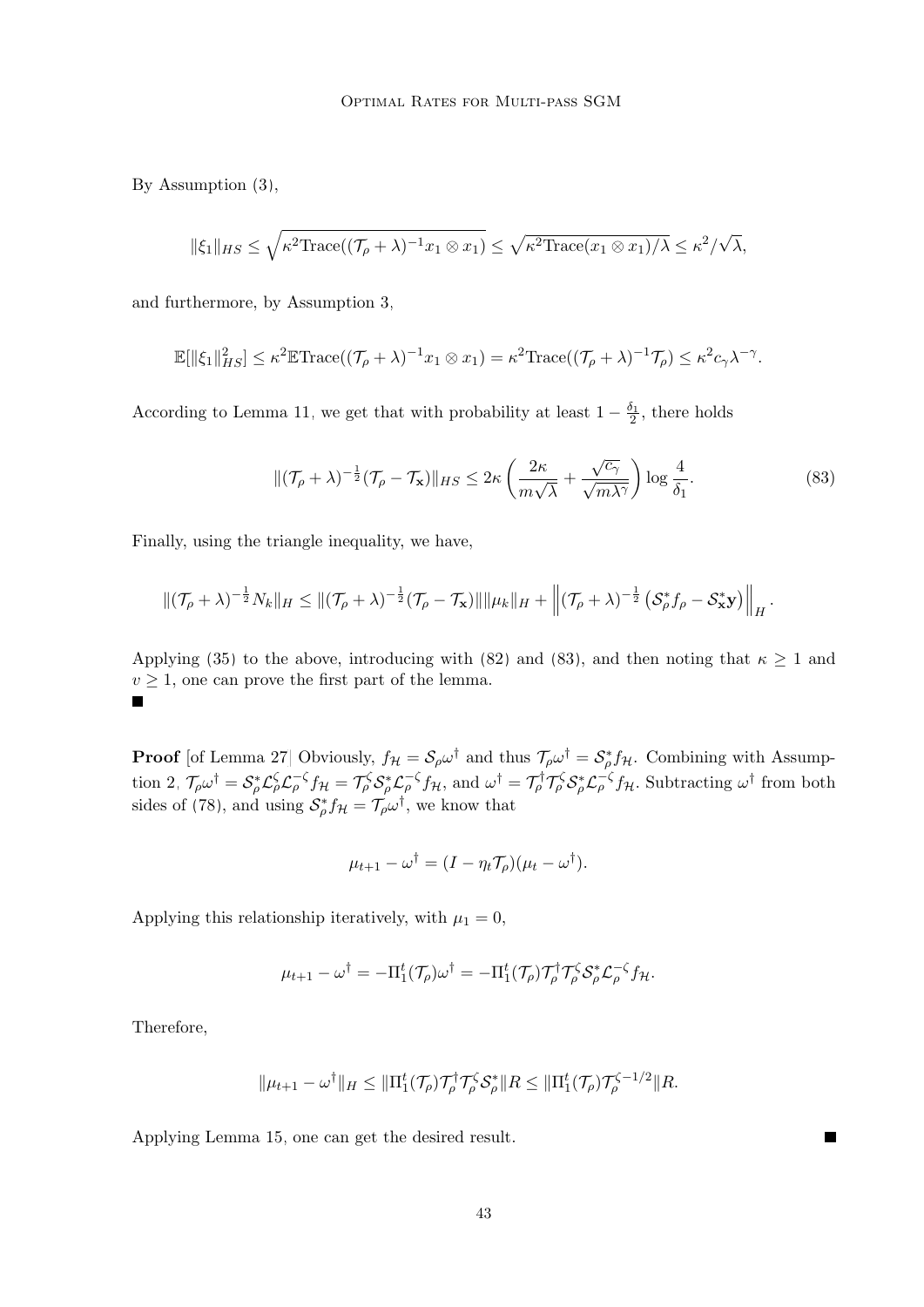# <span id="page-43-0"></span>D. List of Some Notations

| Notation                                                                                | Meaning                                                                                                                                                                         |
|-----------------------------------------------------------------------------------------|---------------------------------------------------------------------------------------------------------------------------------------------------------------------------------|
| $H_{\rm}$                                                                               | the hypothesis space                                                                                                                                                            |
| X, Y, Z                                                                                 | the input space, the output space and the sample space $(Z = X \times Y)$                                                                                                       |
| $\rho$                                                                                  | the fixed probability measure on $Z$                                                                                                                                            |
| $\rho_X$                                                                                | the induced marginal measure of $\rho$ on X                                                                                                                                     |
| $\rho(\cdot x)$                                                                         | the conditional probability measure on Y w.r.t. $x \in X$ and $\rho$                                                                                                            |
| z                                                                                       | the sample $\{z_i = (x_i, y_i)\}_{i=1}^m$ of size $m \in \mathbb{N}$ , where each $z_i$ is i.i.d. according to $\rho$ .                                                         |
| $\,m$                                                                                   | the sample size of the sample z                                                                                                                                                 |
| $\mathcal E$                                                                            | the expected risk defined by $(1)$                                                                                                                                              |
| $\mathcal{E}_{\mathbf{z}}$ $\kappa^2$                                                   | the empirical risk w.r.t the sample $z$ defined by $(20)$                                                                                                                       |
|                                                                                         | the constant from the bounded assumption $(3)$ on the hypothesis space H                                                                                                        |
| $\{\omega_t\}_t$                                                                        | the sequence generated by the SGM                                                                                                                                               |
| $\theta$                                                                                | the decaying rate on step-sizes                                                                                                                                                 |
| b                                                                                       | the minibatch size of the SGM                                                                                                                                                   |
| T                                                                                       | the maximal number of iterations for the SGM                                                                                                                                    |
| $j_i$ ( $j_t$ etc.)                                                                     | the random index from the uniform distribution on $[m]$ for the SGM                                                                                                             |
| $\mathbf{J}_t$                                                                          | the set of random indices at $t$ -th iteration of the SGM                                                                                                                       |
| $\bf J$                                                                                 | the set of all random indices for the SGM after T iterations                                                                                                                    |
| $\mathbb{E}_{\mathbf{J}}$                                                               | the expectation with respect to the random variables $J$ (conditional on $z$ )                                                                                                  |
| $\{\eta_t\}_t$                                                                          | the sequence of step-sizes                                                                                                                                                      |
| M, v                                                                                    | the positive constants from the moment (bounded) assumption on the output                                                                                                       |
| $L^2(H,\rho_X)$                                                                         | the Hilbert space of square integral functions from H to R with respect to $\rho_X$                                                                                             |
| $f_{\rho}$                                                                              | the regression function defined $(6)$                                                                                                                                           |
| $H_{\rho}$                                                                              | $\{f: X \to \mathbb{R} \mid \exists \omega \in H \text{ with } f(x) = \langle \omega, x \rangle_H, \rho_X\text{-almost surely}\}\$                                              |
| $\zeta, R$                                                                              | the parameters related to the 'regularity' of $f_{\mathcal{H}}$ (see Assumption 2)                                                                                              |
| $\omega^{\dagger}$                                                                      | the solution of Problem (1) with the minimal norm in the attainable case                                                                                                        |
| $\gamma, c_{\gamma}$                                                                    | the parameters related to the effective dimension (see Assumption 3)                                                                                                            |
| $\{\sigma_i\}_i$                                                                        | the sequence of eigenvalues of $\mathcal{L}_{\rho}$                                                                                                                             |
| $\{\nu_t\}_t$                                                                           | the sequence generated by the batch GM (10)                                                                                                                                     |
|                                                                                         | the sequence defined by the population iteration $(21)$                                                                                                                         |
| $\{\mu_k\}_k$<br>$\mathcal{S}_{\rho}$<br>$\mathcal{S}_{\rho}^*$<br>$\mathcal{L}_{\rho}$ | the linear map from $H \to L^2(H, \rho_X)$ defined by $\mathcal{S}_{\rho} \omega = \langle \omega, \cdot \rangle$                                                               |
|                                                                                         | the adjoint operator of $S_{\rho}$ , $S_{\rho}^* f = \int_X f(x) x d\rho_X(x)$                                                                                                  |
|                                                                                         | the operator from $L^2(H, \rho_X)$ to $L^2(H, \rho_X)$ , $\mathcal{L}_{\rho}(f) = \mathcal{S}_{\rho} \mathcal{S}_{\rho}^* f = \int_X \langle x, \cdot \rangle_H f(x) \rho_X(x)$ |
| $\mathcal{T}_{\rho}$<br>$\mathcal{S}_{\mathbf{x}}$<br>$\mathcal{S}_{\mathbf{x}}^{*}$    | the covariance operator from H to H, $\mathcal{T}_{\rho} = \mathcal{S}_{\rho}^{*} \mathcal{S}_{\rho} = \int_{X} \langle \cdot, x \rangle x d\rho_{X}(x)$                        |
|                                                                                         | the sampling operator from H to $\mathbb{R}^m$ , $(\mathcal{S}_{\mathbf{x}}\omega)_i = \langle \omega, x_i \rangle_H, i \in [m]$                                                |
|                                                                                         | the adjoint operator of $\mathcal{S}_{\mathbf{x}}, \mathcal{S}_{\mathbf{x}}^* \mathbf{y} = \frac{1}{m} \sum_{i=1}^m y_i x_i$                                                    |
| $\mathcal{T}_{\mathbf{x}}$                                                              | the empirical covariance operator, $\mathcal{T}_{\mathbf{x}} = \mathcal{S}_{\mathbf{x}}^* \mathcal{S}_{\mathbf{x}} = \frac{1}{m} \sum_{i=1}^m \langle \cdot, x_i \rangle x_i$   |
| $\Pi_{t+1}^T(L)$                                                                        | $=\Pi_{k=t+1}(I-\eta_k L)$ when $t\in[T-1]$ and $\Pi_{T+1}^T=I$                                                                                                                 |
| $\sum_{i=t+1}^{t} \eta_i$                                                               | $= 0$                                                                                                                                                                           |
|                                                                                         | a 'regularization' parameter, $\lambda > 0$                                                                                                                                     |
| $\mathcal{T}_{\rho,\lambda},$                                                           | $\mathcal{T}_{\rho,\lambda} = \mathcal{T}_{\rho} + \lambda$                                                                                                                     |
| $\mathcal{T}_{\mathbf{x},\lambda},$                                                     | $\mathcal{T}_{\mathbf{x},\lambda} = \mathcal{T}_{\mathbf{x}} + \lambda$                                                                                                         |
| $\{N_k\}_k$                                                                             | the sequence defined by $(38)$ .                                                                                                                                                |
| $M_{k,i}$                                                                               | defined by $(53)$                                                                                                                                                               |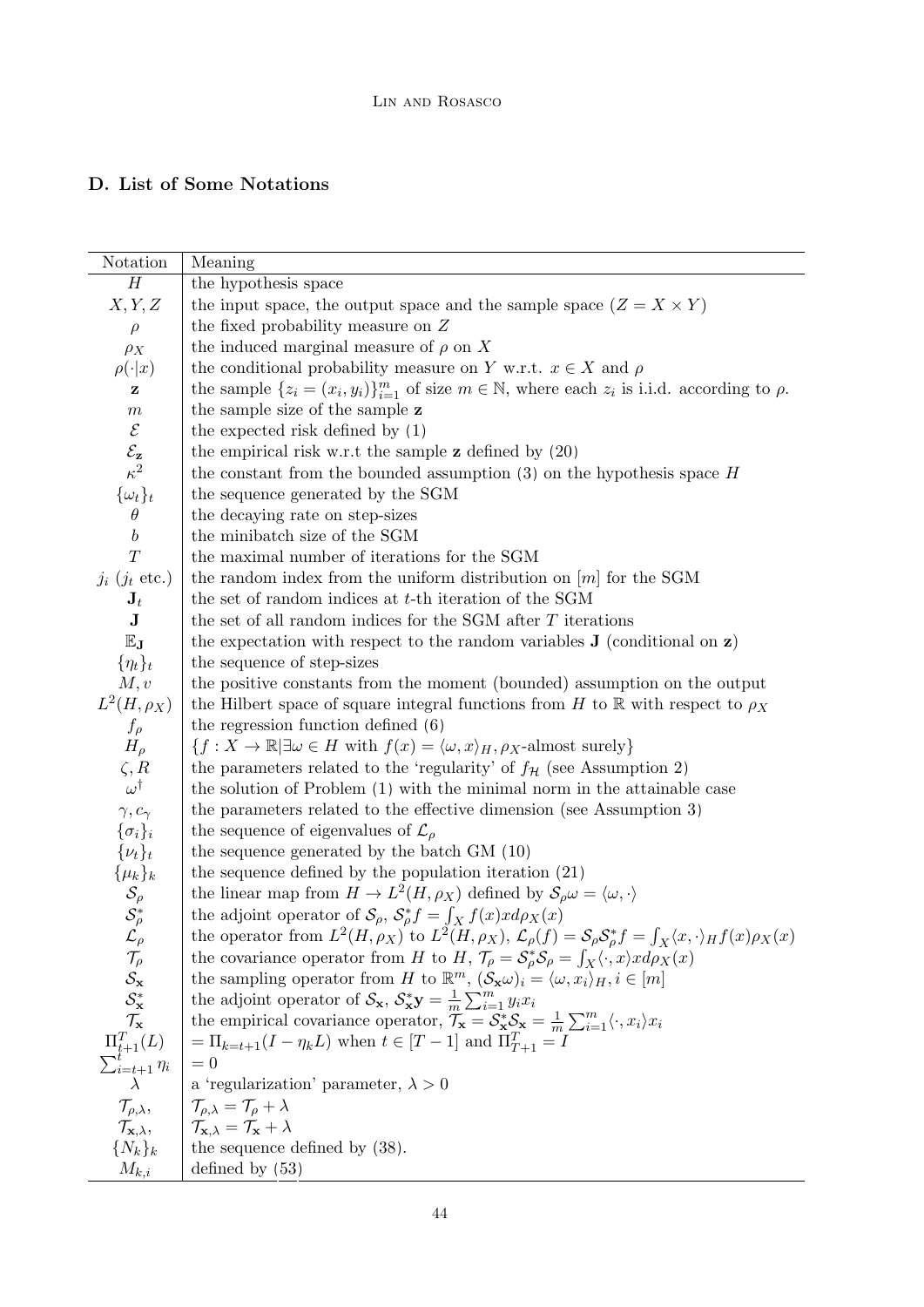## References

- <span id="page-44-12"></span>Francis Bach and Eric Moulines. Non-strongly-convex smooth stochastic approximation with convergence rate  $O(1/n)$ . In Advances in Neural Information Processing Systems, pages 773– 781, 2013.
- <span id="page-44-14"></span>Frank Bauer, Sergei Pereverzev, and Lorenzo Rosasco. On regularization algorithms in learning theory. Journal of Complexity, 23(1):52–72, 2007.
- <span id="page-44-11"></span>Gilles Blanchard and Nicole Mücke. Optimal rates for regularization of statistical inverse learning problems. arXiv preprint arXiv:1604.04054, 2016.
- <span id="page-44-0"></span>Olivier Bousquet and L´eon Bottou. The tradeoffs of large scale learning. In Advances in Neural Information Processing Systems, pages 161–168, 2008.
- <span id="page-44-4"></span>Stephen Boyd and Almir Mutapcic. Stochastic subgradient methods. Notes for EE364b, Standford University, Winter 2007.
- <span id="page-44-6"></span>Andrea Caponnetto and Ernesto De Vito. Optimal rates for the regularized least-squares algorithm. Foundations of Computational Mathematics, 7(3):331–368, 2007.
- <span id="page-44-9"></span>Andrea Caponnetto and Yuan Yao. Cross-validation based adaptation for regularization operators in learning theory. Analysis and Applications, 8(02):161–183, 2010.
- <span id="page-44-1"></span>Nicolo Cesa-Bianchi, Alex Conconi, and Claudio Gentile. On the generalization ability of on-line learning algorithms. IEEE Transactions on Information Theory, 50(9):2050–2057, 2004. ISSN 0018-9448.
- <span id="page-44-13"></span>Andrew Cotter, Ohad Shamir, Nati Srebro, and Karthik Sridharan. Better mini-batch algorithms via accelerated gradient methods. In Advances in Neural Information Processing Systems, pages 1647–1655, 2011.
- <span id="page-44-10"></span>Felipe Cucker and Ding-Xuan Zhou. Learning Theory: an Approximation Theory Viewpoint, volume 24. Cambridge University Press, 2007.
- <span id="page-44-7"></span>Ofer Dekel, Ran Gilad-Bachrach, Ohad Shamir, and Lin Xiao. Optimal distributed online prediction using mini-batches. Journal of Machine Learning Research, 13(1):165–202, 2012.
- <span id="page-44-15"></span>Lee H Dicker, Dean P Foster, Daniel Hsu, et al. Kernel ridge vs. principal component regression: Minimax bounds and the qualification of regularization operators. Electronic Journal of Statistics, 11(1):1022–1047, 2017.
- <span id="page-44-2"></span>Aymeric Dieuleveut and Francis Bach. Non-parametric stochastic approximation with large step sizes. Annals of Statistics, 44(4):1363–1399, 2016.
- <span id="page-44-5"></span>Moritz Hardt, Benjamin Recht, and Yoram Singer. Train faster, generalize better: Stability of stochastic gradient descent. In International Conference on Machine Learning, 2016.
- <span id="page-44-8"></span>Junhong Lin and Lorenzo Rosasco. Optimal learning for multi-pass stochastic gradient methods. In Advances In Neural Information Processing Systems 29, pages 4556–4564. 2016.
- <span id="page-44-3"></span>Junhong Lin, Raffaello Camoriano, and Lorenzo Rosasco. Generalization properties and implicit regularization of multiple passes SGM. In International Conference on Machine Learning, 2016a.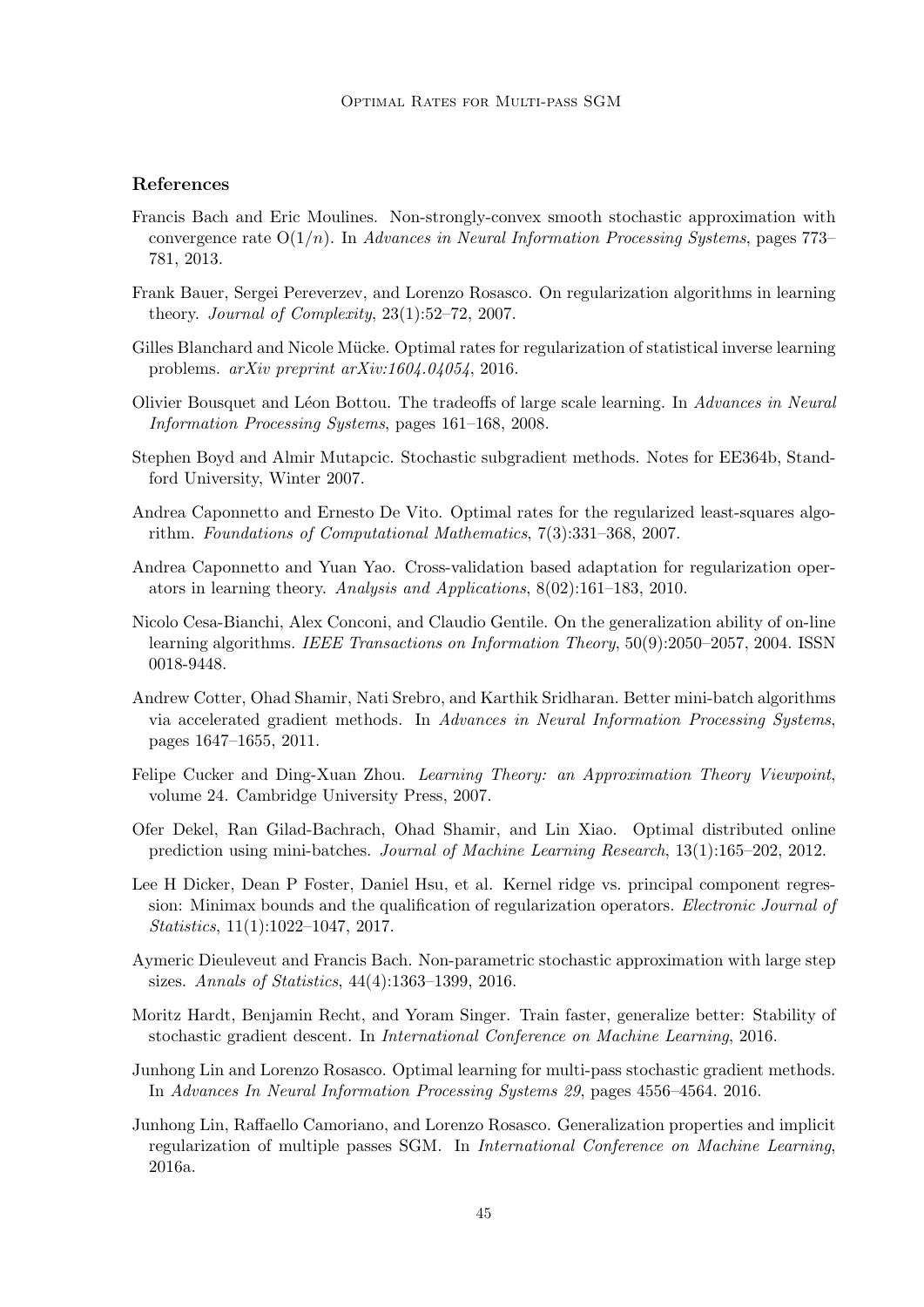- <span id="page-45-12"></span>Junhong Lin, Lorenzo Rosasco, and Ding-Xuan Zhou. Iterative regularization for learning with convex loss functions. Journal of Machine Learning Research, 17(77):1–38, 2016b.
- <span id="page-45-16"></span>Stanislav Minsker. On some extensions of bernstein's inequality for self-adjoint operators. arXiv preprint arXiv:1112.5448, 2011.
- <span id="page-45-0"></span>Arkadi Nemirovski, Anatoli Juditsky, Guanghui Lan, and Alexander Shapiro. Robust stochastic approximation approach to stochastic programming.  $SIAM$  Journal on Optimization, 19(4): 1574–1609, 2009.
- <span id="page-45-6"></span>Andrew Ng. Machine learning. Coursera, Standford University, 2016.
- <span id="page-45-2"></span>Francesco Orabona. Simultaneous model selection and optimization through parameter-free stochastic learning. In Advances in Neural Information Processing Systems, pages 1116–1124, 2014.
- <span id="page-45-14"></span>IF Pinelis and AI Sakhanenko. Remarks on inequalities for large deviation probabilities. Theory of Probability & Its Applications,  $30(1):143-148$ , 1986.
- <span id="page-45-3"></span>Boris T Poljak. Introduction to Optimization. Optimization Software, 1987.
- <span id="page-45-8"></span>Lorenzo Rosasco and Silvia Villa. Learning with incremental iterative regularization. In Advances in Neural Information Processing Systems, pages 1621–1629, 2015.
- <span id="page-45-13"></span>Alessandro Rudi, Raffaello Camoriano, and Lorenzo Rosasco. Less is more: Nyström computational regularization. In Advances in Neural Information Processing Systems, pages 1648– 1656, 2015.
- <span id="page-45-4"></span>Shai Shalev-Shwartz, Yoram Singer, Nathan Srebro, and Andrew Cotter. Pegasos: Primal estimated sub-gradient solver for svm. Mathematical Programming, 127(1):3–30, 2011.
- <span id="page-45-11"></span>Ohad Shamir and Tong Zhang. Stochastic gradient descent for non-smooth optimization: Convergence results and optimal averaging schemes. In International Conference on Machine Learning, pages 71–79, 2013.
- <span id="page-45-7"></span>Steve Smale and Ding-Xuan Zhou. Learning theory estimates via integral operators and their approximations. Constructive Approximation, 26(2):153–172, 2007.
- <span id="page-45-5"></span>Suvrit Sra, Sebastian Nowozin, and Stephen J Wright. Optimization for Machine Learning. MIT Press, 2012.
- <span id="page-45-9"></span>Ingo Steinwart and Andreas Christmann. Support Vector Machines. Springer Science Business Media, 2008.
- <span id="page-45-10"></span>Ingo Steinwart, Don Hush, and Clint Scovel. Optimal rates for regularized least squares regression. Conference of Learning Theory, 2009.
- <span id="page-45-1"></span>Pierre Tarres and Yuan Yao. Online learning as stochastic approximation of regularization paths: Optimality and almost-sure convergence. IEEE Transactions on Information Theory, 60(9): 5716–5735, 2014.
- <span id="page-45-15"></span>Joel A Tropp. User-friendly tools for random matrices: An introduction. Technical report, DTIC Document, 2012.